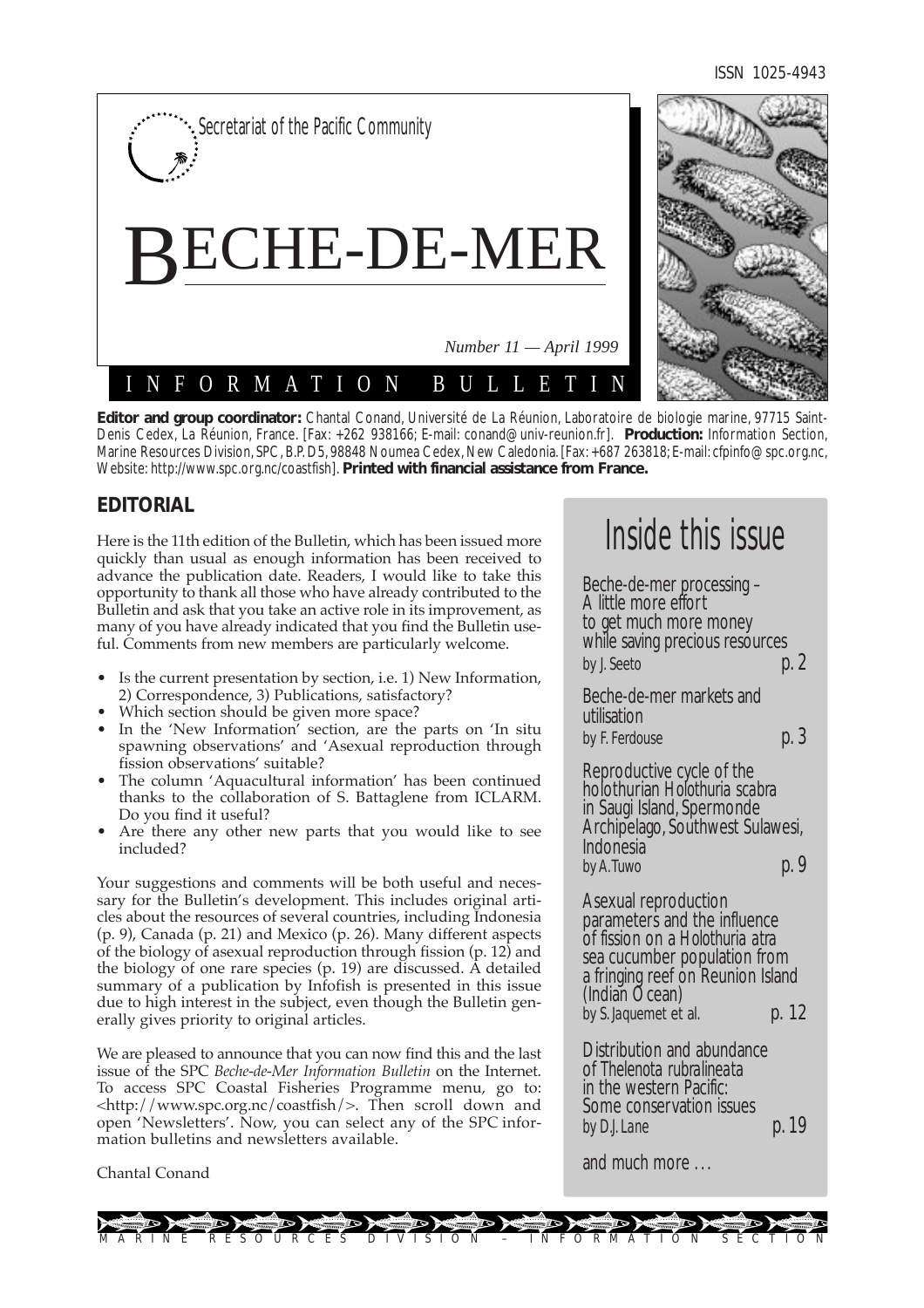

# **Beche-de-mer processing—A little more effort to get much more money while saving precious resources**

*by Johnson Seeto*<sup>1</sup>

Primary beche-de-mer processing is well-known among the fishers in the Pacific. Sea cucumbers have been collected, boiled, slit, re-boiled, gutted, smoke-dried whole, bagged and then sold to Asian buyers for about 100 years. In earlier times of this period, European or Asian beche-de-mer merchants would use local labour to collect and process the holothurians. Nowadays, the locals sell their processed product to Asians but the processing technique has not changed.

The Secretariat of the Pacific Community (formerly South Pacific Commission) has produced various versions of its Handbook No. 18 called Beche-demer of the South Pacific Islands (1974), Beche-demer of the Tropical Pacific (1979) and Sea Cucumbers and Beche-de-mer (1994). The primary processing of holothurians is well documented in these booklets and widely used. Some species such as *Stichopus chloronotus* and *Holothuria scabra* will require special processing treatment.

After the dried holothurians have been bought by the Asian buyers locally, they are usually sold whole to markets in Asia. What happens between the time the whole beche-de-mer leave our shores (or enter local Asian premises) and end up as beche-de-mer soup or holothurian cooked with chicken in restaurants has never really concerned us because we do not eat them. While the way that we process holothurians now preserves the product, final processing will do the same too.

The final processing by some local companies or Asian factories abroad will require the re-boiling of our dried beche-de-mer to soften them. The outer skin, mud and sand are then scrubbed off totally. The 'inner skin', mouth piece and latitudinal/longitudinal muscles are totally removed. The cleaned animals are then re-boiled and diced into small pieces for soup or as larger chunks for adding to Asian meals.

The diced and cleaned beche-de-mer are then redried (usually by sun or oven) on trays, packaged in plastic bags and placed in a nice convenient box for sale to consumers at a high price. The final product can remain in the box for a long time provided it is dry and packed in an air-tight plastic bag. Final processing does not require elaborate factories. The same process can also be done in a restaurant and the diced product can be used immediately without drying or be frozen for later use.

With slightly more effort, local fishers can have value added to their product. Rather than sell whole, uncleaned and dry beche-de-mer to Asian middlemen now, locals can final-process them (from live to diced) while saving effort and resources (firewood, fuel and water) and also get a higher price later.

Though some buyers in Fiji will buy live animals (only high-priced species) because they want to do all of the processing themselves, we as Pacific Islanders should also try to do processing. While we may produce an inferior product in the beginning, by trial and error we will eventually get it perfect.

To encourage final production techniques, Fisheries Departments and Trade-Investment Boards should try to help establish markets in Asia. This may be the hardest part to achieve, but an excellent product will gain market share, especially if it is cheap. Workshops should be conducted by Asian buyers to train locals to do final processing

<sup>1.</sup> Marine Studies Programme, The University of the South Pacific, Suva, Fiji. Tel: +679 313900, Fax: +679 301305, E-mail: seeto\_j@usp.ac.fj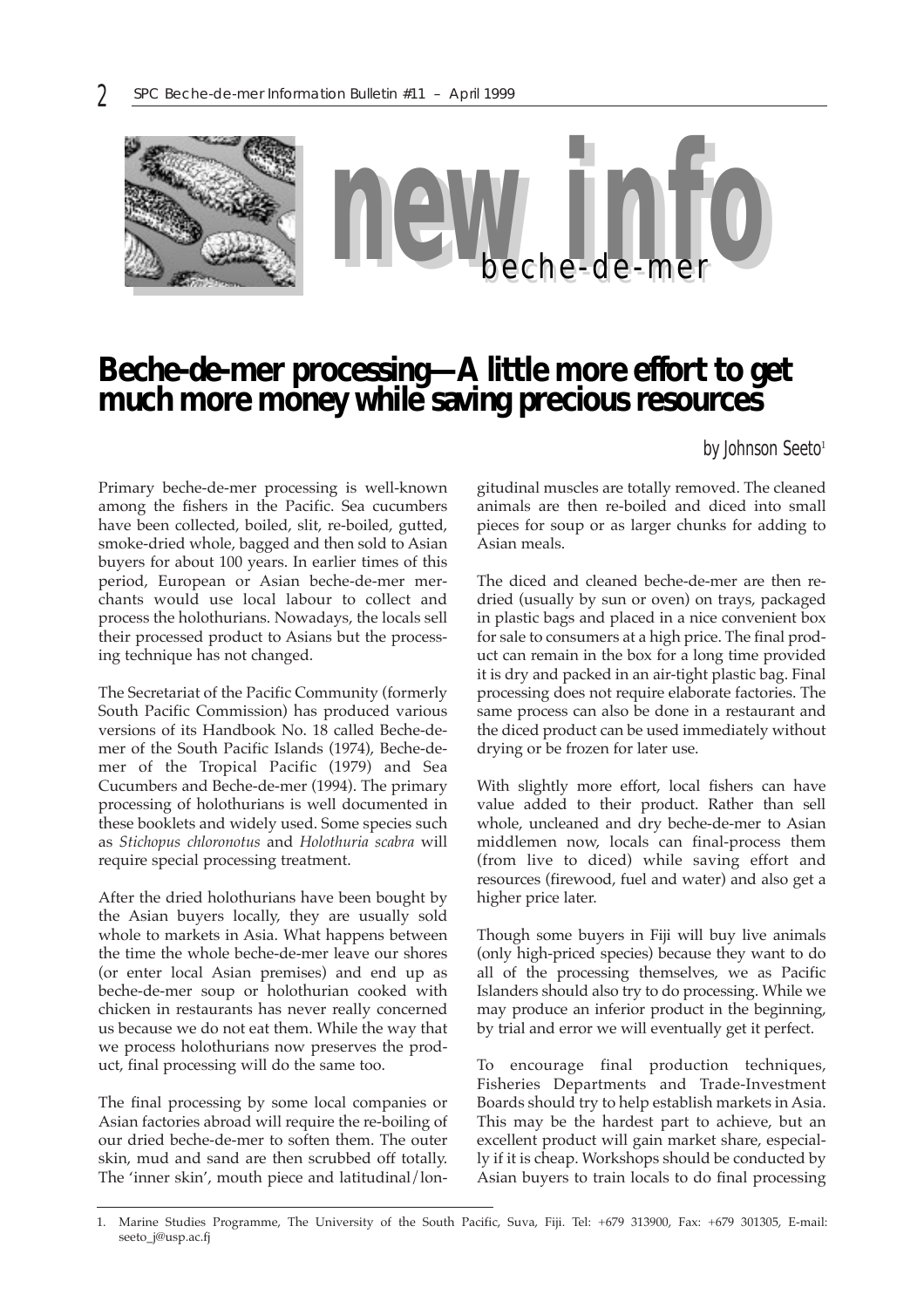well. The development banks should give loans to allow fishers to access equipment for final processing. In this way, we will try to eliminate the middle-person, keep earnings in our own countries, create more jobs locally and get more money for our precious marine resources.

We should not forget that there is a local market, too, for final processed beche-de-mer for local Asian consumers who eat it or export it overseas as gifts. In the Suva Market, local fishers sell boiled holothurians to local Asians who then final-process the product at home.

Final processing of holothurians produces organic waste which should be disposed of carefully.

#### **References**

- CONAND, C. (1994). Sea cucumbers and beche-demer of the tropical Pacific. South Pacific Commission. Noumea, New Caledonia. Handbook No. 18 (revised edition 1994).
- KANAPATHIPILLAI, S. (1974). Beche-de-mer of the South Pacific Islands. South Pacific Commission. Noumea, New Caledonia.
- SOUTH PACIFIC COMMISSION (1979). Beche-de-mer of the tropical Pacific. South Pacific Commission, Noumea, New Caledonia. Handbook No. 18. (Revised by Mark Gentle and Professor C. Conand).

# **Beche-de-mer markets and utilisation**

Asian countries such as China, Hong Kong, Taiwan, Singapore, Malaysia and Korea, are major consumers of dried fishery products such as sharkfins, beche-de-mer, fish maws, dried molluscs, etc. Japan, though a leading market for fishery products, has a considerably lower beche-de-mer consumption than other Asian countries.

## *by Fatima Ferdouse*<sup>1</sup>

Generally dried beche-de-mer from the Pacific Island nations (PINs) are imported by Hong Kong and Singapore. In 1995 Singapore imported 135 mt of dried products, mainly from Fiji, Papua New Guinea and Solomon Islands, and Hong Kong bought about 900 mt the same year (Table 1).

**Table 1: Imports of fresh/frozen/dried beche-de-mer, 1992–1994 (Q = mt, V = US\$ 1,000)**

| Country   |   | 1992   |   | 1993   |   | 1994    |
|-----------|---|--------|---|--------|---|---------|
| HongKong  | Q | 7,030  | Q | 7,401  | Q | 7,281   |
| China*    | V | 35,136 | V | 29,774 | V | 35,136  |
|           | Q | 2,423  | Q | 3,508  | Q | 3,163   |
|           | V | N/A    | V | 9,140  | V | 8,260   |
| Singapore | Q | 1,435  | Q | 880    | Q | 1,242   |
|           | V | 11,001 | V | 6,953  | V | 11,341  |
| Malaysia  | Q | 401    | Q | 335    | Q | 400(e)  |
|           | V | 1,081  | V | 761    | V | 1000(e) |
| Taiwan    | Q | 1,191  | Q | 1,135  | Q | 1,124   |
|           | V | 9,229  | V | 6,030  | V | 5,543   |
| Korea     | Q | 18     | Q | 21     | Q | 25      |
|           | V | 265    | V | 327    | V | 400(e)  |
| Japan     | Q | 40     | Q | 17     | Q | 17(e)   |
|           | V | 1,263  | V | 635    | V | 635(e)  |
| Total     | Q | 12,538 | Q | 13,297 | Q | 13,252  |
|           | V | 55,018 | V | 53,620 | V | 62,315  |

Note: (e) estimate; \* imports from Hong Kong only

The market for beche-de-mer is dominated by only two trading nations, namely Hong Kong/ China and Singapore, although products are imported from all over the world. Imports from South Pacific Island countries consist of high-value species of

The Asian market for beche-demer is estimated to be worth US\$ 60 million annually. Seven countries account for almost 90 per cent of the total trade of fresh/frozen/dried beche-demer, with an average quantity of 13,000 mt.

dried beche-de-mer.

Almost 95 per cent of the bechede-mer is imported in dried form. A small volume of fresh, chilled and frozen products is imported into Hong Kong and Taiwan for speciality restaurants.

<sup>1.</sup> Trade Promotion Division, INFOFISH, P.O. Box 10899, Kuala Lumpu 50728, Malaysia. Tel: +60 3 2914466, Fax: +60 3 2916804, E-mail: infish@po.jaring.my or infish@tm.net.my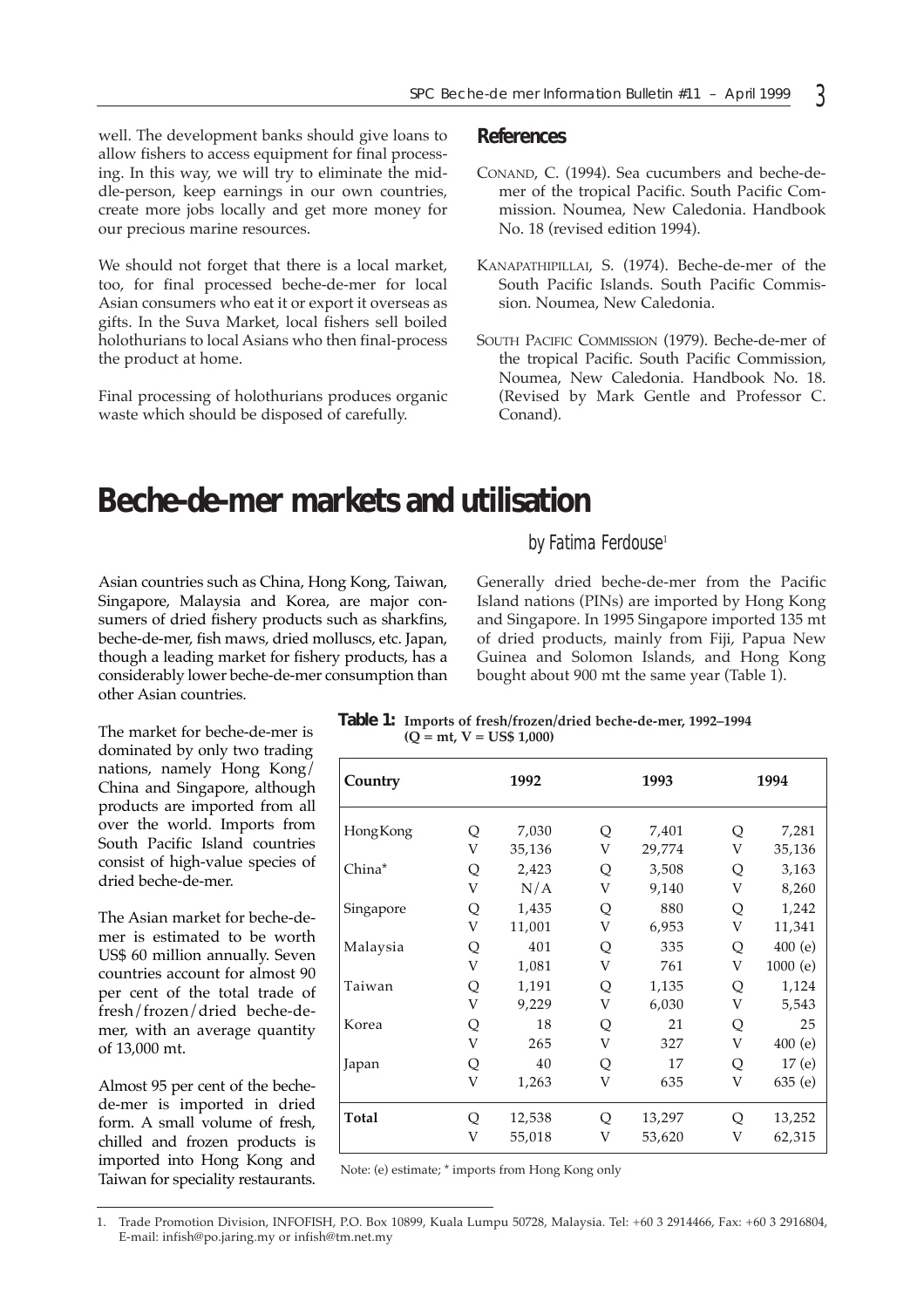Some of these products imported from the Pacific Islands are re-exported world-wide after sorting, regrading and repacking at premium prices.

Products imported by Singapore are consumed locally and also exported to Malaysia and Hong Kong. China is the major outlet for products imported through Hong Kong. The Territory also exports to other South-East Asian countries, and to European and North American markets with sizeable Oriental populations.

### **Performances of major markets**

#### *Hong Kong*

In 1995 Hong Kong imported 5,789 mt of dried beche-de-mer at a value of HK\$ 316 million (US\$ 40.5 million). Indonesia and the Philippines from Asia, and Madagascar and Tanzania from the Indian Ocean were leading exporters of sea cucumber to Hong Kong in 1995. Pacific Island countries supplied more than 800 mt of beche-de-mer in 1995 at a value of nearly HK\$ 50 million (US\$ 6.4 million). The leading suppliers from the Pacific Island nations were Fiji, the Solomon Islands and Papua New Guinea. Exports from these countries to Hong Kong have slightly increased over the years. On the other hand, supplies from Kiribati increased significantly from two mt in 1992 to 130 mt in 1994. Exports have also increased from Tonga, Vanuatu and Western Samoa during the last three years (table 2)

Products from the Pacific Island nations fetched high prices, as the bulk of exports were high-value sandfish and teatfish. The average import price was HK\$ 76.8/kg (US\$ 9.8/kg) in 1994, compared to prices of Indonesian and Filipino products, which were HK\$ 31.9/kg (US\$ 4.08/kg) and HK\$ 16 (US\$ 2.05/kg) respectively.

The domestic market uses only 10 per cent of the total beche-de-mer imported into Hong Kong. Analysis of domestic consumption indicated that between 500 and 700 mt of dried sea cucumber are consumed annually.

Population growth has remained static for the last few years. Immigrants from mainland China have not had any major impact on the total consumption of beche-de-mer, as these are considered expensive. Moreover, the products are popular only among those aged over 40 years, for their medicinal value, low fat and high calcium content. The product is also popular during Chinese New Year celebrations, wedding dinners and banquets.

Consumers in Hong Kong prefer large and medium-sized dried sandfish and teatfish with skin on and calcium-coated. Recently, chilled, skinless (split sandfish) beche-de-mer from New Zealand have been introduced into Hong Kong, mainly for restaurants and hotels. Frozen, gutted beche-demer are also imported from Canada and the USA for the domestic market or for re-export to the southern provinces of China.

#### *Imports and exports*

Imports of all fish and fishery products, including dried items, are not taxed. Most of the products imported into Hong Kong are regraded according to quality, size and species before being sold to

**Table 2: Hong Kong imports of beche-de-mer (dried, salted or in brine)**  $(Q = mt, V = H\hat{K}\$ 1,000)$ 

| Country                  | 1993  |         | 1994  |         | 1995  |         |
|--------------------------|-------|---------|-------|---------|-------|---------|
|                          | Q     | V       | Q     | V       | Q     | V       |
| Indonesia                | 2,620 | 75,314  | 2,599 | 82,974  | 1,694 | 78,786  |
| Philippines              | 1,872 | 28,951  | 1,726 | 28,053  | 1,270 | 28,132  |
| Madagascar               | 379   | 10,267  | 318   | 8,948   | 170   | 13,215  |
| South Africa             | 28    | 1.429   | 93    | 5,502   | *     | $\star$ |
| Tanzania                 | 478   | 12,987  | 303   | 13,457  | 257   | 7,285   |
| Kiribati                 | 99    | 3,674   | 130   | 6.059   | N/A   | N/A     |
| Solomon Islands          | 319   | 100,076 | 247   | 11,312  | 161   | 8,494   |
| Fiji                     | 119   | 7,601   | 176   | 11,245  | 402   | 27,046  |
| Vanuatu                  | 6     | 400     | 40    | 2,353   | *     | $\ast$  |
| Papua New Guinea         | 179   | 8,655   | 150   | 9,289   | 236   | 14,443  |
| Total (including others) | 6,099 | 249,354 | 5,782 | 179,192 | 4,190 | 177,401 |

\* included under others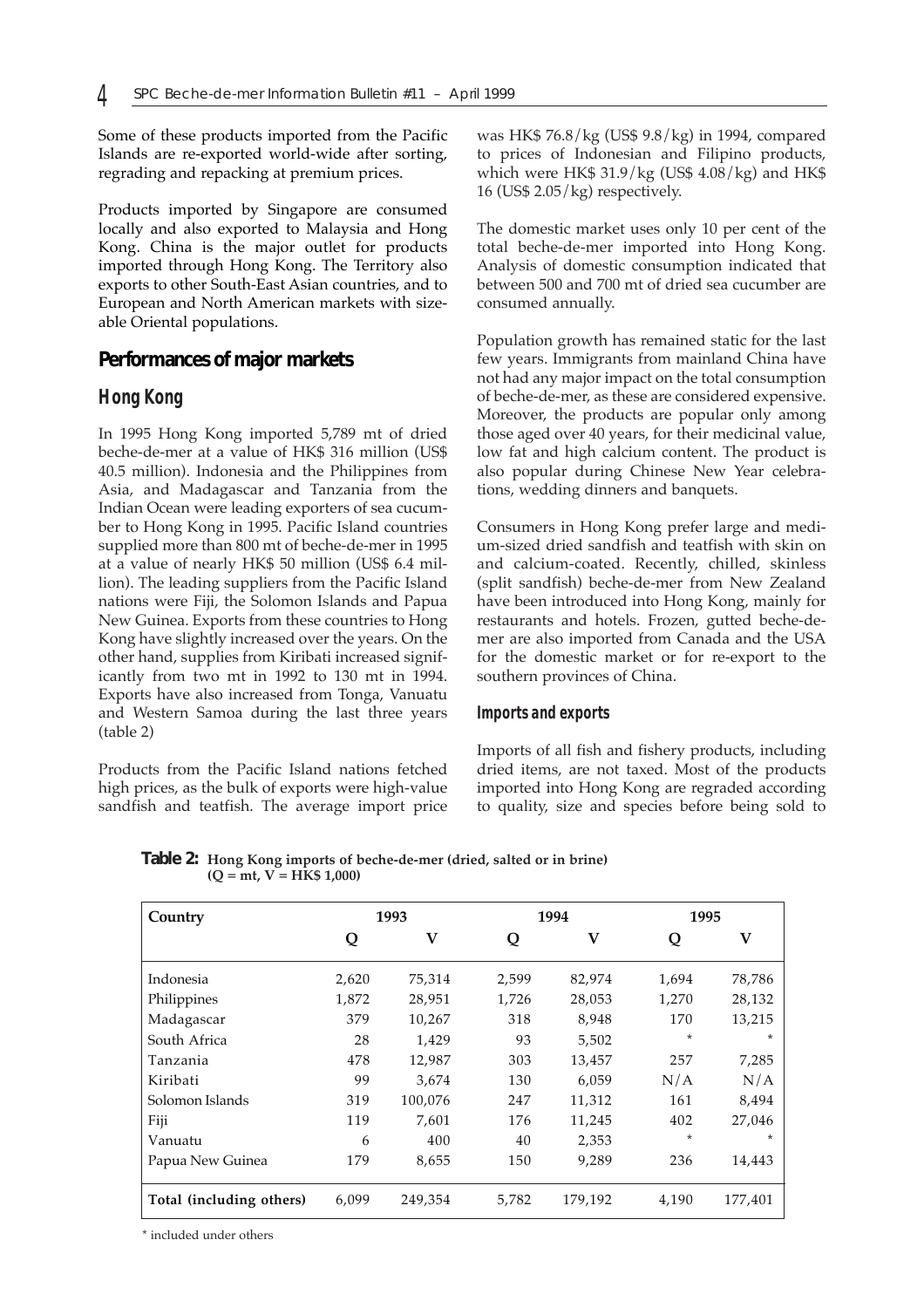domestic or re-export markets. Big importers maintain warehouses where sorting takes place.

According to official records, Hong Kong exports nearly 4,000 mt of beche-de-mer annually. Some 85 per cent of these exports are directed to China and 10 per cent to Taiwan, while the balance is exported to the USA, Europe, Korea, and Singapore. Products exported to China range from high-value sandfish to low-value lollyfish.

### **Singapore**

#### *Imports and exports*

Beche-de-mer is a preferred seafood delicacy in Singapore. Imports of dried beche-de-mer have ranged from 800 to 1,200 mt during the last three years. During the late 1980s, the imports ranged from 500 to 600 mt a year. Total imports have decreased slightly in 1995 due to lower supplies from Madagascar and Tanzania.

Imports of African origin mainly consist of cheaper-quality sandfish and some white teatfish. Some of the best-quality products are imported from Tonga, Fiji and Australia. These products are usually consumed by the domestic market. A reasonable quantity of beche-de-mer is imported from Indonesia, but is not officially reported. The total import figures may therefore be much higher.

As in Hong Kong, imported products are regraded in Singapore and then re-exported. High-quality teatfish and sandfish are usually exported to Taiwan. Exports to Malaysia consist of mediumgrade sandfish of various sizes and a small quantity of the high-value teatfish.

### *Consumption*

Domestic consumption of beche-de-mer (primarily sandfish) in Singapore ranges from 150 to 200 mt annually. The market demands high-value products. Although the retail sector takes only 10 per

**Table 3: Singapore imports of beche-de-mer (dried, salted or in brine) (Q = mt, V = S\$ 1,000)**

| Country                        | 1993 |              |                | 1994         |                | 1995         |  |
|--------------------------------|------|--------------|----------------|--------------|----------------|--------------|--|
|                                | Q    | $\mathbf{V}$ | Q              | $\mathbf{V}$ | Q              | $\mathbf{V}$ |  |
| Australia                      | 13   | 308          | 47             | 1,154        | 80             | 3,013        |  |
| New Zealand                    | 4    | 159          | 9              | 182          | N/A            | N/A          |  |
| The People's Republic of China | N/A  | N/A          | $\mathbf{1}$   | 114          | $\mathbf{1}$   | 54           |  |
| Taiwan                         | N/A  | N/A          | 5              | 128          | 10             | 65           |  |
| HongKong                       | 44   | 1,151        | 46             | 936          | 43             | 497          |  |
| India                          | 16   | 240          | 39             | 900          | 121            | 2,844        |  |
| Sri Lanka                      | 36   | 592          | 39             | 1,597        | 63             | 1,459        |  |
| Malaysia                       | 25   | 128          | 17             | 125          | 14             | 164          |  |
| Philippines                    | 77   | 1,253        | 66             | 1,727        | 56             | 1,774        |  |
| Myanmar                        | 5    | 76           | 6              | 88           | 8              | 86           |  |
| Vietnam                        | 16   | 242          | 15             | 122          | $\,8\,$        | 84           |  |
| Fiji                           | 3    | 75           | 8              | 131          | 17             | 345          |  |
| Maldives                       | 52   | 894          | 49             | 549          | 45             | 659          |  |
| Papua New Guinea               | 146  | 1,840        | 80             | 838          | 89             | 281          |  |
| Solomon Islands                | 3    | 72           | $\overline{4}$ | 38           | N/A            | N/A          |  |
| Mauritius                      | N/A  | N/A          | 6              | 96           | 3              | 66           |  |
| Kenya                          | 19   | 120          | 36             | 493          | 24             | 733          |  |
| Madagascar                     | 245  | 1,505        | 333            | 2,368        | 139            | 1,163        |  |
| Mozambique                     | N/A  | N/A          | 6              | 86           | 5              | 90           |  |
| Tanzania                       | 111  | 1,130        | 249            | 2,070        | 155            | 1,877        |  |
| <b>UA</b> Emirates             | 14   | 380          | 18             | 704          | 6              | 191          |  |
| Yemen                          | 18   | 264          | 45             | 601          | 60             | 1,075        |  |
| <b>USA</b>                     | 3    | 55           | N/A            | N/A          | $\overline{2}$ | 42           |  |
| Oceania                        | 25   | 466          | 43             | 707          | 33             | 635          |  |
| Other countries                | 5    | 175          | 49             | 1,258        | 71             | 1,474        |  |
| Total                          | 880  | 11,125       | 1,216          | 17,012       | 1,053          | 18,671       |  |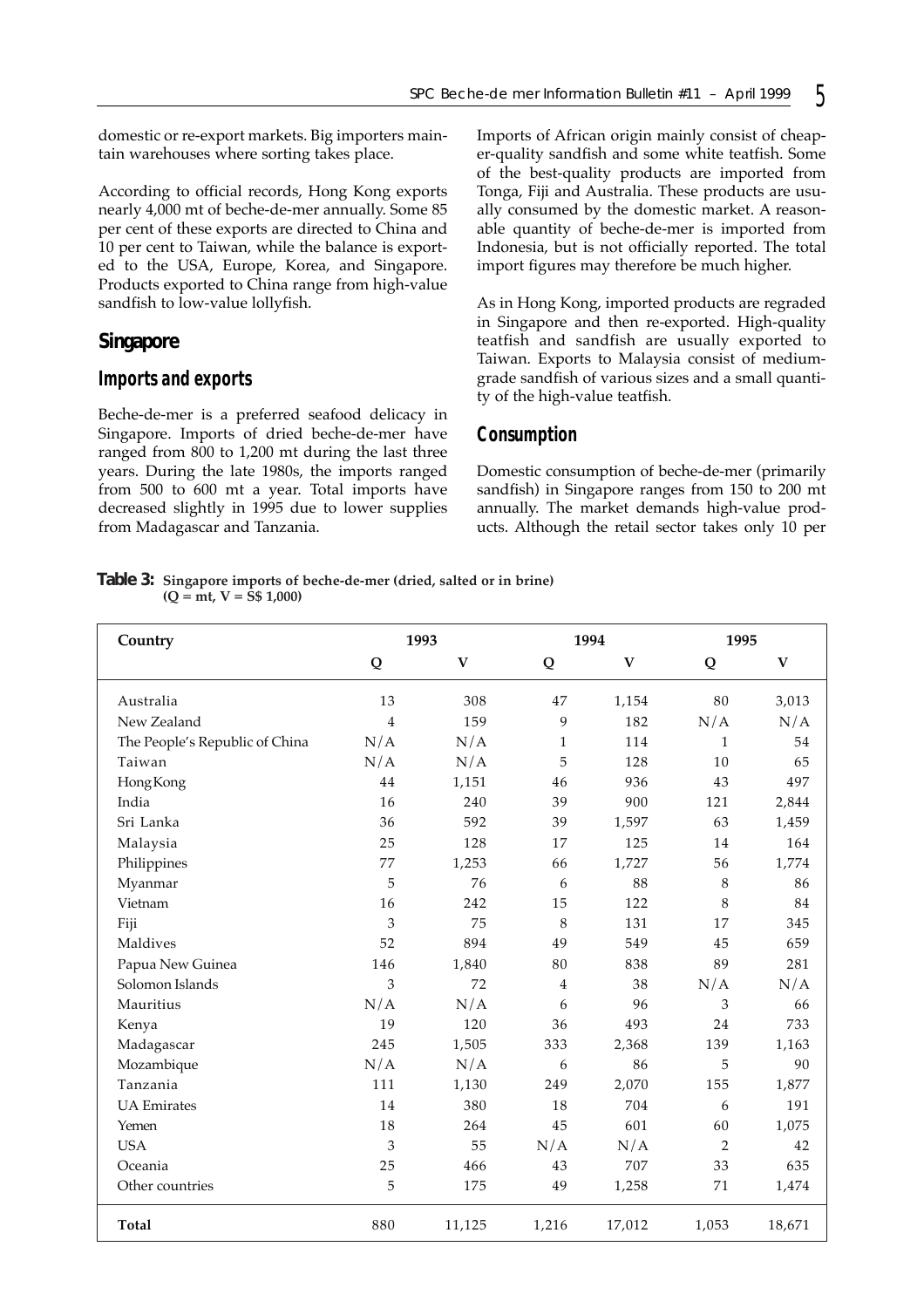cent of the market share, the best products are usually sold through this sector. Restaurants, which are the main users of dried beche-de-mer, buy their products from wholesalers and reprocess their own products.

Reprocessors, who generally use small dried sandfish (40–80/kg), play an important role in Singapore. Retail outlets, which sell processed/wet beche-de-mer through wet markets and speciality shops, get their supplies directly from reprocessors. Consumption is high during the Chinese New Year, at mid-year and year-end festivals, dinners and at almost every wedding dinner, irrespective of income group.

### **Other markets**

Consumption of dried seafood, especially of bechede-mer, is popular in many countries in the region. China, Taiwan, Malaysia, Indonesia, Thailand, the Philippines and Vietnam import a significant volume of beche-de-mer for local consumption. The national trade liberalisation policy of China has in fact contributed to the high imports of dried bechede-mer into China.

Taiwan, a traditional consumer of high-quality dried seafood, goes for high-value products. Imports of beche-de-mer products remained fairly stable at 1,100 mt per year. Malaysia imports about 300 to 400 mt of dried beche-de-mer annually, with Indonesia as the main supplier.

## **Prospects in oriental markets**

The international trade in dried sea cucumber is almost exclusively limited to countries in the Indo-Pacific area. Trade with the western world is fairly low. However, with increasing settlement of ethnic oriental people in the USA, Europe and Australia, a constant flow of products to these markets has been noticed in recent years. For example, regular shipments of beche-de-mer from Hong Kong to the USA and Canadian markets were visible from 1992 to 1995 and the value of this trade is on the rise.

As major trading importers, trading centres and re-exporters, Hong Kong and Singapore are expected to maintain their stronghold in the market. However the emergence of China as the driving force in global trade appears to be a major challenger in this trade. Consumption of dried beche-de-mer is expected to increase in future and the market has the capability to absorb any volume of products, irrespective of species, quality, size and shape of products. The most important market areas in China are the Special Administrative Regions (SARs), where per capita

income is high compared with the average per capita GNP of China.

Major cities such as Guangdong, Shangai, Shenzhen, Xiamen and Beijing demand good-quality, high-value products as a result of their high disposable family incomes, which are expected to grow in the next five years. Guanzhao and Shangai provinces, for example have 65 million and 13 million people respectively, with a per capita income of more than US\$ 3,000. These areas have become important export markets for Hong Kong traders.

Although China is the biggest market for beche-demer, it is very unlikely that direct imports of these specialised products will increase in future. Due to long-existing social, cultural and ethnic ties with Hong Kong, most of these products are expected to be channelled to China through Hong Kong. Moreover, there has been a substantial investment by Hong Kong in China.

Because of cheap labour, available processing technology and common cultural understanding, importers will still prefer to use China as the main processing base. However, in the short term, betterquality raw materials from the PINs will fetch higher prices in these market areas.

Importers and reprocessors in Singapore are moving in a different direction from Hong Kong in product development. They are willing to process more value-added products in the producing countries, although their market share is low compared to Hong Kong. Demand for value-added beche-de-mer (skinless, cleaned, smoked) is expected to improve further in future. Even in mainland China, where skin-on and calcium-rich products are more popular, other forms of high value processed sea cucumber are expected to receive good market acceptance in view of the growing incomes, more health consciousness and preference for better-quality products.

Supply of beche-de-mer is not expected to grow much in the world market from its current level. Nevertheless, demand will continue to rise. This will eventually lead to upgrading of more species from medium value to high value, and lower value to medium value. However, quality is the major prerequisite to achieve this development. Introduction of new species to the market is also expected.

Prices of sea cucumber are likely to go up in the future. In Singapore, for example, beche-de-mer prices have increased by 100 per cent at wholesale level during the past three years. The same trend has also been noticed in China, Hong Kong and Taiwan.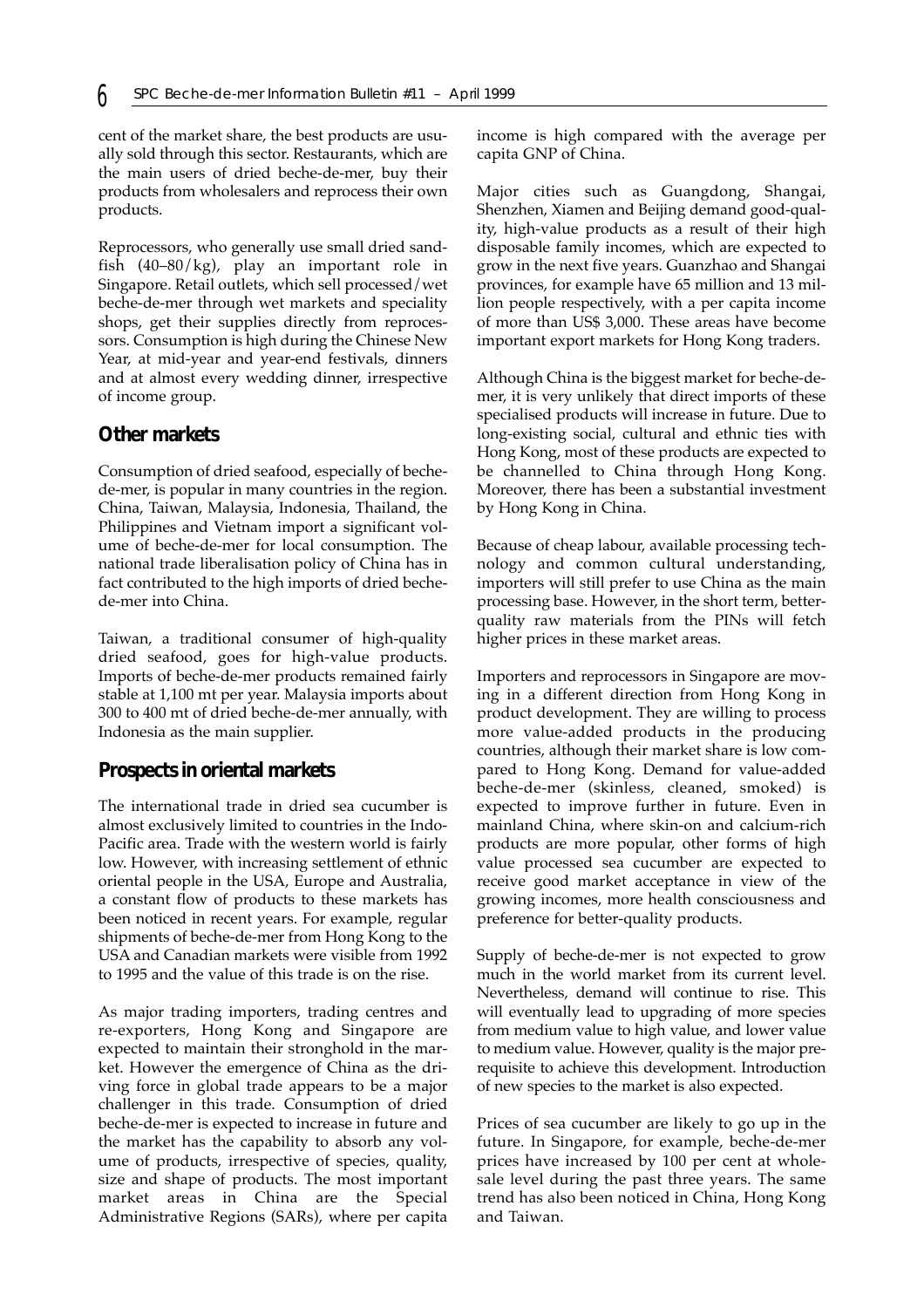Consumption of these high-value fishery products is likely to increase in Singapore and Malaysia, and there is also an upward trend from China, particularly from the Southern Province. Nevertheless, consumers will demand better quality and more convenience foods and are expected to pay good prices for these products.

#### **Importers of sea cucumbers**

#### *Hong Kong*

#### **Heep Tung Hong Sanchon Co. Ltd.**

13th & 17th Floor Wing Yue Building 60–64 Des Voeux Road West Hong Kong Tel: +852 25467005/25468313/25409737 Fax: +852 25484029

#### **Hong Kong Pacific (David Cook)**

11M–111 Mount Butler Road Hong Kong. Tel: +852 28905598

#### **Leung Kai Hong**

Yan Tak Tai Kee Co. 82 Des Voeux Road West Hong Kong Tel: +852 25477008/25483418 Fax: *They don't speak English*

#### **Ricardo Trading Co.**

Room 604, Kincheng, Commercial Centre 412–420 Castle Peak Road, Kowloon Hong Kong Tel: +852 23703807/23703391

#### **Teng Fuh Holdings Ltd.**

26–28 Bonham Strand West Nam Pak Hong Bldg., Sheung Wan Hong Kong Tel: +852 25431983 Fax: +852 28540005

#### **Wang Yip Shark Fin and Sea Products**

G/F, 122 Des Voeux Road West Hong Kong Tel: +852 25408679 Fax: +852 25599924

#### **Yip Union Trading C**

188A Des Voeux Road West, Third Floor GPO 11641 Hong Kong Tel: +852 25472293 Fax: +852 25480540

#### **Yu Ton Trading Co. Ltd.**

Room 1401, Herms Commercial Building 4-4A Hillwood Road, Tsium Sha Tsui, Kowloon Hong Kong

#### **Eurosia Holding Ltd.**

11th Floor, The Leader Commercial Bldg No. 54 Hillwood Road Tsium Sha Tsui, Kowloon Hong Kong Tel: +852 23669309 Fax: +852 23663765/27215021

#### **Dah Chong Hong Ltd.**

12 Fl, Hang Seng Bldg 77 Des Voeux Road, Central Hong Kong. Tel: +852 28468111 Fax: +852 28450222 Telex: 73738 DACHO HX

#### **Summer Sea Products**

Room 808–809 Wing Tuck Commercial Centre 177–183 Wing Lok Street Hong Kong Tel: +852 25456035 Fax: +852 25438570 Telex: 653262 SUTCO HX

#### **Success Food Trading Company Ltd.**

Sino Industrial Plaza, 8th Floor Room 58 9 Kai Cheung Road, Kowloon Bay Hong Kong Tel: +852 27956565 Fax: +852 27954528

#### **Tat & Company Limited (Hong Kong) Tat Hing Sharkfins Company Ltd.**

144, Queen's Road West Hong Kong Tel: +852 28587000

#### *Japan*

#### **AC International Co. Ltd.**

Palais Royal Nagata-cho Nagata-cho, Chiyoda-ku Tokyo Japan 100 Fax: +81 3 35921300

#### **Ehedai East Asiatic Co. Ltd.**

No 2 Osaka Ekimae Bldg. l-chome Umeda Kita-ku, Osaka, Japan Tel: +81 6 3445281/4 Fax: +81 6 3445285 Telex: 56781 GRANLTE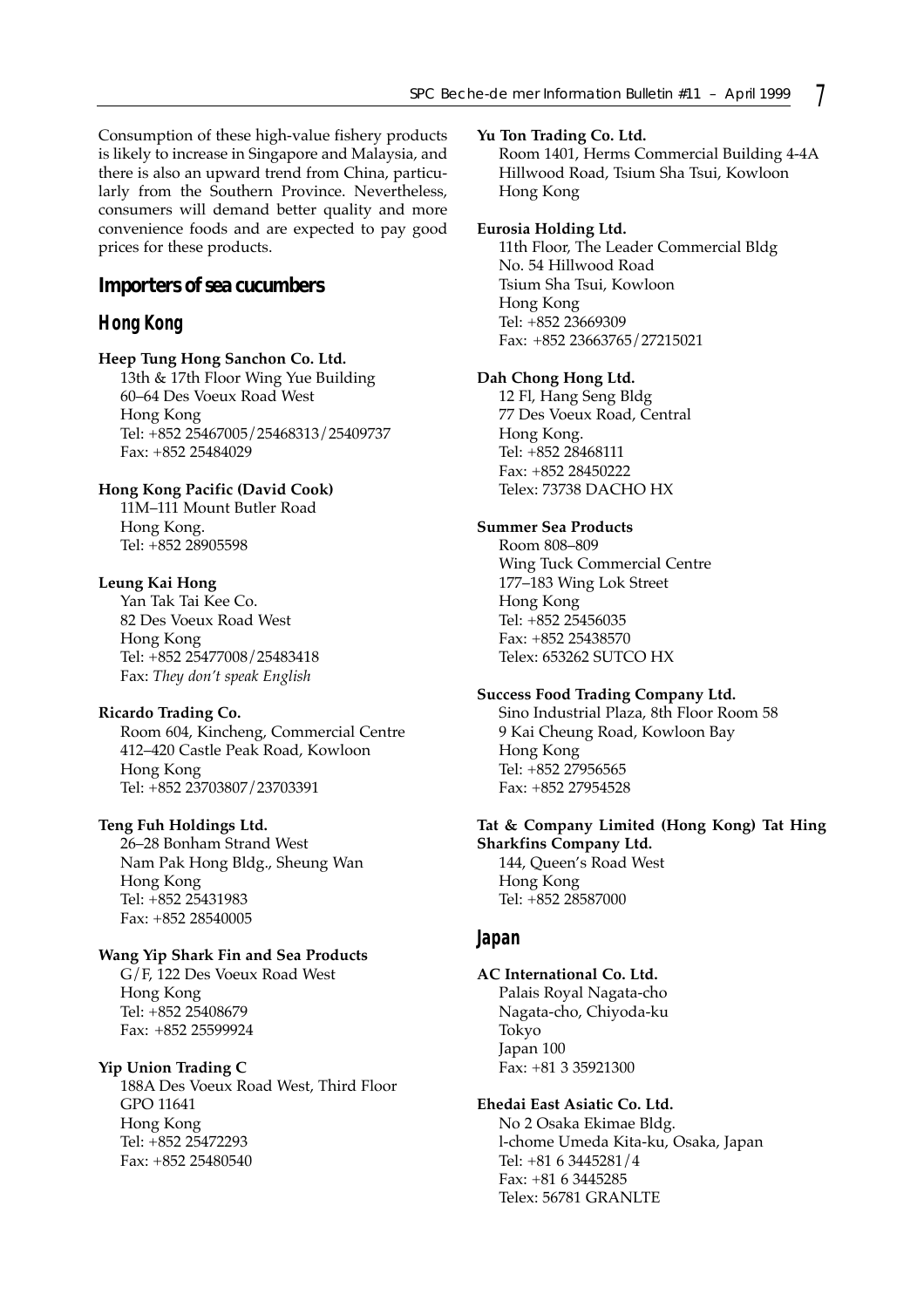**Wan Fu Lin Co. Ltd.** No 123–8, Yamashita-Cho Naka-ku, Yokohama Japan 231 Tel: +81 45 6216625 Fax: +81 45 6224440 Telex: 3822-717 WANFU J Attn : Mr William Sui

### *Malaysia*

#### **Atlasic (Malaysia) Sdn Bhd**

35B Jalan Beringin, Pelabuhan Kelang Selangor Malaysia Tel: +60 3 3686779/3689215 Telex:MA 39662 AIMFRO Attn : Mr Tan Suan Yong

#### **Union Atlantic Sdn Bhd**

1, Setia Kasih 4, Damansara Height 50490 Kuala Lumpur Malaysia Tel: +60 3 2545006 Fax: +60 3 2547058

#### **Tat Hoong Enterprise**

No 13 Jalan Dagang SG2/1G Sri Datnansara, Kepong Kuala Lumpur Malaysia Fax: +60 3 6352569

#### **Hai Seng Hin**

301, Seroja Apartment Jalan 3/9A, Bandar Baru Selayang 68100 Batu Caves, Selangor Malaysia Tel: +60 3 6188075 Fax: +60 3 6188078 Attn : Mr Tan Tong Hua

## *Singapore*

#### **Algul Pte Ltd.**

Taman Warna P.O. Box 0215 Singapore 9127 Telex: RS 36897 ALGUL Attn: H. J. Hoerndhli

### **A M Abdullah Sahib & Co.**

Maxwell Post Office No 19 Singapore 9000 Tel: +65 5 343665/5 344074 Telex: RS 20847 AMAH

#### **Chip Chiang**

28 Hong Kong Street Singapore 0105 Tel: +65 5 334745/2 228929 Telex: RS 26255 HSEAGO

#### **Chia Huat Ong Lee Trading (Pte) Ltd.**

69, Circular Road Singapore 0104 Tel: +65 5 337684 Telex: RS 22774 CHYKCO

#### **Toyoto Tsusho (Singapore) Pte Ltd.**

79, Robinson Road, #15-05 CPF Building Singapore 0106 Fax: +65 2 225674 Telex: RS 23691 TTSPL

#### **Malhar Traders**

Robinson Road, P. O. Box 268 Singapore 9005 Fax: +65 5 351640 Telex: RS 34418 MALHAR

#### **Hiap Heng Chang (S) Pte Ltd.**

5–6 North Canal Road Singapore 0104 Tel: +65 5 351888 Fax: +65 5 357283 Telex: RS25106 FIBEACH

#### **Mingee Seafood Products Pte Ltd.**

Blk 83 Geyland Bahru #01-2580 Singapore 1233. Tel: +65 2 985298/2 920076 Fax: +65 2 981498

## *Taiwan*

#### **Wealthy Ocean Corporation**

P. O. Box 36-503, Taipei Taiwan Fax: +886 2 7624455 Telex: 19882 BIGWELL

#### **Young Sunlit Inc.**

P.O. Box 42-82, Taipei Taiwan Fax: +886 2 8112195 Telex: 26252 LIGACO

#### **Lucky Ocean Trading Co. Ltd.**

10F4, No 349, Chung Hwa 4th Road Kaohsiung Taiwan Tel: +886 7 2617577 Fax: +886 7 2615810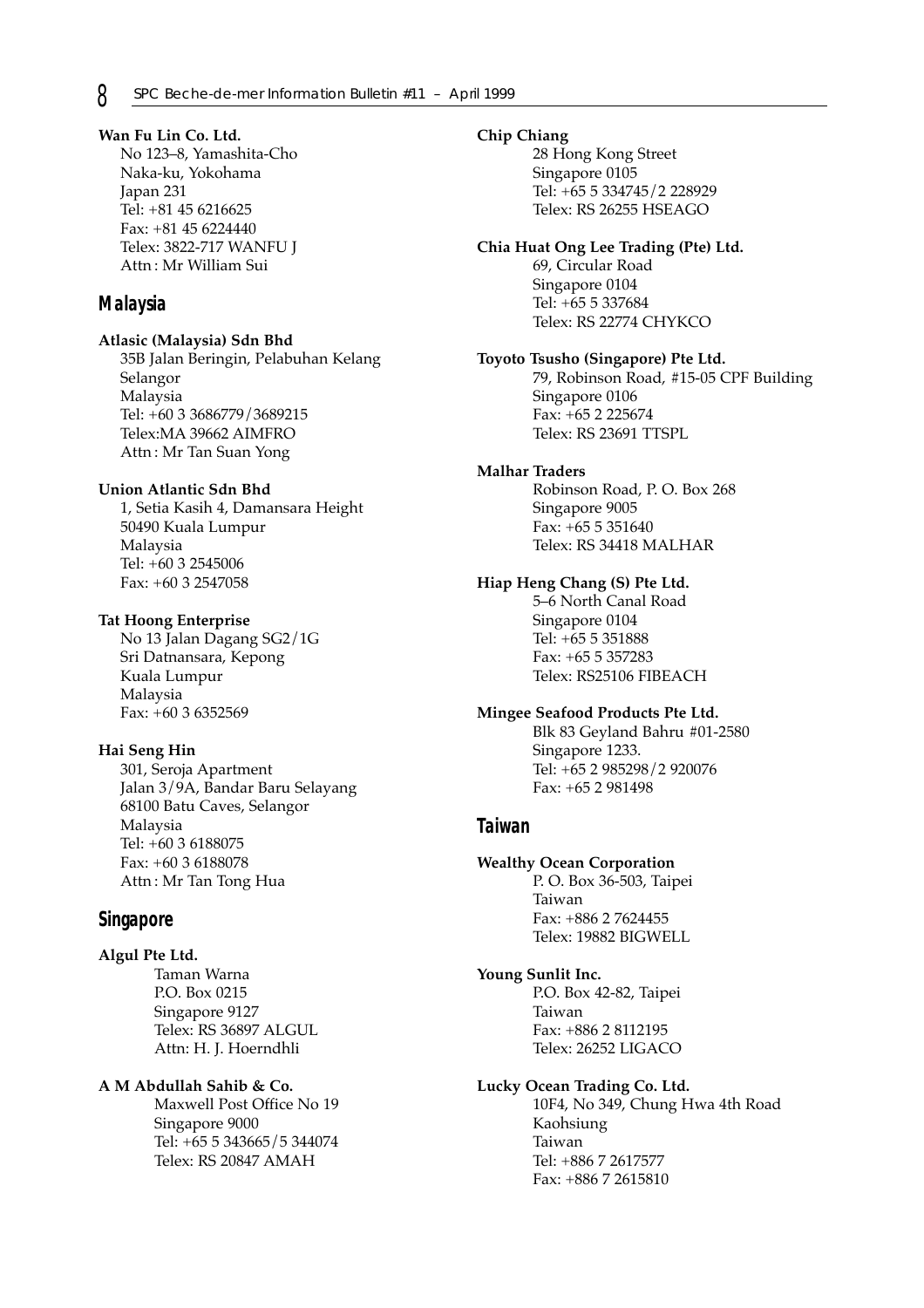#### **Sen Power Trading Co. Ltd.**

Floor 4, No 134-3 Hsing, Chin Road Taichung Taiwan Tel: +886 4 2375530 Fax: +886 4 2365081

#### **Ocean Bay Corporation**

10-1 Flr., No 127 Sec. 2 Yen Ping, N. Rd. Taipei Taiwan Tel: +886 2 5312321 Fax: +886 2 5615821 Attn: Mr Terence Jan

#### **Cheng Cheng Enterprise Co. Ltd.**

97, Lane 41, Cheng Kung Road San Cnung City, Taipei Taiwan Tel: +886 2 9765654/9766041 Fax: +886 2 9771038 Attn: Mr Te Hai Chu

### *Republic of Korea*

#### **Nam-A Enterprise Co.**

10-162 Jong Am-Dong, Sung-Buk-Ku Seoul Korea Telex: MOCNDM K23231 Fax: +82 2 9190053

(Source: *INFOFISH International* 6/97, pp. 23–29)

# **Reproductive cycle of the holothurian** *Holothuria scabra* **in Saugi Island, Spermonde Archipelago, Southwest Sulawesi, Indonesia**

*by Dr Ambo Tuwo* <sup>1</sup>

## **Introduction**

*Holothuria scabra* is one of the 16 commercial holothurians harvested in Southwest Sulawesi (Tuwo & Conand, 1996). Its reproductive cycle has been studied at different sites, but there was confusion about its spawning periods. Some authors have described a semi-annual reproductive cycle or two spawning periods in a year (Ong Che &Gomez, 1985). The present research aims to study the reproductive cycle and to find explanations for the spawning period of *Holothuria scabra* in Sulawesi, Indonesia.

### **Methods**

Specimens of *Holothuria scabra* were collected monthly during a year at Saugi Island, Spermonde Archipelago, South Sulawesi, Indonesia. Thirty specimens were collected from each sampling.

In the laboratory, the total length (TL), body-wall wet weight (BW) and gonad wet weight (GW) were measured. Gametogenesis was examined using histological observation. The individual maturity

stage was determined according to the maturity stage of dominant tubules in the gonad. Percentages of different maturity stages were calculated for each sampling. Gonad indices (GI) were calculated using body-wall wet weight (BW) and gonad wet weight (GW):

#### **GI = (GW x 100)/BW**

## **Results and discussion**

Microscopically, characteristics for both sexes were similar to those of other holothurians (Tanaka, 1956; Tuwo & Conand, 1992). The maturing tubules contain the previtellogenic and vitellogenic oocytes in females (Figure 1A and 1B), and spermatocytes and spermatozoa in males (Figures 1E and 1F). The mature tubules contained only vitellogenic oocytes in females (Figure 1C) and only spermatozoa in males (Figure 1G). In spent tubules we observed the presence of relict oocytes in females (Figure 1D) and relict spermatozoa in males (Figure 1H).

Maturation (Stage III) was observed from July to March. Maturity (Stage IV) was present practically

<sup>1.</sup> Marine Biology Laboratory, Marine Science Department, Hasanuddin University, Ujung Pandang, Indonesia.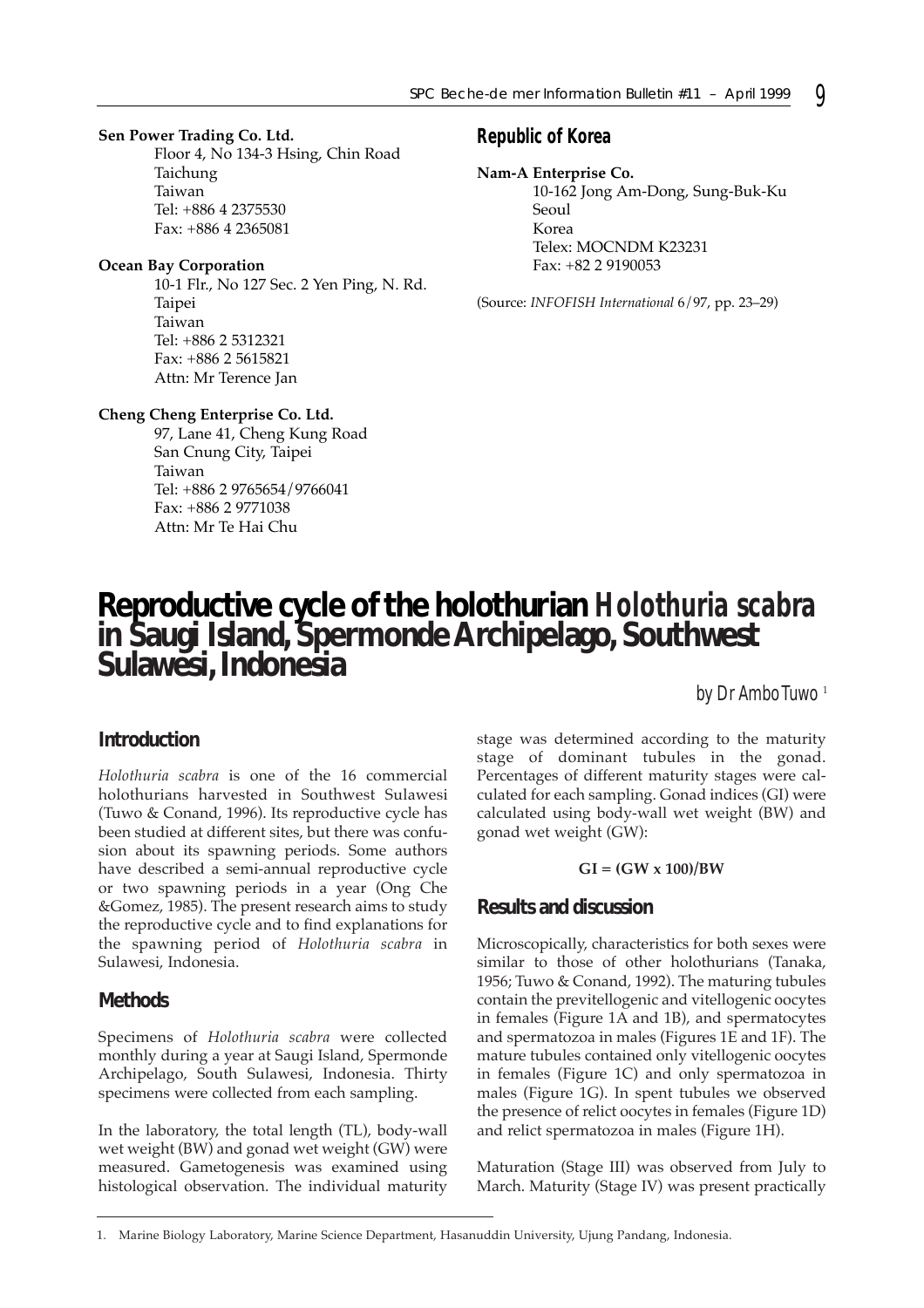

## **Figure 1**

**Microscopic characteristics of different maturity stages in the ovary and testis of** *Holothuria scabra***. Stage III (early), (A) female, (E) male; stage III (late), (B) female, (F) male; stage IV, (C) female, (G) male; stage V, (D) female, (H) male. L, lumen; O, oocyte; PO, previtellogenic oocyte; RO, relic oocyte; RS, relic spermatozoa; SS, spermatocyte; SZ, spermatozoa; VO, vitellogenic oocyte**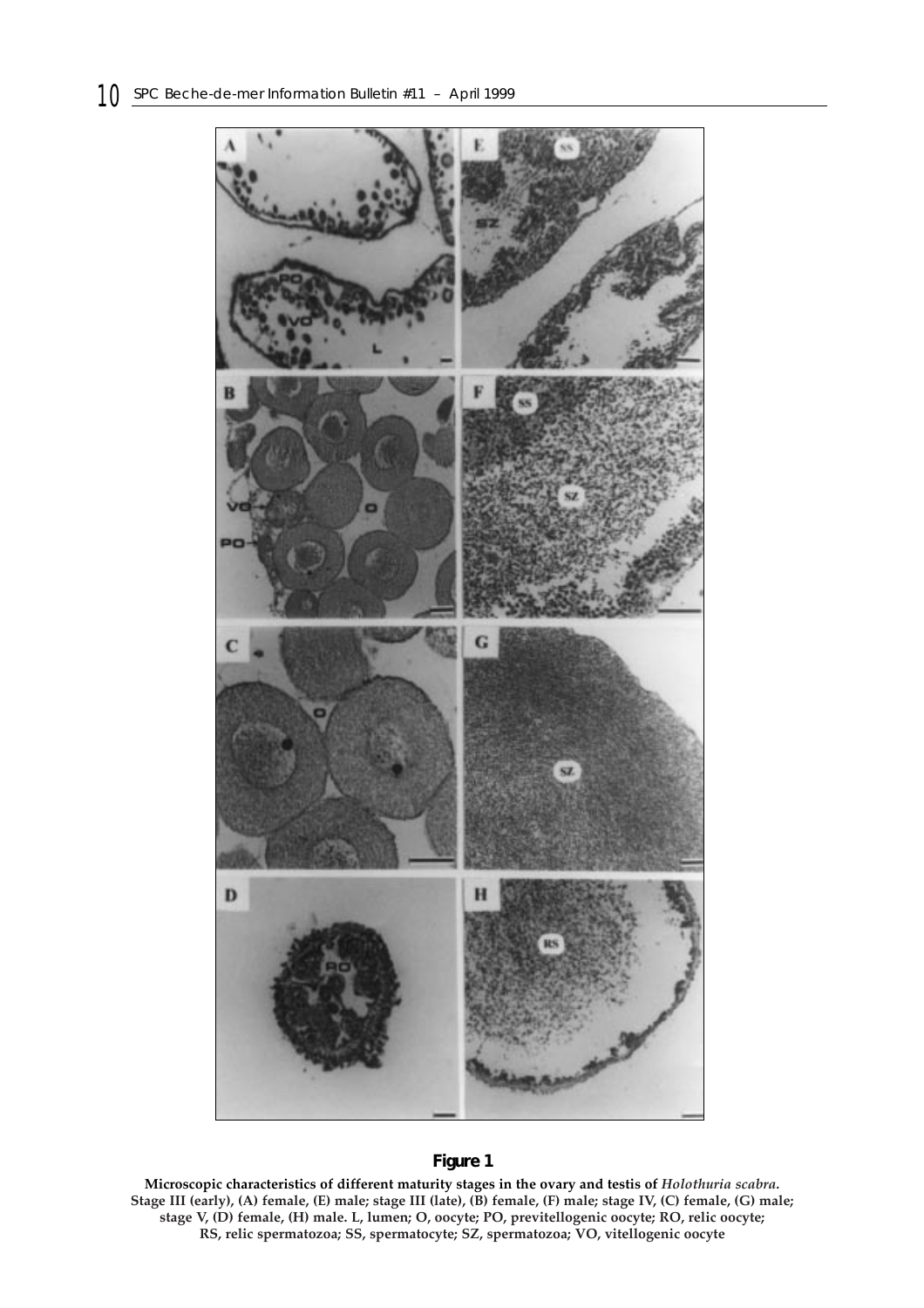throughout the year (Figure 2). Post-spawning (Stage V) was accentuated in two periods. The first was at the beginning of dry season, from March to July, when the temperature increases. The second was at the beginning of the rainy season, from November to January, when the temperature decreases (Figure 3). Two phases of gonad evolution were distinguished. The first was a regular increase from June to October and from February to April. The second phase was a regular decrease from April to June and from October to February (Figure 4).



**Figure 2 Monthly mean of the different stages of** *Holothuria scabra*



**Figure 3 Monthly mean air temperature**



**Figure 4 Monthly mean gonad index of** *Holothuria scabra*

*Holothuria scabra* in Saugi Island had two spawning periods or a semi-annual reproductive cycle, as observed by Conand (1993) in the New Caledonia Lagoon.

In the maturation stage (stage III), an individual can have some mature tubules, so a small spawning concerning some mature tubules can occur at any time through the year, as observed by Ong Che and Gomez (1985) on Calatangan, Batangas, Philippines.

# **Conclusion**

The *Holothuria scabra* population at Saugi Island has two spawning periods. Nevertheless some spawning from some mature tubules can be observed throughout the year.

# **Acknowledgement**

This work was supported by the Marine Science Education Project (MSEP) [894-INO/895/INO(SF)] of the Ministry of Education and Culture, Republic of Indonesia.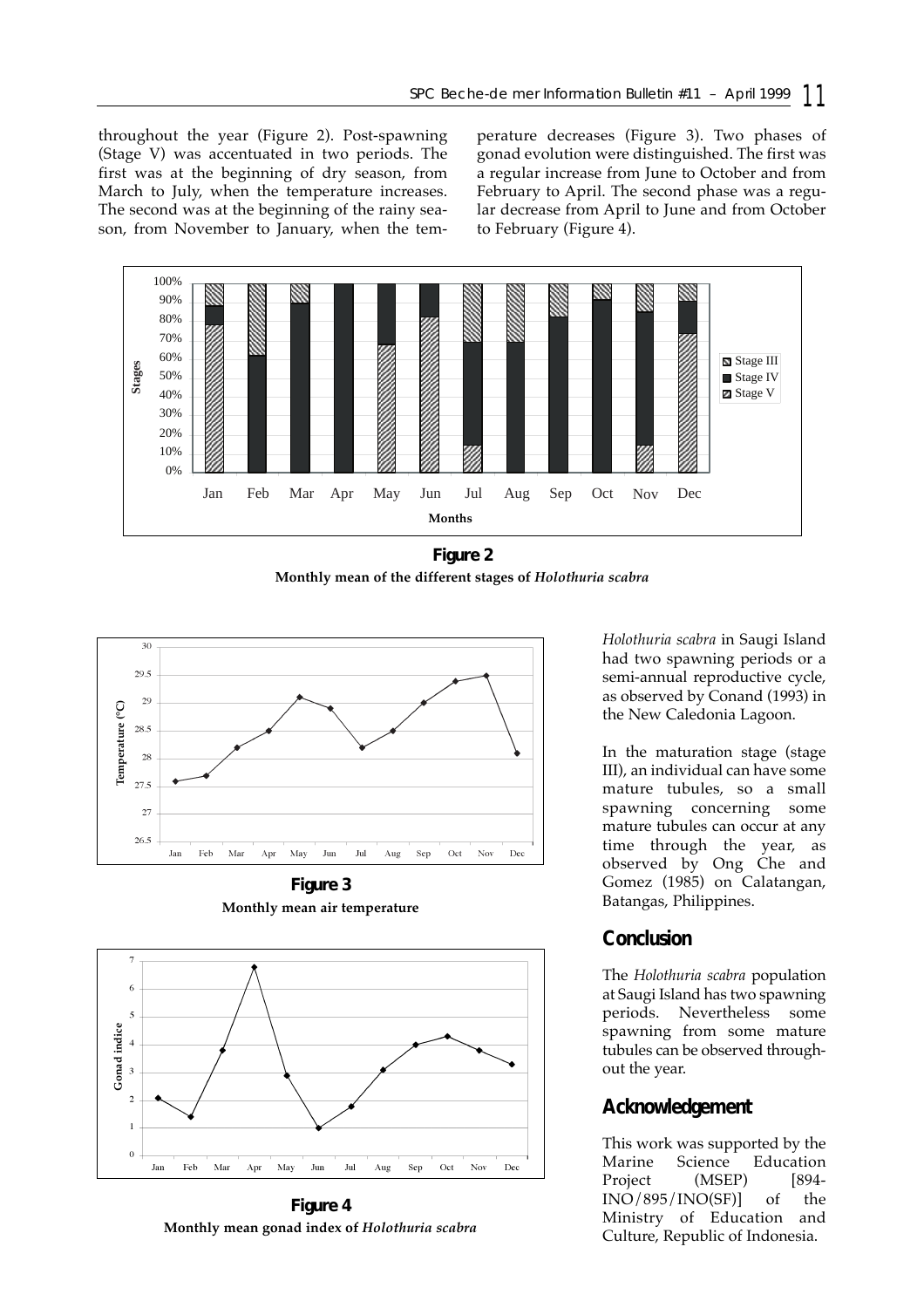# **References**

- CONAND, C. (1993). Reproductive biology of the holothurians from the major communities of the New Caledonian Lagoon. Mar. Biol. 116: 439–450.
- KRISHNASWAMY, S. & S. KRISHNAN (1967). A report on the reproductive cycle of the holothurian *Holothuria scabra* Jaeger. Curr. Sci. 36: 155–156.
- ONG CHE, R. G. & E. D. GOMEZ (1985). Reproductive periodicity of *Holothuria scabra* Jaeger at Calatangan, Batangas, Philippines. Asian Mar. Biol. 2: 21–29.
- TANAKA, Y. (1958). Seasonal changes occurring in the gonad of *Stichopus japonicus*. Bull. Fac. Fish. Hokkaido University, 9: 29–36.
- TUWO, A. & C. CONAND (1992). Reproductive biology of the holothurian *Holothuria forskali* (Echinodermata). J. Mar. Biol. Ass. U.K. 72: 745–758.
- TUWO, A & C. CONAND (1996). Commercial holothurians in Southwest Sulawesi (preliminary observations). Torani 6 (2): 129–134.

# **Asexual reproduction parameters and the influence of fission on a** *Holothuria atra* **sea cucumber population from a fringing reef on Reunion Island (Indian Ocean)**

*by S. Jaquemet,V. Rousset & C. Conand* <sup>1</sup>

# **Introduction**

*Holothuria atra* is one of the most common sea cucumbers of intertidal zones in the tropical Indian-Pacific region. Asexual reproduction through transverse fission is a biological phenomenon which has already been studied, most notably in the south of the island of Taiwan (Chao & Chang, 1989; Chao et al., 1994), on the reefs of New Caledonia (Conand, 1989) and on the Great Barrier Reef in Australia (Harriot, 1982; Uthicke, 1994; Uthicke, 1997).

On Reunion Island, *H. atra* can be found throughout the fringing reef of the St Gilles/La Saline reef system, where it varies in size from 10 to 30 cm and in weight from 10 to 220 g. It is usually located on substrata composed of sand and dead coral rubble. *H. atra* specimens divide into two parts (fission) at a point located about 45 per cent of the length of the body from the mouth (Conand & de Ridder, 1990; Conand 1996). Each part then regenerates, thereby giving rise to two new identical specimens. This phenomenon affects a significant percentage of the specimens of the population at the Planch'Alizés study site (between 11.4 and 35 per cent according to Boyer, Caillasson & Mairesse 1995; Conand 1996).

This study was conducted through biannual samplings in a 80 m2 section marked out by permanent plot markers. The goal of the study was to monitor changes in the population over a period of four years (November 1993 to November 1997), for a

variety of parameters (fission and regeneration rates, population density, specimen size), in order to determine the significance and effects of asexual reproduction through fission on this population.

There were two broad categories of specimens: normal specimens and those involved in asexual reproduction, which made it possible to classify specimens according to six different categories (Doty, 1977; Conand & de Ridder, 1990; Conand, 1996):

- 'N' (normal) specimens: showed no signs of asexual reproduction;
- 'F'(fission) specimens: showed signs of transverse division (i.e. constriction at a point 45% of the length of the body from anterior section);
- 'A' (anterior) specimens: had recently undergone fission and only had their anterior part;
- 'P' (posterior) specimens: had recently undergone fission and only had their posterior part;
- 'Ap' (Anterior–posterior) specimens: showed signs of regenerating their posterior part;
- 'Pa' (Posterior–anterior) specimens: showed signs of regenerating their anterior part;
- an 'S' category: included all specimens resulting from fission (F, A, P, Ap, Pa).

<sup>1.</sup> Marine Ecology Laboratory, University of La Réunion, 97715 Saint-Denis Cedex, La Réunion, France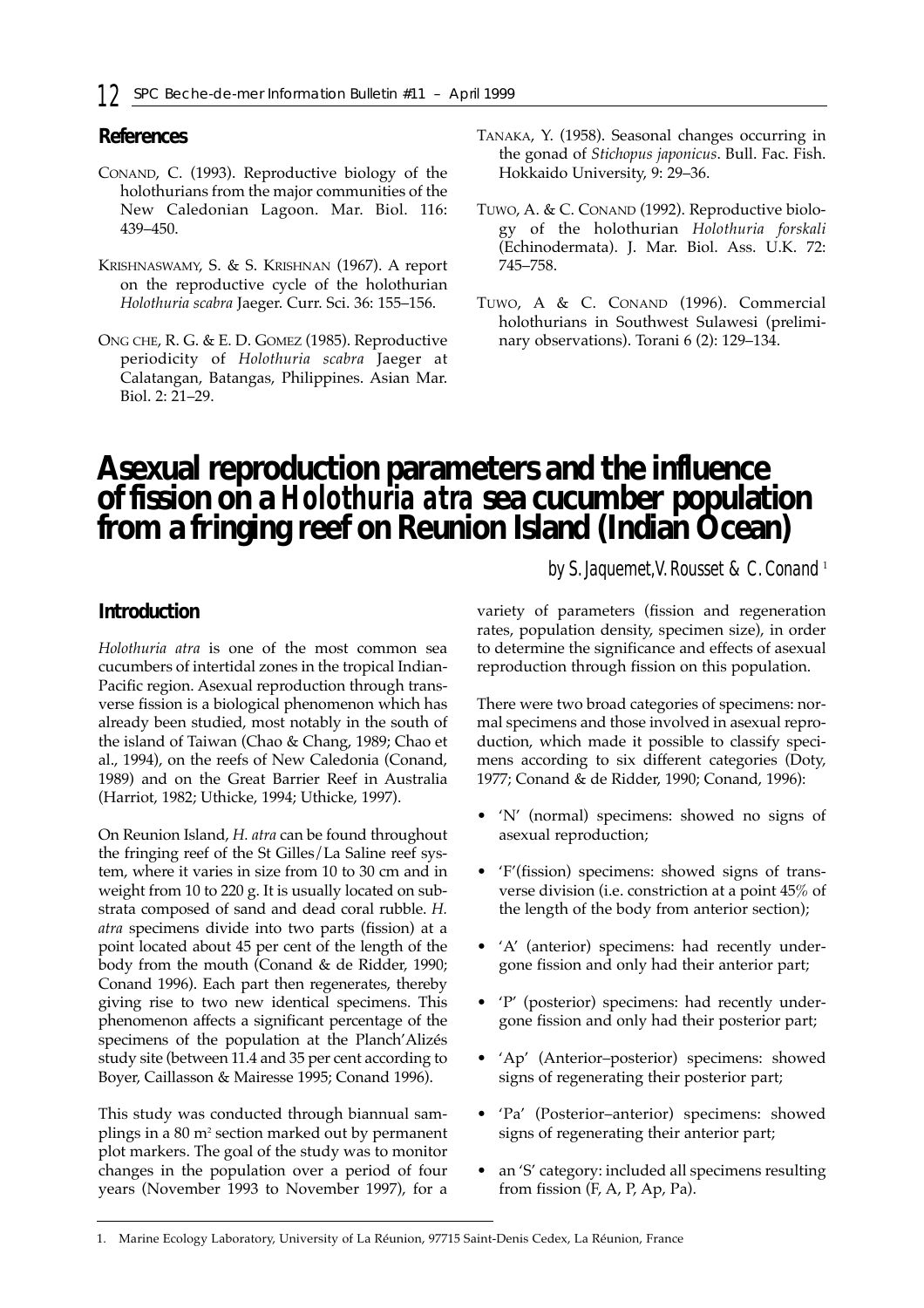In order to show the influence asexual reproduction had on this population we monitored:

- fission  $(S(\%)=[(A+P)/2T]^*100$  and regeneration  $(R(\%)=[(Ap+Pa)/2T]^*100)$  rates, according to the work begun by Boyer et al., 1995 and Conand, 1996. (A+P) corresponded to specimens which had recently undergone fission, (Ap+Pa) corresponded to specimens in the process of regenerating and (T) to the total number of specimens sampled;
- the seasonal nature of asexual reproduction, by comparing samplings corresponding respectively to summer (November) and winter (June) for those specimens which had recently undergone asexual reproduction (A+P) and those in the process of regeneration (Ap+Pa);
- changes in population density, using a variance test to determine if there were any population fluctuations over time;
- changes in weight distribution over the fouryear period for the normal specimen (N) category in order to observe the influence of fission on specimen size over the medium term. To do so, various modal weights were determined by graphic analysis of weight distributions according to the modal progression analysis method.

#### **Results**

Percentages of the various categories of specimens sampled as well as averages and standard deviations are been given in Table 1.

### *Fission rates, regeneration rates, seasonal nature of fission*

The results on fission rates  $S$  (%) obtained from the data in Table 1 are given in Figure 1 (see page 14).

The average fission rate was 3.7 per cent and the standard deviation equalled 2.1. Fission rates calculated in this manner showed two distinct periods on the histogram (Figure 1). The first period was from November 1993 to June 1995, during which time the rate was high (>3.7%) and a second period extending from November 1995 to November 1997, during which time the rate was lower (< 3.7%). Although the June 1996 rate (1.3%) was the lowest of all those recorded, it can be seen that the average rate for the month of June (4.3%) was higher than the average rate for November (3.3%).

Moreover, it was observed that after a sharp decrease in June 1996, the rate again increased in the following reading. It can be surmised that something happened during this period which had an influence on fission.

| Table 1: General data on the number of specimens, various percentages,     |
|----------------------------------------------------------------------------|
| averages and standard deviations for normal specimens (N), those           |
| which had recently undergone fission $(A+P)$ , those in the process        |
| of regenerating $(Ap+Pa)$ , those in fission $(F)$ , total specimens $(T)$ |
| and all specimens involved in asexual reproduction (S).                    |

| <b>Dates</b>                           | T     | ${\bf N}$     | $A+P$        | $Ap+Pa$      | F                       | S            |
|----------------------------------------|-------|---------------|--------------|--------------|-------------------------|--------------|
| <b>Nov-93</b>                          | 293   | 219<br>74,7%  | 37<br>12,6%  | 32<br>10,9%  | $\mathbf{1}$<br>$0.3\%$ | 74<br>25,3%  |
| <b>Jun-94</b>                          | 362   | 276<br>76,2%  | 50<br>13.8%  | 23<br>6.4%   | 13<br>3,6%              | 86<br>23,8%  |
| $Nov-94$                               | 387   | 303<br>78,3%  | 25<br>6,5%   | 59<br>15,2%  | $\Omega$<br>$0.0\%$     | 84<br>21,7%  |
| <b>Jun-95</b>                          | 433   | 372<br>85,9%  | 41<br>9,5%   | 19<br>4,4%   | 1<br>$0.2\%$            | 61<br>14.1%  |
| <b>Nov-95</b>                          | 421   | 369<br>87,6%  | 18<br>4,3%   | 34<br>8,1%   | $\Omega$<br>$0.0\%$     | 52<br>12,4%  |
| <b>Jun-96</b>                          | 393   | 373<br>94,9%  | 10<br>2,5%   | 10<br>2,5%   | $\Omega$<br>$0.0\%$     | 20<br>5.1%   |
| <b>Nov-96</b>                          | 390   | 358<br>91,8%  | 15<br>3,8%   | 17<br>4,4%   | $\Omega$<br>$0.0\%$     | 32<br>8,2%   |
| <b>Nov-97</b>                          | 376   | 326<br>86,7%  | 21<br>5,6%   | 28<br>7,4%   | 1<br>$0.3\%$            | 50<br>13,3%  |
| Total                                  | 3,055 | 2596<br>85,0% | 217<br>7.1%  | 222<br>7.3%  | 16<br>$0.5\%$           | 459<br>15,0% |
| Mean<br><b>Standard deviation</b> 42,6 | 381,9 | 324,5<br>55,6 | 27,1<br>14,0 | 27,8<br>14,9 | 2,0<br>4,5              | 57,4<br>23,7 |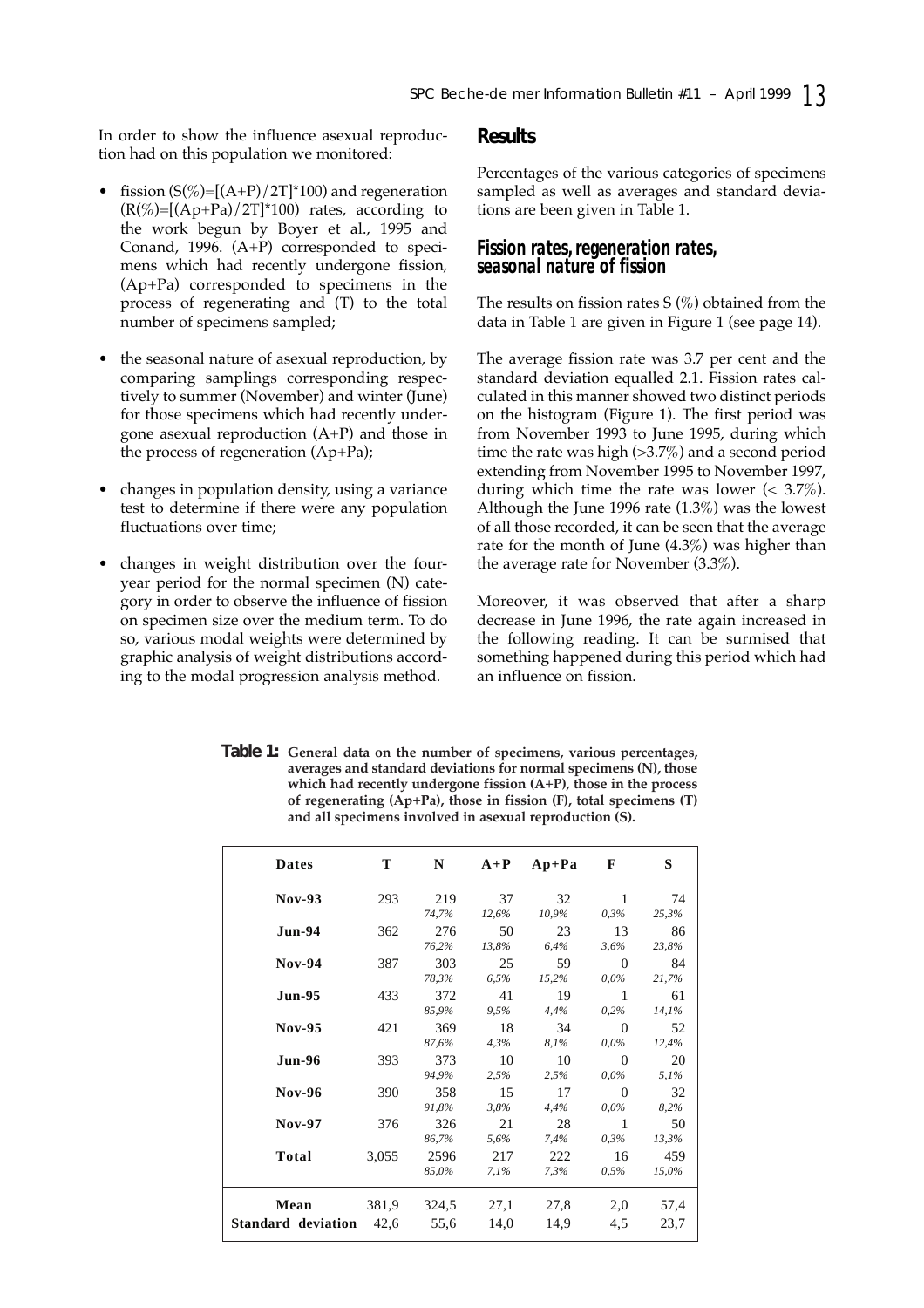

**Figure 1: Variations in the fission rate between November 1993 and November 1997**



**Figure 2: Variations in the regeneration rate between November 1993 and November 1997**

Regeneration rates  $R(\%)$ , were calculated using the same formula as for fission rates, by simply replacing  $(A + P)$  specimens (in fission) by  $(Ap + Pa)$ specimens (those in regeneration), (Figure 2).

The average regeneration rate was 3.7 per cent. The average regeneration rate for the month of November (4.6%) was double the average rate for June (2.2%). These results were the opposite of those obtained for fission. As with fission rates, the June 1996 figure (1.2%)was the lowest of all.

Comparison of average fission and regeneration rates revealed equal values of 3.7 per cent for both, which led us to suppose that fission and regeneration periods were equal in length, and that the mortality rate was almost nil.

The dates selected for sampling (November – June) allowed us to study how significant asexual reproduction was in this population.

Readings for the warm (November) and cool (June) seasons did, in fact, alternate, except in 1993 (beginning of the study in November 93) and 1997 (no reading for June 1997).

Analysis of the changes in density for those specimens which had recently undergone fission and those in the process of regeneration (Figure 3) showed that the two curves (i.e. changes in the density of specimens which had recently undergone fission (A+P) and specimens in the process of regeneration  $(Ap + Pa)$ ) alternated between high values and lower ones.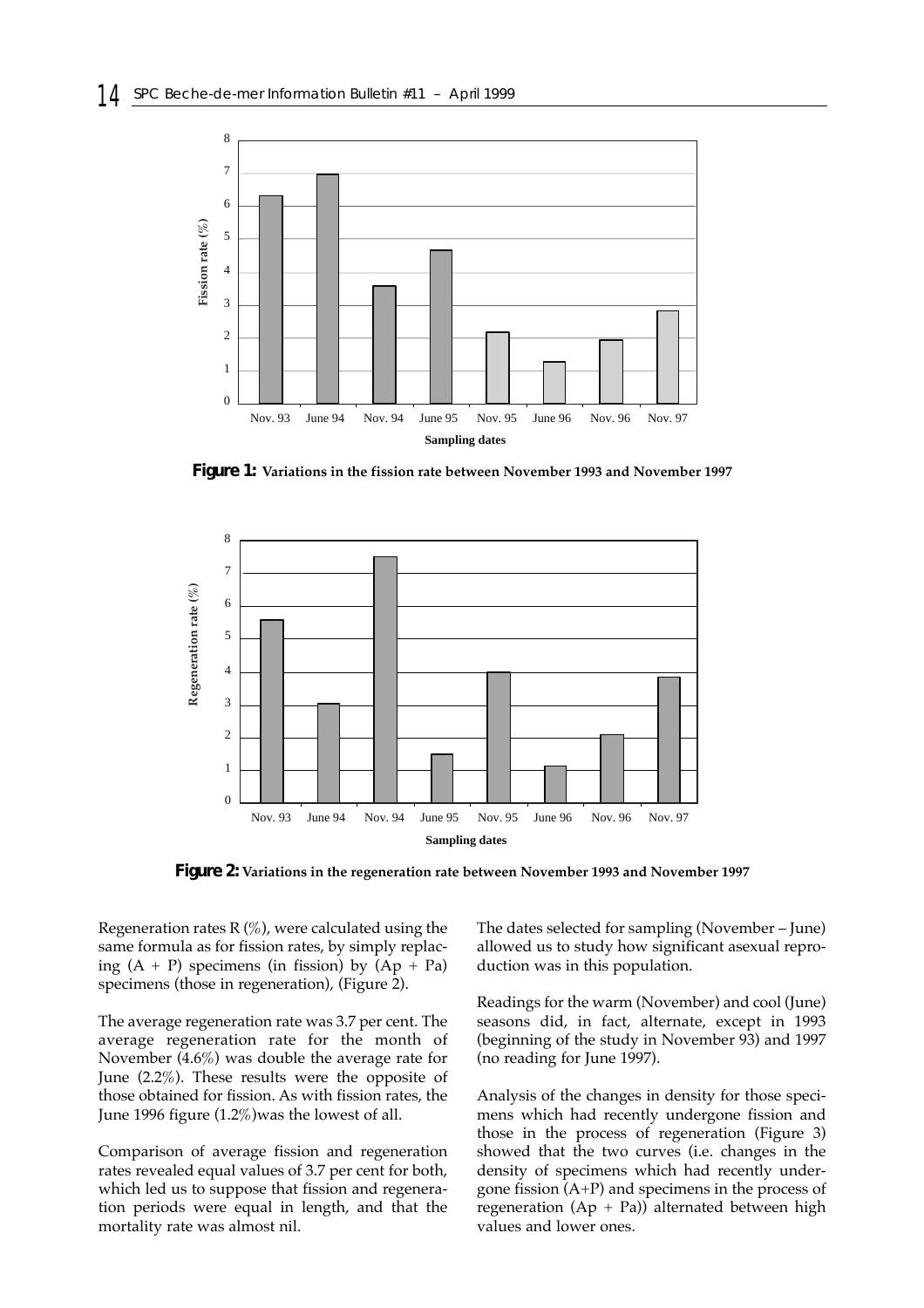

**Figure 3: Changes in density, between November 1993 and November 1997, for those specimens which had recently undergone fission and those in the process of regeneration**



**Figure 4: Changes in the average number of specimens (± standard deviation) per sample (November 1993 – November 1997).**

Density among specimens in the process of fission (A+P) was lower in the month of November (in 1993: 0.45; in 1994: 0.30; in 1995: 0.20) than in June (in 1993: 0.65; in 1994: 0.50). Density among specimens in the process of regeneration showed an inverse tendency, i.e. lower values in the month of June (June 1994: 0.30; November 1994: 0.75; June 1995: 0.20; November 1995: 0.40).

This led us to suppose that the regeneration took about six months. This six-month period is shown on Figure 3 by the intervals between the successive peaks and troughs. For both curves, the figures obtained in readings in June 1996 were the lowest of all those taken (A+P:0.10; Ap+Pa: 0.10).

Finally, analysis of the final three readings show a very large difference in relation to the overall shape of the first part of the curve, due to the large decrease in density among both categories of specimens studied in June 1996. Comparison of the averages from June and November for the number of specimens resulting from recent fission (A+P) confirmed that averages for June were significantly higher, by almost one per cent, than averages for November.

## *Changes in specimen density and weight*

Figure 4 shows changes in the *H. atra* population over time for all eight quadrats  $(80 \text{ m}^2)$  sampled.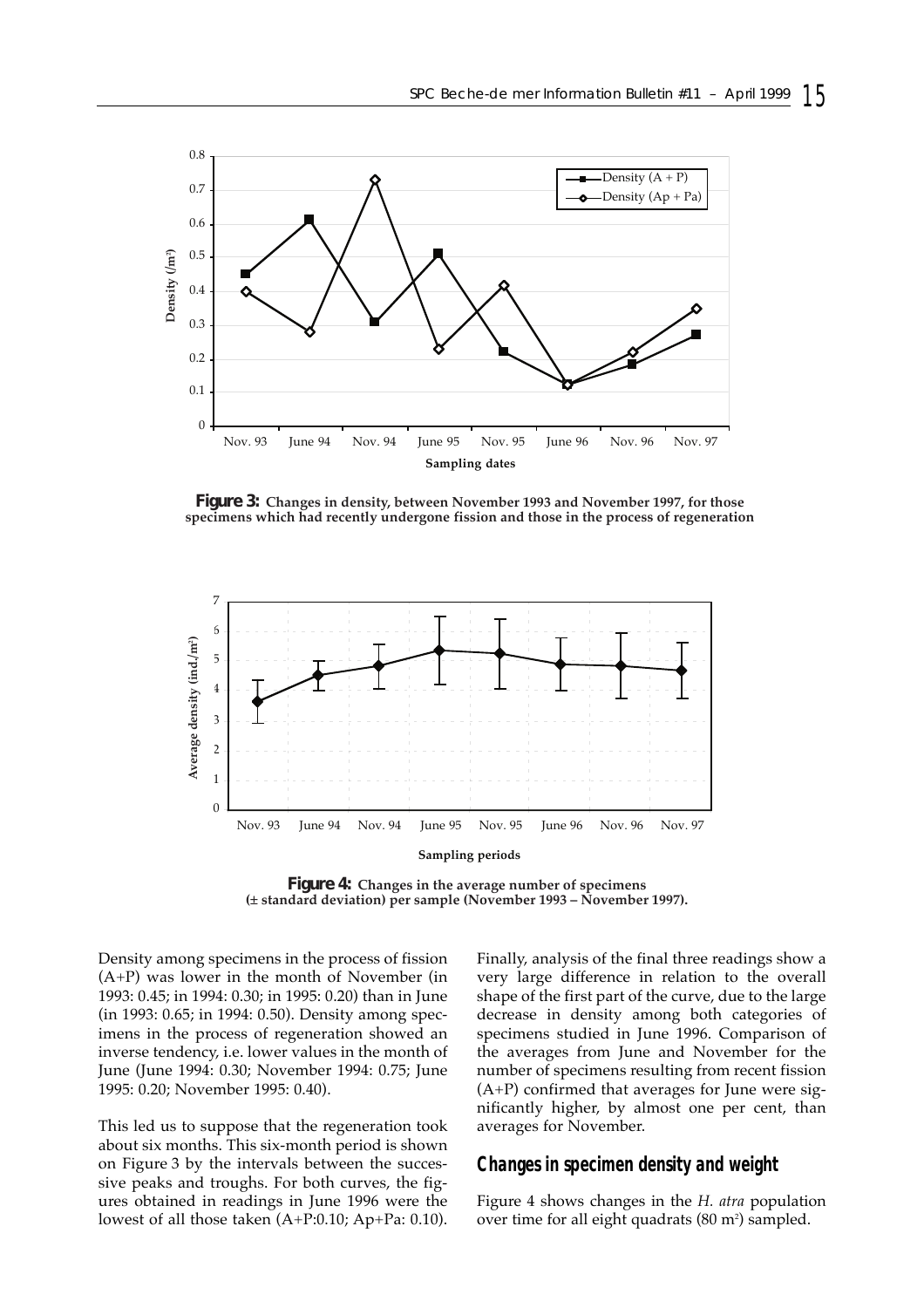

**Figure 5 (A–D): Changes in modal weight values in the weight distribution of normal specimens for samples taken in November 1993 (A) and 1997 (D) and June 1994 (B) and 95 (C).**

Overall, the curve remained relatively stable for the average number of specimens in this seacucumber population. However, two opposing trends were revealed: during the first part of the study (November 1993 – June 1995), the population increased in a slow but steady fashion; after June 1995, it decreased very slightly up to the month of November 1997.

The weight distribution for normal specimens (N) was plurimodal, but only the first three modal weights were taken into consideration, as the number of specimens in weight categories over 130 g was too low. These modal weights are shown in Figure 5, so that the changes in them over the fouryear study period can be observed.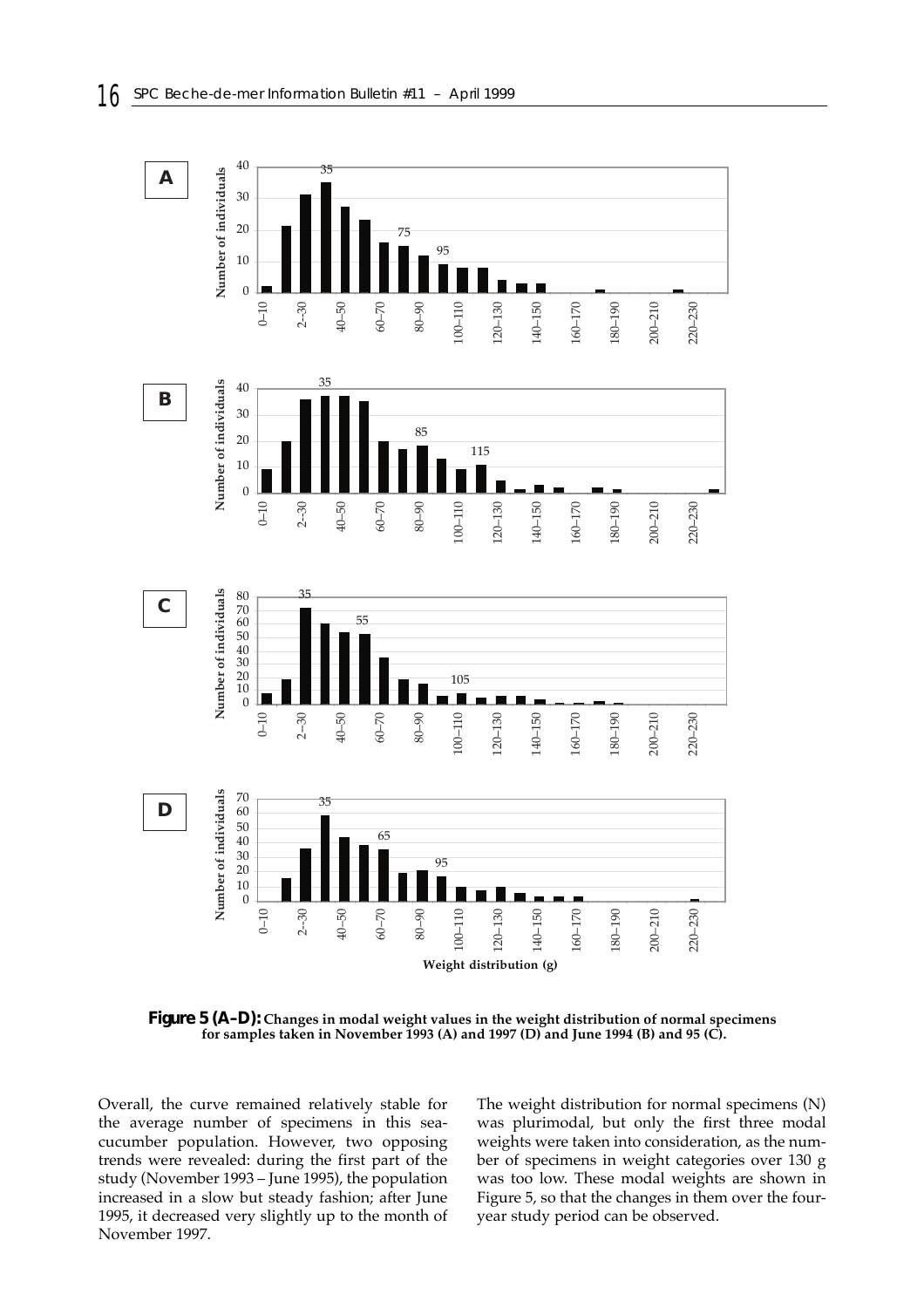Weight distributions of normal specimens given in Figure 5 are based on sampling from November 1993 and 1997 and June 1994 and 1995. The first mode for all samplings combined (Nov. 93 to Nov. 97) varied from 15 to 35 g. The second mode calculated varied from 35 to 85 g and the third from 75 to 115 g. It can be observed that the values for the first mode were very similar in both November 1993 and November 1997 (35 g). The difference between the highest and lowest values of the first mode was 20 g, for the second 40 g and for the third 50 g. These differences indicate variations in specimen weights for certain years, but study of all samplings as a group did not show any changes in terms of either an increase or decrease in specimen weight for this population, since the figures at the beginning (Nov. 1993) and end (Nov. 1997) of the study were very similar, i.e. respectively, 35 g, 75 g, 95 g in November 1993 and 35 g, 65 g, 95 g in November 1997.

## **Discussion**

#### *Fission rates, regeneration rates and seasonal nature of fission*

The fission rate S  $(\%)$  during the study period (Nov. 1993 to Nov. 1997), calculated from those specimens that had recently undergone fission (A+P), was 3.7 per cent. It was lower than that calculated by Conand (1996), i.e. 4.5 per cent over the period of one year (1994), using monthly samplings. These differences can be explained in part by the extremely low fission rate observed in June 1996 (1.3%). The regeneration rate R (%) for *H. atra* during this study was 3.7 per cent. It would seem, then, that *H. atra* had a mortality rate of almost zero  $(S(\%)=R(\%))$  for specimens in the process of regeneration. If there was almost no mortality in specimens that had undergone fission, the percentage of clones in the population should be increasing, since specimens resulting from fission can in turn give rise to two identical individuals. Over the long term this could lead to a drop in genetic diversity, which could have serious consequences for the conservation of this species.

The seasonal nature of the alternating high and low values for this rate, both in specimens that have recently undergone fission (A+P) and in those in the process of regeneration (Ap+Pa), was demonstrated. The density of (A+P) specimens was higher (test of comparison of mean significant at  $1\%$ ) in June (cool season) than in November (warm season). Similar results were observed for this species over shorter study periods in New Caledonia (Conand & de Ridder, 1990), Taiwan (Chao et al., 1994) and on Great Palm Island, GBR (Uthicke, 1997). Boham and Held (1963) suggested that fission in *H. atra* may be caused by variations in water temperature and Conand (1989) thought that emersion time in New Caledonia may play an important role in fission.

Given both the fact that the area studied was located on the back reef and Reunion Island's tide characteristics, it can be deduced that there is never any emersion there. Moreover, the water temperature curve at the station for the period around June 1996 did not indicate anything abnormal in relation to average temperatures for that season. The low June 1996 rate seemed, then, to have been caused by other factors. Water salinity during these periods was also studied, but the readings did not show any anomalies. Uthicke (1997) theorised that the higher oxygen rate of the water during the cool season could facilitate sea cucumbers' regeneration after the total loss of the respiratory tree in *H. atra*. If eutrophisation of the environment occurred in June 1996, this could explain the sharp drop in the fission rate observed in Figure 3. The theory of eutrophisation of the environment was also raised by Conand et al., 1997 for a *H. leucospilota* population located on the back reef of La Saline, which, like our study site, is an area subject to significant human activity.

### *Specimen density and weight trends over time*

Average densities in the quadrats were between 3.1 and 6.35 specimens per m². The overall average in this sector was  $4.8$  specimens per  $m<sup>2</sup>$  over a period of four years, which is relatively close to the figure calculated by Conand (1996) for the same population during the period 1993–1994. This average density figure is about 40 times greater than that observed for the same species on Rib Reef and about 10 times greater than the density of *H. atra* on Fantome Island (Uthicke, 1997). In contrast to Uthicke's results (1997), which noted higher density levels in populations that had a high fission rate (Rib Reef :  $S(\%) = 9\%$ , density: 10 specimens per 100 m<sup>2</sup>; Fantome Island:  $S(\%)$  = 76 per cent, density: 42 specimens per 100 m²), at Planch'Alizés, despite very high density (4.8 specimens per m²), the fission rate was only 3.7 per cent. The population seemed to have achieved optimum density in relation to the biotic and abiotic conditions of the environment (i.e. small back reef where only limited amounts of food are available). This would explain the low fission rate, which only allowed the species to maintain optimum density (Harriott, 1982; Conand & de Ridder, 1990; Chao et al.; 1993a; Chao et al., 1994; Uthicke, 1997). This theory could explain the low fission rate in 1996, which, perhaps, was not an 'accident' but rather the result of the high densities observed in June and November 1995. These may have been higher than the opti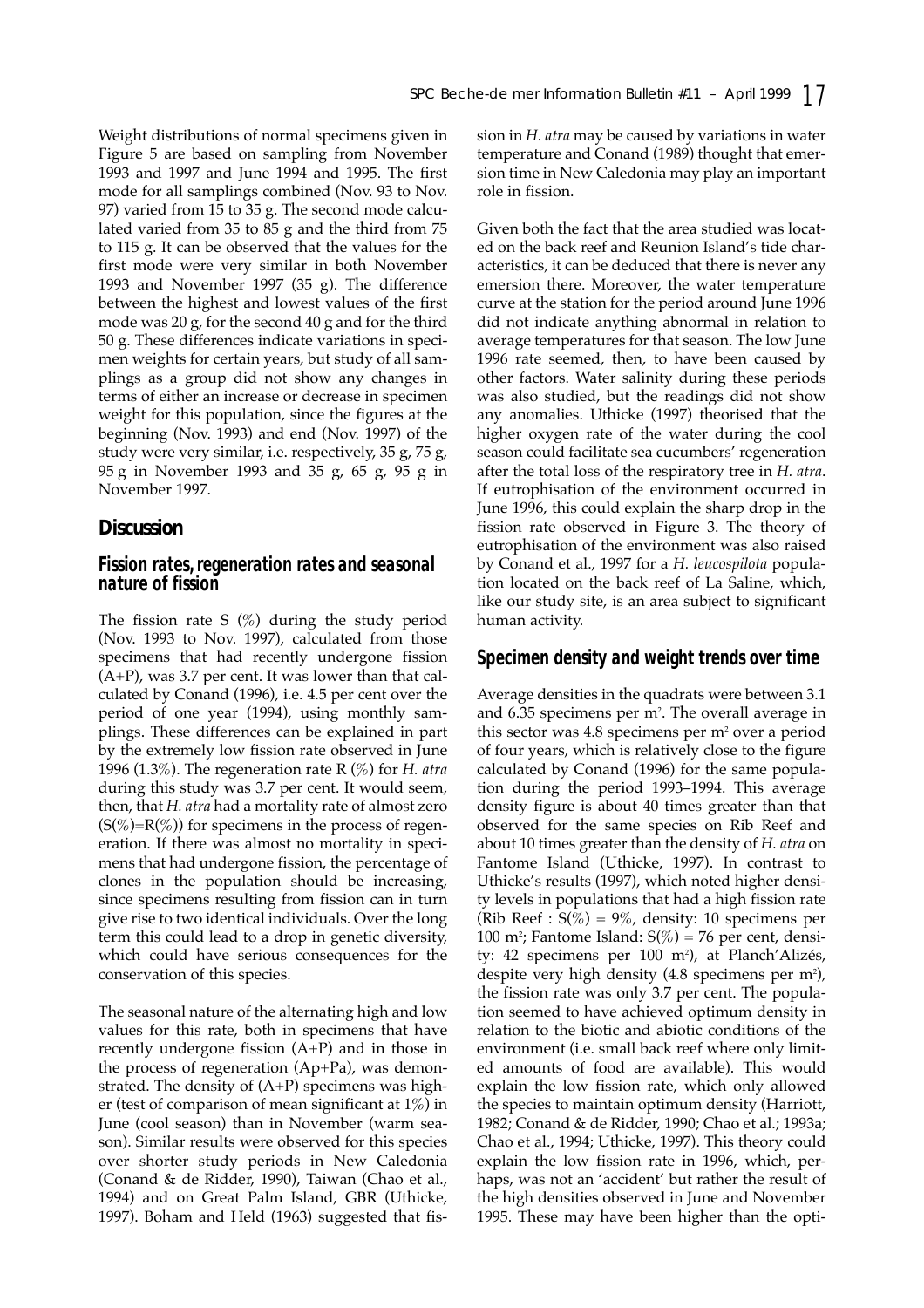mum density (Chao et al., 1994) in these environmental conditions for this species (density< 5 specimens per m<sup>2</sup>). Overall, over the period of four years, asexual reproduction did not bring about any increase in population density.

As for weight trends over time, while there were significant differences in modal weight values over the course of a single year, in relation to the overall study they remained relatively stable. Since weights were constant and so were average sizes, asexual reproduction did not bring about any decrease in the overall size and weight of normal *H. atra* specimens. It is difficult to find any correlation between the size and age of specimens, as there is no clear correlation between the various modal weights. In fact, determining possible agegroups was not simple, due to the influence of asexual reproduction. After regeneration, the weight of normal specimens can be low and so directly influence modal values, since during regeneration specimens stop eating but increase the amount of energy they spend and this has a negative influence on their growth rate (Chao et al., 1994). Futhermore, variations in modal weight within the weight distribution of two successive samplings can be explained by the availability of food and the influence of other factors modifying environmental conditions (Chao et al., 1994).

In conclusion, asexual reproduction in *H. atra* on Reunion Island was seasonal in nature, with a higher fission rate during the cool season. Regeneration took about five to six months. Population density and average specimen weight remained relatively stable throughout the study (four years), which could confirm the theory that asexual reproduction allows a 'threshold-density' regulated by environmental conditions and the availability of food to be maintained.

A more detailed study of environmental factors would allow a better understanding of the extrinsic causes of fission, as endocrinal mechanisms could also exist.

## **References**

- BOYER, C., S. CAILLASSON & K. MAIRESSE (1995). Asexual reproduction in *Holothuria atra* on a reef of Reunion Island in the Indian Ocean. SPC Beche-De-Mer Information Bulletin 7: 7–9.
- CHAO, S.-M., K.-H. CHANG (1989). The shallowwater holothurians (Echinodermata: Holothuridea) of southern Taiwan. Bull. Inst. Zool., Acad. Sin. 28: 107–137.
- CHAO, S.-M., C.-P. CHEN & P.S. ALEXANDER (1994). Reproduction and growth of *Holothuria atra* (Echinodermata: Holothuridea) at two contrasting sites in southern Taiwan. Mar. Biol. 119: 565–570.
- CONAND, C. (1989). Les holothuries aspidochirotes du lagon de Nouvelle-Calédonie: biologie, écologie et exploitation. Études et théses. ORSTOM, Paris, 393 p.
- CONAND, C. (1996). Asexual reproduction by fission in *Holothuria atra*: Variability of some parameters in population from the tropical Indo-Pacific. Oceanologica acta 19,3: 209–216.
- CONAND, C. & C. DE RIDDER (1990). Reproduction asexuée par scission *chez Holothuria atra* (Holothuridea) dans des populations de platiers récifaux: 71–76. **In:** Echinoderm Research. de Ridder et al. (Eds). Balkema, Rotterdam: 343p.
- CONAND, C., C. MOREL & R. MUSSARD (1997). A new case of asexual reproduction in holothurians: fission in *Holothuria leucospilota* populations on La Reunion Island in the Indian Ocean. SPC Beche-de-Mer Information Bulletin 9: 5–11.
- DOTY, J.E. (1977). Fission in *Holothuria atra* and holothurian population growth. M. Sc. Thesis, University of Guam: 54p.
- HARRIOT, V.J. (1982). Sexual and asexual reproduction of *Holothuria atra* Jaeger at Heron Island Reef, Great Barrier Reef. Australian Museum Memoir, 16: 53–66.
- UTHICKE, S. (1994). Distribution patterns and growth of two reef flat holothurian *Holothuria atra* and *Stichopus chloronotus*. **In:** David D., Guille A., Feral J.P., Roux M. (eds) Echinoderms through time. Proceeding of the Eighth International Echinoderm Conference. A.A. Balkema, Rotterdam.
- UTHICKE, S. (1997). The seasonnality of asexual reproduction in *Holothuria atra*, *Holothuria eludis* and *Stichopus chloronotus*. (Holothuridea: Aspidochirotida) on the Great Barrier Reef. Mar. Biol. 129: 435–441.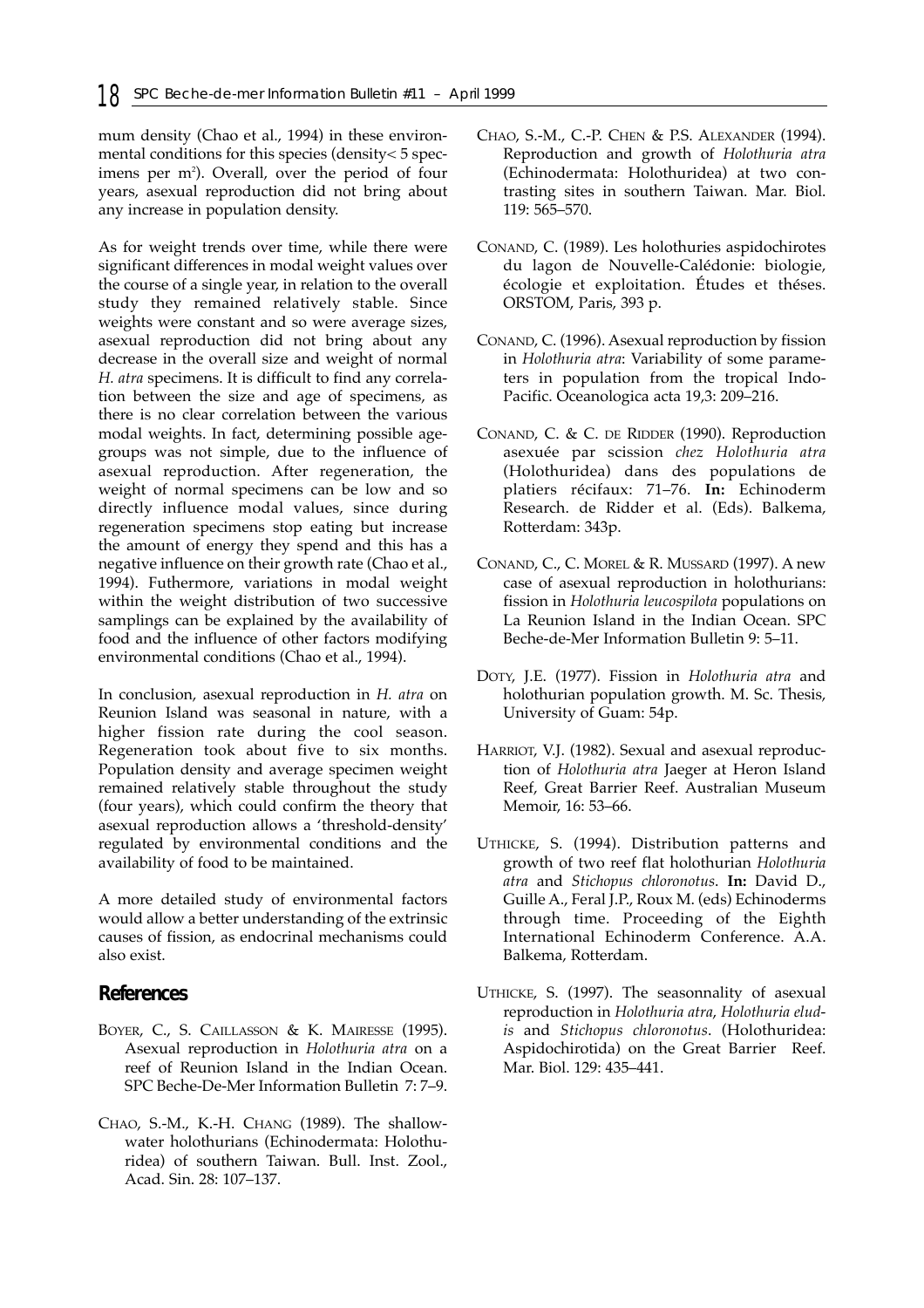# **Distribution and abundance of** *Thelenota rubralineata*  **in the western Pacific: Some conservation issues**

by David J.W. Lane<sup>1</sup>

# **Introduction**

*Thelenota rubralineata* Massin & Lane 1991 (Fig. 1), is a spectacular recent addition to the known tropical echinofauna of the archipelagic western Pacific and was first described from specimens taken in the late 1980s from reefs off northern Papua New Guinea (PNG) and Flores in Indonesia. However it had certainly been observed in Papua New Guinea waters prior to that, albeit rarely, in the early 1980s (Horseshoe reef, off Motopore Is. near Port Moresby, 1980: Marsh, pers. comm.; near Madang, 1981: Conand, pers. comm.) and had been photographed underwater even earlier (Halstead, 1977).

*T. rubralineata* is stated to be not uncommon at some Papua New Guinea locations (Halstead pers. comm.) and at New Britain (Massin, pers. comm.) but, more usually, sightings are of single individuals. At Laing island (PNG), near the type locality, the species has been reported only once during 1,200 dives (Claereboudt, pers. comm., in Massin & Lane, 1991). The virtual absence of this species from the beche-de-mer trade, both currently and historically, may in itself attest to low population numbers and densities, at least at depths normally harvested by fishermen in the western Pacific.

## **Geographic distribution update**

Other and more recent collections and sightings have extended the known geographic range for *T. rubralineata* (see Figure 2 on next page). It has been collected at Guam, Micronesia, in 1992 (single specimen at about 60 m: Kerr pers. comm. & article in *Pacific Daily News*, 4 August 1992); at the Banda Islands (single specimen in Smithsonian museum, collected at 6–18 m by Hendler—Pawson, pers. comm.) and observed near the Loyalty Islands, New Caledonia (Conand, pers. comm.); in the Philippines at Bohol (Lobban, pers.

comm.) and Mindoro (Watkins, pers. comm.); at Gizo Island, Solomon Islands (Gosliner et al., 1996; photo Watkins); and in Indonesia, at Manado (Lane, in press) and Komodo Island (Watkins, pers. comm.). In the South China Sea it has been recorded in 1994 at Taiping Island (single specimen at 40 m); in the Spratly (Nansha) Islands (Jeng, 1998); and at Layang Layang (single 43 cm individual at 23 m) off the west coast of Sabah in May 1998 (unpublished observation of the author). The author has also received uncorroborated reports of its presence in Fiji and Palau. Figure 2 maps the known distribution for *Thelenota rubralineata,* together with the latitudinal and longitudinal limits for the two congenerics, *T*. *ananas* and *T*. *anax*, in the Indo-Pacific. There are no reports of *T. rubralineata* in the Indian Ocean.

# **Population at north Sulawesi**

At the site near Manado (Bunaken-Manado Tua National Marine Reserve) in Sulawesi, a small population of *T. rubralineata* was located in 1977 and documented (Lane, in press). This sea cucumber was locally abundant at a Bunaken island site. A reef-face survey plot of area  $3750 \text{ m}^2$  (depth range 14–30 m), characterised by alternating slopes and coral rock spurs, harboured 17 individuals, an



**Figure 1:** *Thelenota rubralineata* **(from photograph taken at P. Bunaken)**

<sup>1.</sup> Department of Biological Sciences, National University of Singapore, Lower Kent Ridge Road, Singapore 119260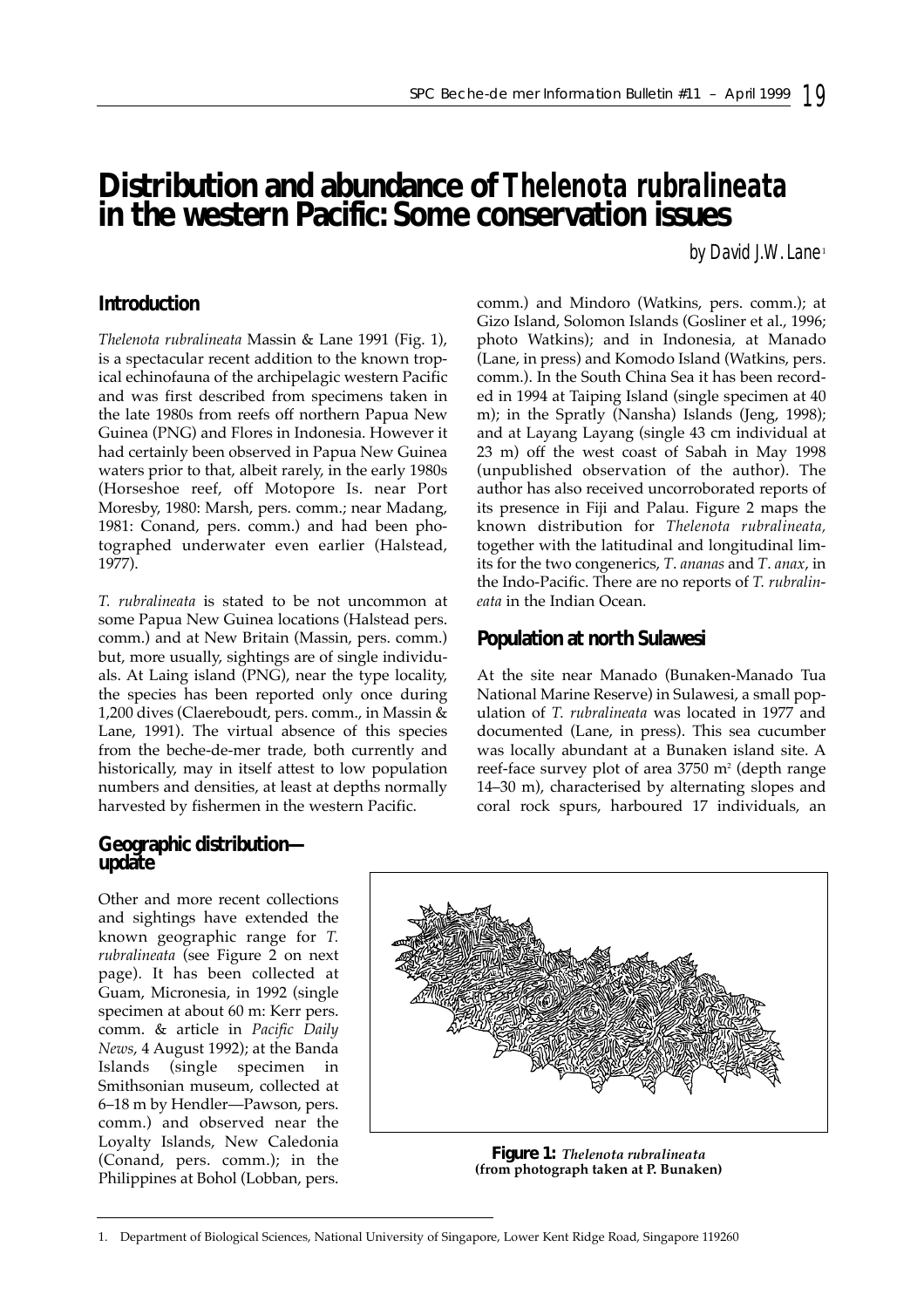

**Figure 2: Known distribution of** *Thelenota rubralineata***. Solid circles ( ) represent published or otherwise reliable reports; open circles ( ) represent uncorroborated reports. The latitudinal and longitudinal distribution** limits of *Thelenota ananas*  $(\star)$  and *Thelenota anax*  $(\star)$  are also indicated.

average density of 1 per 220 m<sup>2</sup> at this locality. A frequency histogram (Fig. 3) showing weightclass data for 31 individuals (collected then returned) suggests that all animals are at or near maturity. Juveniles were not recorded, the smallest individual found being 35 cm long and weighing in at 1150 g wet weight. There is a suggestion of a bimodal size distribution which, if real, might indicate repeated recruitment episodes, but the data are too limited to be certain.



**Figure 3:** *Thelenota rubralineata* **size (wt.) frequency at Bunaken 3–5.9.97. One larger individual (\*) recorded on 21.5.97**

Of interest is the recent appearance of *T. rubralineata* at the Bunaken marine reserve. This large and spectacular species has apparently not been sighted by local dive guides prior to 1997 despite the fact that the Bunaken area has been a major international SCUBA diving location for more than 20 years.

Other large stichopodid and holothurid sea cucumbers, including high-value commercial species such as *Thelenota ananas, Holothuria nobili* and *H. fuscogilva* are rare in the Bunaken area (unpublished observations of author), apparently due to intensive harvesting in earlier decades (Herlambang, pers. comm.). It is possible that *T. rubralineata* recruits are exploiting an unoccupied niche at this locality in Sulawesi.

The species may be increasing in numbers and/or geographic range in the western Pacific or, alternatively, individuals, in the Bunaken area at least, may be migrating vertically from adjacent deeper waters. The latter possibility at this northern Sulawesi location is suggested by the 'sudden' appearance of mature populations on shallow reef slopes (juveniles were seemingly absent) and supported by observations of the relatively rapid ambulatory behaviour of this species; moving individuals exhibited pronounced caterpillar-like undulations of the body. One animal, possibly due to handling stress, performed vigorous swimming flexures. An indication that coiling behaviour (Massin & Lane, 1991) may play a part in migration, at least horizontally, comes from an observa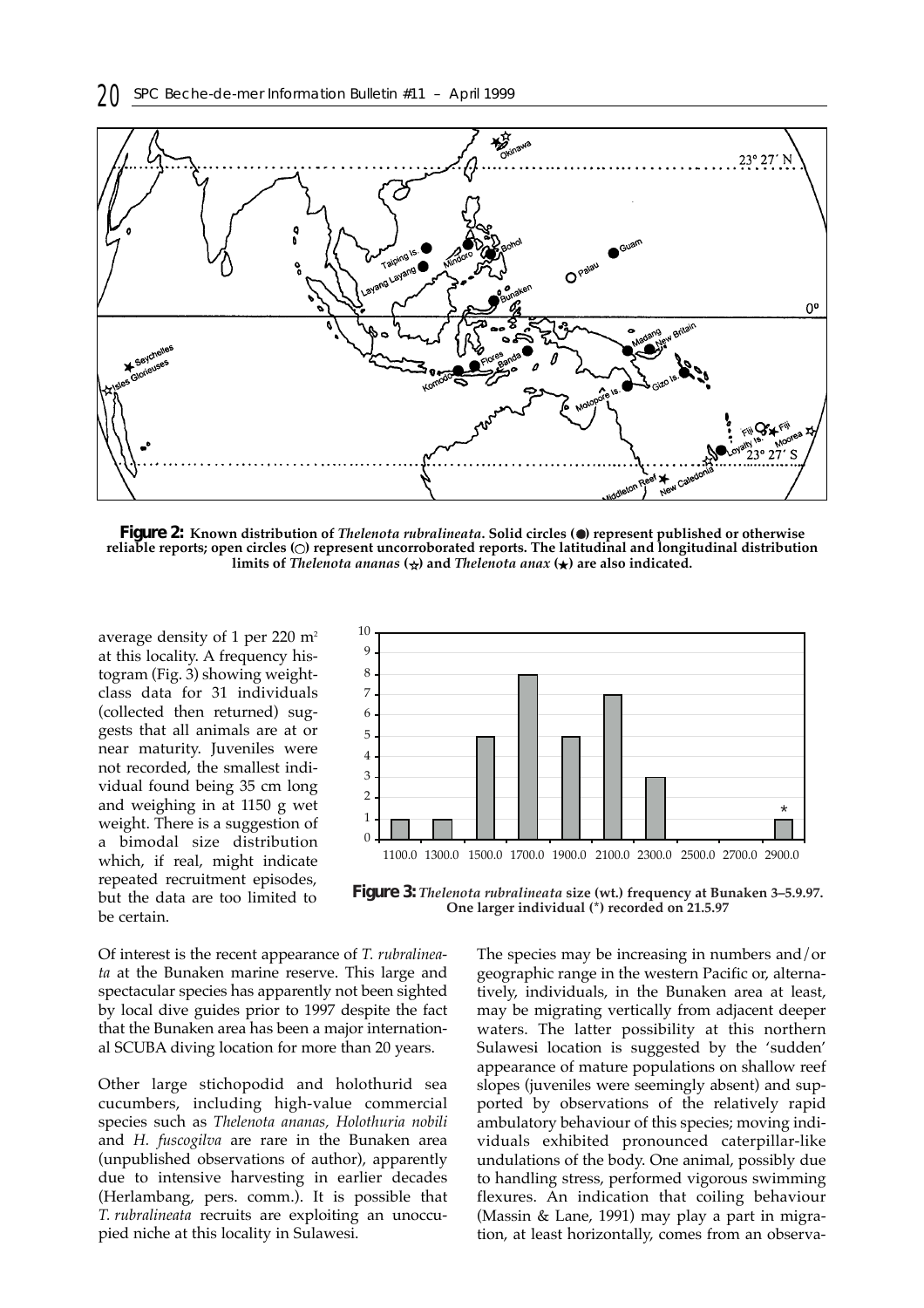tion by B. Watkins (pers. comm.) of a tightly coiled individual rolling along the sea bed in a current near Komodo Island.

## **Conservation issues**

*Thelenota rubralineata* is a spectacular animal and perhaps one of the most beautiful macro-invertebrates in the tropical Pacific. If population numbers are increasing in the western Pacific, it could become targeted and ultimately overexploited by the beche-de-mer industry, as has happened for several high-value sea-cucumber species throughout the Indo-Pacific. Not one commercially traded echinoderm species, threatened sea cucumbers included, is currently listed under the CITES convention and only one echinoderm, an echinoid (*Echinus esculentus*), is on the IUCN Red List. There may be a good case for Appendix III listing of threatened beche-de-mer species (such as *Holothuria nobilis* and *H. fuscogilva*) and, perhaps, pre-emptive listing for *Thelenota rubralineata* in view of its rarity and vulnerability. At country level, *T. rubralineata* is deserving of at least localised protection, as at Bunaken, on the basis that its ecotourism value to the recreational diving industry, particularly as an attraction for underwater photographers, probably exceeds its value dried at market.

## **References**

- GOSLINER, T.M., D.W. BEHRENS & G.C. WILLIAMS (1996). Coral reef animals of the Indo-Pacific. Sea Challengers, Monterey, California. 314 pp.
- HALSTEAD, B. (1977). Tropical diving adventures. Wildlife Series no. 3. R. Browne & Associates, Port Moresby.
- JENG, M.-S. (1998). Shallow-water echinoderms of Taiping Island in the South China Sea. Zoological Studies 37(2): 137–153.
- LANE, D.J.W. (in press). A population survey of the 'rare' stichopodid sea cucumber, *Thelenota rubralineata*, off northern Sulawesi, Indonesia. Proceedings of the 5th European Conference on Echinoderms, Milan, 1998.
- MASSIN, C.L. & D.J.W. LANE (1991). Description of a new species of sea cucumber (Stichopodidae, Holothuroidea, Echinodermata) from the eastern Indo-Malayan Archipelago: *Thelenota rubralineata* n. sp. Micronesica 24(1): 57–64.

# **Recent developments in the commercialisation of the northern sea cucumber** *Cucumaria frondosa*

*by Jean-François Hamel & Annie Mercier* <sup>1</sup>

After 12 years spent as the subject of scientific research, market surveys, technological transfer and public-awareness campaigns, the sea cucumber, *Cucumaria frondosa,* distributed along the coasts of Quebec, eastern Canada, will officially begin a commercial career in Spring 1999.

Tonnes of *Cucumaria frondosa* are accidentally dredged daily by dozens of fisherman during the scallop harvest season along the St Lawrence Gulf and Estuary. At present, the sea cucumbers are returned to the sea, where a high proportion of them finds only death. Aside from a serious ecological disturbance, this situation represents a considerable economic loss for the fisheries industry, which is always searching for new ways to strengthen its activities in eastern Canada. Considering the decreasing availability of other sea products, this promising resource could give a new

life to dwindling seafood factories and unemployed fishermen.

Despite the great abundance of *Cucumaria frondosa* along the coasts of Quebec, the people involved in the commercialisation of the species are very keen to avoid a second Galapagos crisis. The extensive knowledge gathered on the general ecology, reproductive biology, spatial distribution and migration behaviour of *C. frondosa* in the past decade should be very helpful in developing an exemplary fisheries programme.

Considering the very slow growth rate of this species, which can take 10 years to reach the commercial size, great care must be taken to protect the resource and avoid rapid stock depletion. Luckily, many conditions favour a sustainable harvest in the St Lawrence Gulf and Estuary. Sea cucumbers are

<sup>1.</sup> Society for the exploration and valuing of the environment (SEVE), 655 rue de la Rivière, Katevale (Québec), Canada J0B 1W0 Tel. & Fax: +819 843 3466, E-mail: seve@sympatico.ca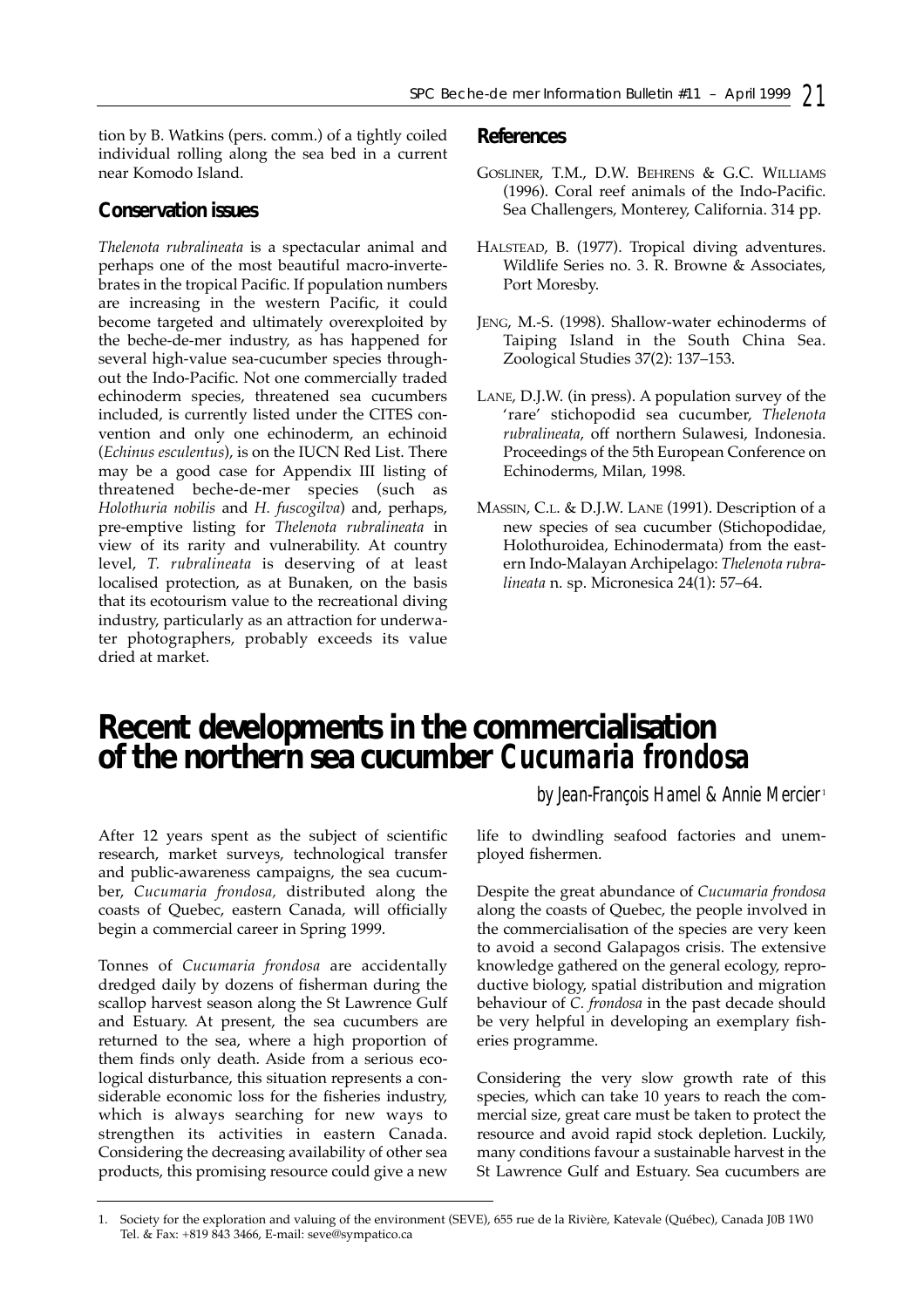mainly distributed on rocky habitats within 10-15 km of the coast. Although most of the distribution area is accessible to fisherman, a good proportion of the habitat, comprised of steep cliffs and rough terrain, remains inaccessible to fishing apparatus. These protected zones will ensure that a good part of the sea-cucumber population remains untouched and fully reproductive. Furthermore, as an outcome of a size-dependent migration, large individuals of the commercial size are found deeper than juveniles, which remain in the shallow waters above 20 m, where dredging activities are unlikely to occur. The depth at which the adults concentrate, usually below 40 m, prohibits harvest by scuba divers. Commercial harvest will thus begin by using the by-catch of scallop and other fishermen before a specialised fishery is developed.

Starting the commercialisation of sea cucumbers in Quebec has not been an easy thing. The first reports published early in the 1980s were not very favourable to *Cucumaria frondosa*. Nonetheless, Mme Monette Dion from Les Entreprises Ondines Inc., located in Saint-Anne-des-Monts on the Gaspesian Peninsula, was never discouraged. Convinced that the previous feasibility studies were not solid and that the accidental catches of sea cucumbers could be used instead of wasted, she started anew with the product, preparing samples and promoting *Cucumaria frondosa* on the North American, European and Asian markets. All the while she was trying to attract the attention of the government. Her perseverance finally gained her the support of the local population as well as the authorities. Today, the sea cucumber *Cucumaria frondosa* is considered to be one of the most interesting unexploited species in eastern Canada. Mme Dion has already received financial assistance to develop her project, seek technological transfer and deal with potential clients.

The comments that Les Entreprises Ondine Inc. received after sending samples to Asian importers were very encouraging. Although *Cucumaria frondosa* is smaller than most tropical species such as *Holothuria scabra* or *Holothuria fuscogilva*, its dark body wall, pinkish muscle bands and abundant protuberances seem appealing, whereas its phytoplanktonic diet apparently gives it a special taste appreciated by specialists around the world. Les Entreprises Ondine Inc. will soon undertake the pilot phase in the commercialisation of beche-demer and other by-products, with the collaboration of the government and local industries. The future looks promising. Last October, an international event brought some of the greatest chefs in the world together in Quebec City and the Canadian team entered the competition with a new local product... sea cucumber '*à la Québécoise*'!

### **References related to** *Cucumaria frondosa*

- HAMEL J.-F. & A. MERCIER (1995). Spawning of the sea cucumber *Cucumaria frondosa* in the St. Lawrence Estuary, eastern Canada. SPC Bechede-mer Bulletin 7: 12–18.
- HAMEL J.-F. & A. MERCIER (1996). Born to be wild. Scuba World, August issue: 34–36.
- HAMEL J.-F. & A. MERCIER (1996). Early development, settlement, growth, and spatial distribution of the sea cucumber *Cucumaria frondosa* (Echinodermata: Holothuroidea). Canadian Journal of Fisheries and Aquatic Sciences 53: 253–271.
- HAMEL J.-F. & A. MERCIER (1996). Evidence of chemical communication during the gametogenesis of holothuroids. Ecology 77: 1600–1616.
- HAMEL J.-F. & A. MERCIER (1996). Gamete dispersion and fertilisation success of the sea cucumber *Cucumaria frondosa*. SPC Beche-de-mer Bulletin 8: 34–40.
- HAMEL J.-F. & A. MERCIER (1996). Gonad morphology and gametogenesis of the sea cucumber *Cucumaria frondosa*. SPC Beche-de-mer Bulletin 8: 22–33.
- HAMEL J.-F. & A. MERCIER (1997). Sea cucumbers: current fishery and prospects for aquaculture. Aquaculture Magazine 23: 42–53.
- HAMEL J.-F. & A. MERCIER (1998). Diet and feeding behaviour of the sea cucumber *Cucumaria frondosa* in the St. Lawrence Estuary, eastern Canada**.** Canadian Journal of Zoology 76.
- HAMEL J.-F. & A. MERCIER (1998). Le langage du silence ou la communication chimique chez les concombres de mer. Le Naturaliste Canadien 122: 61–64.
- HAMEL J.-F & A. MERCIER (1998). Une salade de concombres? Récifal No 2: 16–25.
- HAMEL J.-F. & A. MERCIER (in press). Mucus as a mediator of gametogenetic synchrony in the sea cucumber *Cucumaria frondosa* (Holothuroidea: Echinodermata). Journal of the Marine Biological Association UK.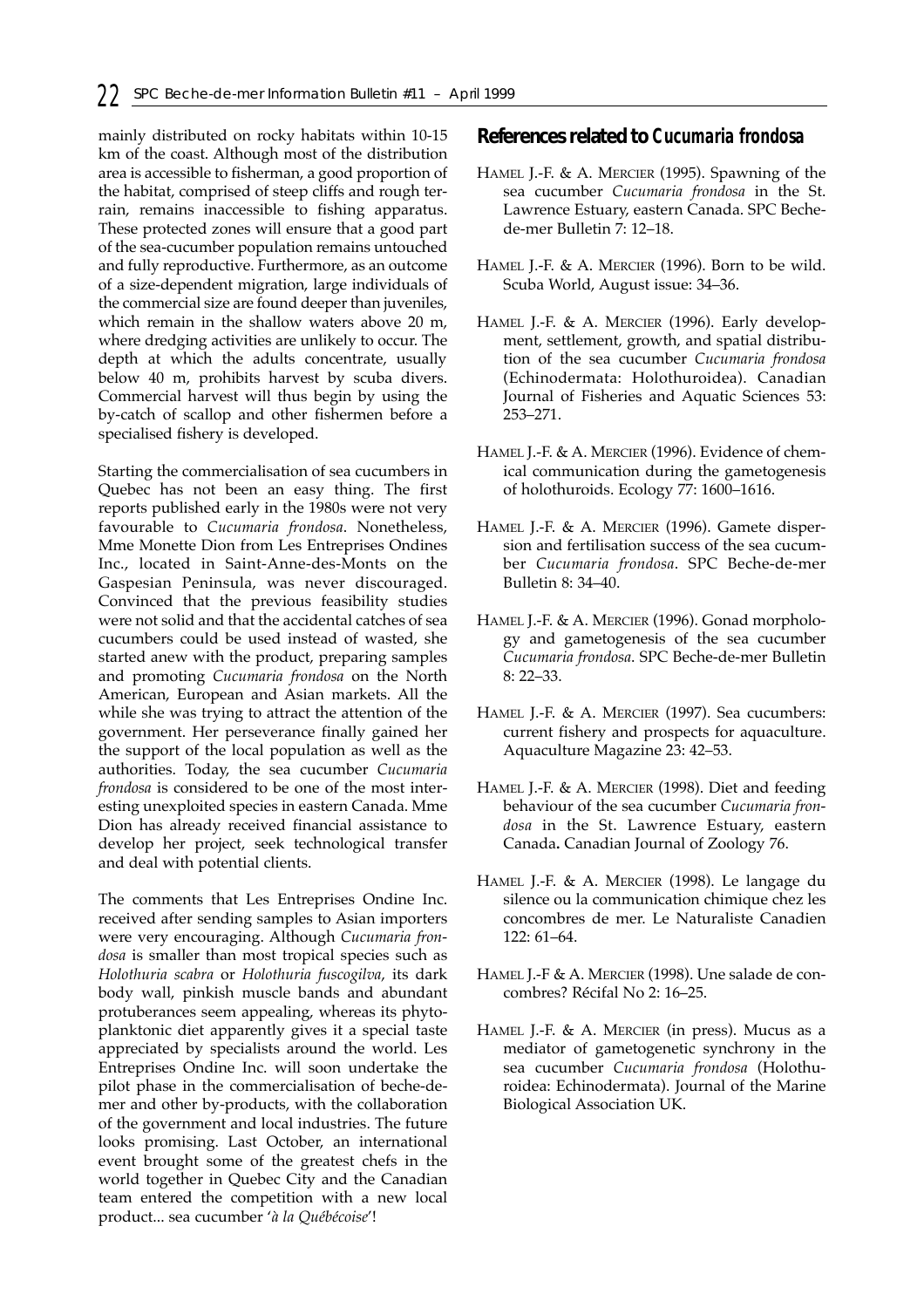# **Diving accidents related to sea-cucumber fishing at Nosy Be, Madagascar** <sup>1</sup>

## *by Dr C. Maillaud*

# **Summary**

*On the north-east coast of Madagascar, certain varieties of sea cucumber (dingha-dingha in Malagasy) are collected by scuba-diving or skin-diving and then marketed as trepang in Asian countries. Diving accidents are frequent even though no statistics are available locally. We describe decompression accidents, cases of drowning of skin-divers and shark attacks, and highlight the circumstances surrounding these types of accident. With regard to decompression accidents, no safety rules were followed by divers, whose equipment was generally poorly maintained. The amount of money they could earn from their work seemed to be their only concern. No specialised treatment was available locally. Efforts should be made to provide those concerned with information about safety rules, but would be hindered by their complete lack of interest in the subject.*

# **Introduction**

Our study covered accidents which affected divers specialising in the collection of certain edible varieties of sea cucumber (also known as holothurians, or beche-de-mer) in the Nosy Be region of Madagascar. Our main focus was on decompression accidents, but we also included skin-diving accidents and shark attacks.

# **Material and methods**

The data we used were collected from sea-cucumber fishermen from Ambatoloka and Dar-Es-Salam at Nosy Be with the assistance of an interpreter, who was also a fisherman. However, our work did not always offer the scientific precision that we would have liked it to have. This was because we could not always meet accident victims personally, due to logistical difficulties inherent in local communication methods, and because it was not possible to cross-check the information collected from local medical facilities. More specifically, we were unable to find any hospital records of the accidents described.

For all these reasons, our methods did not allow us to collect information that could be used statistically, as no record of diving accidents was kept, an apparently impossible task in any event. In addition to this, a large number of unexplained disappearances at sea also complicated the data collection.

Consequently, we concentrated mainly on describing in detail the exact nature of the accidents brought to our attention and the circumstances surrounding them.

# **Background**

Madagascar is characterised by one of the lowest per capita incomes in the region. The two principal industries in coastal regions are tourism and artisanal fisheries.

Certain local varieties of sea cucumber, known as dingha-dingha, are marketed in Asia under the name of trepang. This mainly involves the following species: *Thelenota ananas* (in Malagasy: Zanga borozy) and *Holothuria nobilis* (in Malagasy: benono). They are eaten dried, mainly in soups.

Sea cucumbers are first boiled over open fires in large pots set up on beaches near the place where they are collected. They are then buried in the sand for one night, before being put on racks to dry in the sun.

Each dingha-dingha can earn a fisherman between FMG 20,000 and FMG 25,0000 (about US\$ 3.5–5.0). Given the fact that one fisherman can collect up to 50 dingha-dingha a week, his monthly income could be as much as FMG 500,000. By comparison, the average monthly income for a salaried employee in Madagascar is between FMG 180,000 and FMG 250,000. However, these large sums of money are rarely converted into capital, as they are usually spent locally during the fishing expedition. Marketing sea cucumber requires divemasters (who provide the equipment but do not dive) and collectors. A kilogram of dried sea cucumber, i.e. two to four dingha-dingha depending on the size of the specimens, is then sold locally for as much as FMG 120,000 (about US\$ 23.00), with, of course, the added value being pocketed by the middlemen.

## **Divers, diving circumstances and factors in accidents**

Divers are young (between 18 and 35 years old), usually illiterate and do not receive any kind of preparatory training. Only a small minority has had any previous experience, usually empirical, with scuba-diving. Infrequent attempts to provide

<sup>1.</sup> Communication presented at the Indian Ocean Round Table Diving Medicine Meeting, Mauritius, 12–13 September 1998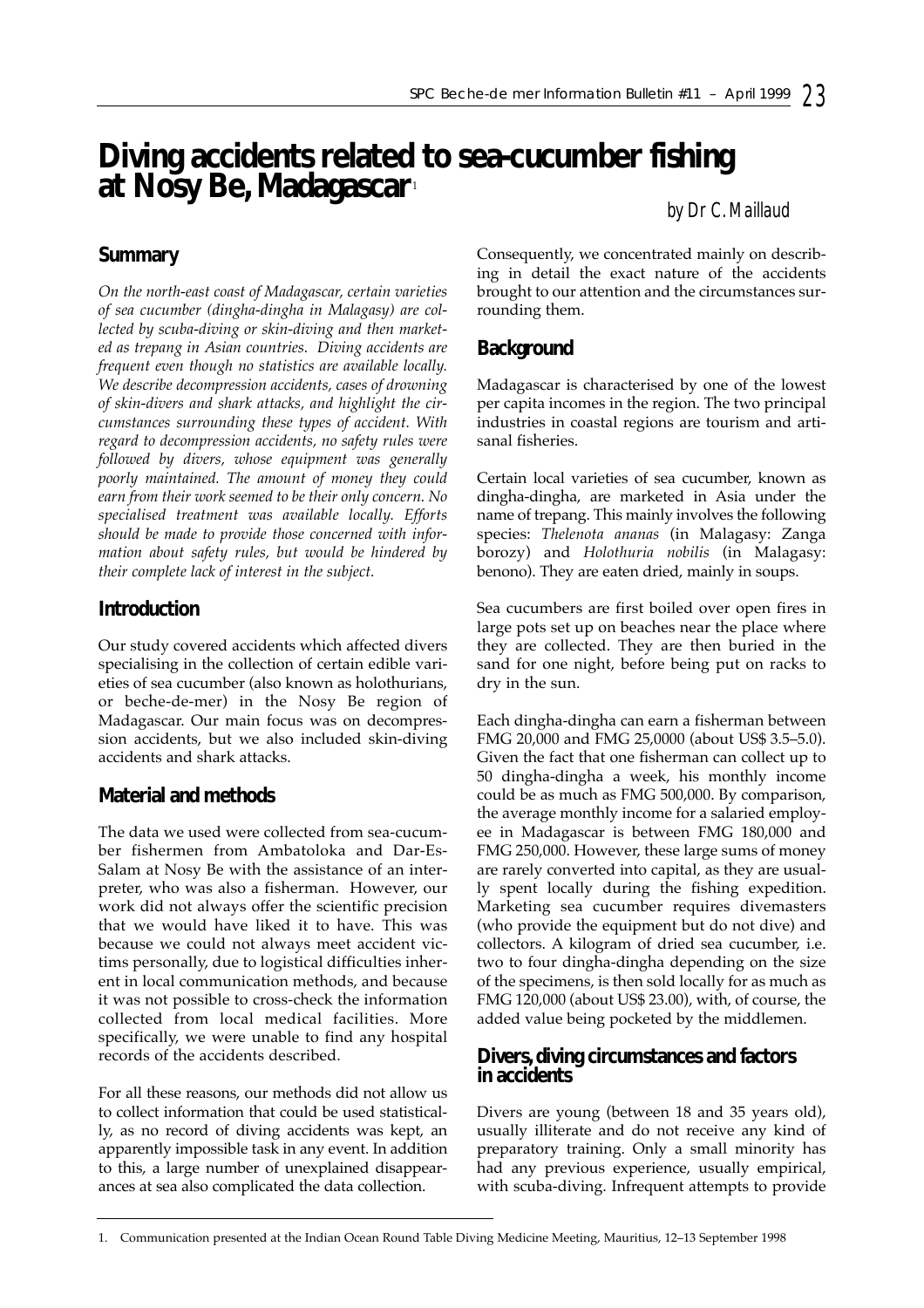training seem to have encountered difficulties in understanding and met a complete lack of motivation on the part of the concerned parties.

Nosy Be has 80 to 100 such divers, a good number of whom are currently fishing in the Mahajanga region, or even in Les Glorieuses due to the increasing scarcity of the resource in their region.

Dives are commonly carried out in a state of intoxication, or under the best circumstances, the day after immoderate alcohol use, since most of the money earned from fishing is immediately converted into alcohol, which is consumed in the company of lady friends in a festive atmosphere.

The depth of dives carried out with scuba equipment varies: i.e. 15 to 40 m as a general rule, and less frequently, 50 m or even more.

The length of dives does not follow any rules. It is limited only by the amount of air in the tanks and is based on the need to fill a sack with sea cucumbers. The switch-over to the reserve tank is normally the signal to ascend. Divers then re-surface as quickly as possible, with no intermediate stages. The small portion of divers equipped with buoyancy control devices (5 to 10%) may use them to ascend to the surface more quickly. The amount of effort needed to re-surface is often increased by the need to heave up a sack containing sea cucumbers.

Divers do not use diving tables, watches, or depth gauges, as these are not included in their equipment. Depth is estimated by using a rope hanging from the boat. The equipment is not maintained, diving tanks are never serviced and regulators are often defective. When equipment fails, divers make panic ascents. Each diver does at least two dives a day, and sometimes three or even four. Diving in pairs is unknown.

Skin-diving is carried out at maximum depths of between 17 and 20 m, under the same physical conditions as scuba diving and without any mutual surveillance.

We should note that the shark attacks reported only involved skin-divers working on banks in the open ocean. Known factors that favour shark attacks, such as time of day, water clarity or the feeding instinct, did not appear to be determining factors in these accidents.

# **Types of accident**

We found three categories of accident:

• Diving accidents in the strictest sense, i.e. Type 2 decompression accidents, mainly with neurological symptoms and at least one embolism. Fatalities did not seem to be unusual with this type of accident.

- Drowning during skin diving, probably following a black-out.
- Shark attacks.

The total number of accidents is difficult to determine: between 10 to 20 according to estimates whose reliability, however, is subject to caution.

Another factor which should be noted is frequent disappearances at sea (4 to 5 a year), probably due to one of the categories of accidents identified.

## **Reported cases**

We decided to present four cases, illustrating two of the three categories identified:

- *Case no. 1:* Subject: 22 years old. 18 m dive at Mahjanga, on an empty stomach after a night of intoxication. Became ill after ascending to the boat, with difficulty in breathing and coughing blood. Died after 24 hours in hospital. Probable embolism.
- *Case no.2:* Subject: 31 years old. 40 m (?) dive on the 5 m bank at Nosy Sakatia (not far from Nosy Be). Paraplegia appeared shortly after ascension. Patient currently bedridden with severe complications (bedsores).
- *Case no.3:* Subject: 24 years old. 40 m dive (location not indicated). Hemiplaegia and aphasia after return to boat. Re-immersed by diving companions to 25 m, slow re-ascension: complete recovery.
- *Case no.4:* Subject: 19 years old. 14 m skin-dive off Nosy Be (exact location not indicated). Poor visibility between surface and 10 m, but very acceptable on sea floor. The diver accidentally bumped into a sawfish lying in the sand. The animal reacted in defence and injured the fisherman with its bill: deep cuts on the right thigh and left arm. Favourable outcome.

# **Treatment of accidents**

Treatment is purely symptomatic (except for surgical treatment of shark-related accidents). No means of therapeutic recompression are currently available locally.

Acquisition of a de-compression chamber does not appear to be a public health priority in Madagascar.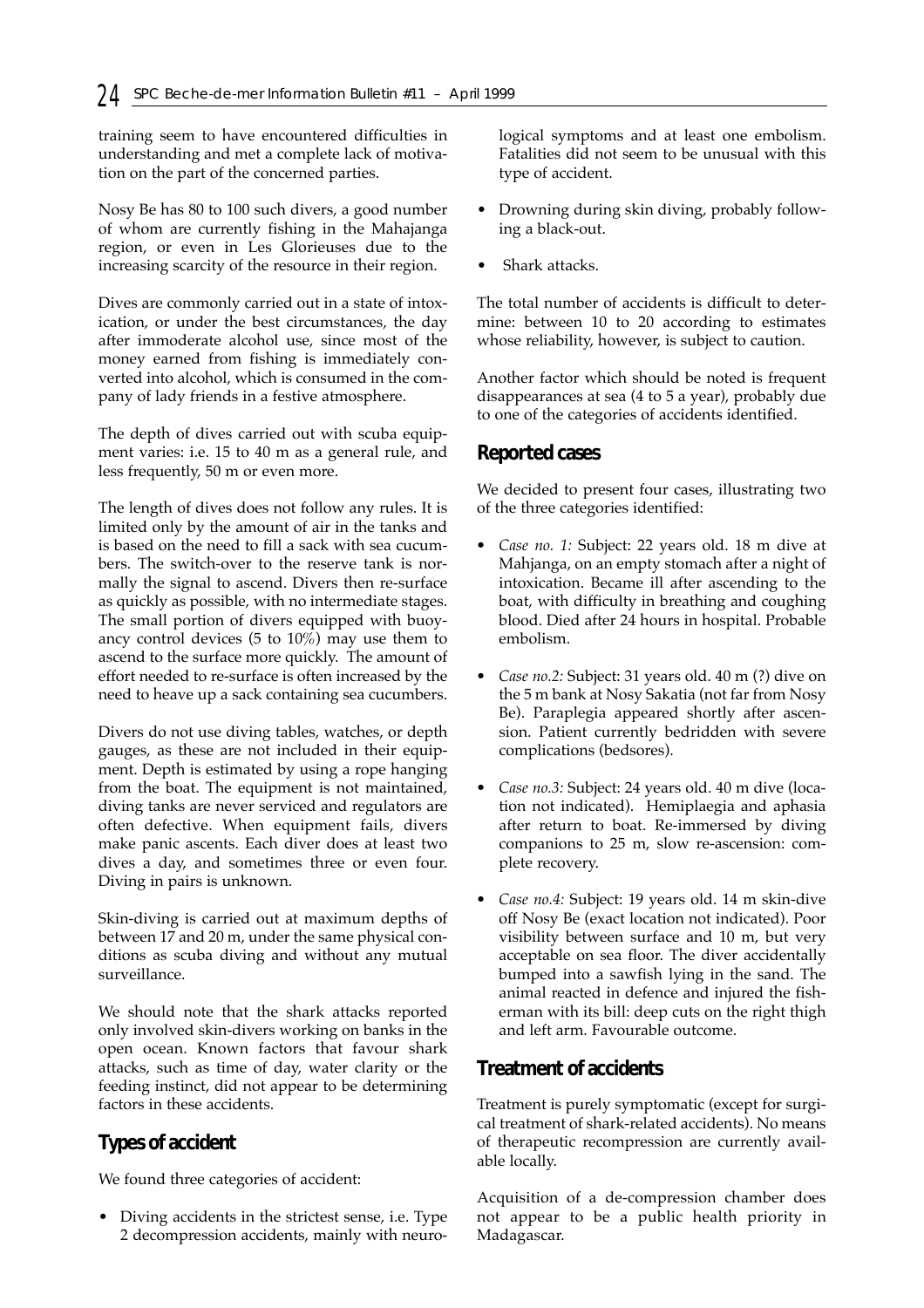# **Conclusion**

After the data had been collected, our modest efforts involved arranging an information session, at the request of some of the concerned parties, on:

- ENT physiology of diving;
- preventing black-outs during skin diving;
- the usefulness and principles of diving tables. A set of tables was given to the president of the Fokontany (village assembly), who was supposed to give copies to those concerned.

We do not, however, have any illusions about the impact, even short-term, of our work.

Acknowledgements to: C. Conand, Marine Ecology Laboratory, University of La Reunion and Mr J. Kamisy, Fisherman at Nosy Be.

# **About the Latin name of the Japanese sea cucumber**

*by Pr.V.S.Levin*

Eight genera are specified in the family Stichopodidae: *Stichopus* Brandt, 1835; *Thelenota* Brandt, 1835; *Astichopus* Clark, 1922; *Parastichopus* Clark, 1922; *Neostichopus* Deichmann, 1958; *Eostichopus* Deichmann, 1958; *Isostichopus* Deichmann, 1958; *Apostichopus* Liao, 1980.

Identification of the taxonomic status of a very common and commercially important species the Japanese sea cucumber *Stichopus japonicus* has been one of the obscure questions in the family's taxonomy. Liao (1980) included this species in the newly established genus *Apostichopus*. However, he provided only a comparison between *S. japonicus* and the type species of genera *S. chloronotus* without considering the status of other 'problematic' representatives of the family, primarily *Parastichopus californicus* and *P. parvimensis* that inhabit the Pacific coast of the USA. Deichmann (1937) had attributed those species to the genus *Parastichopus* established by H. Clark in 1922 for *S. tremulus* (north Atlantic) and *S. nigripunctatus* (Japan).

Established by us, a very pronounced morphological and chemical similarity between *S. japonicus* and *P. californicus* (Levin et al., 1985, 1986; Kalinin et al., 1994), and their wide difference from the type species, explain the need of separating these species from the genus *Stichopus*. Therefore, despite the limited data used by Liao in establishing the genus *Apostichopus* I consider it valid to place *Stichopus japonicus* within the monotypic genus *Apostichopus*.

Thus, the correct Latin name of the Japanese sea cucumber is *Apostichopus japonicus* (Selenka).

## **References**

- KALININ, V.I., V.S. LEVIN & V.A. STONIK (1994). The chemical morphology: Triterpene glycosides of sea cucumbers (Holothurioidea: Echinodermata). Dalnauka, Vladivostok. 284 p. (in Russian)
- LEVIN, V.S., V.I .KALININ, S.N. FEDOROV & S. SMILEY (1986). The structure of triterpene glycosides and systematic position of two holothurians of the family Stichopodidae. Marine Biology, Vladivostok, 4, 72–77. (in Russian)
- LEVIN, V.S., V.I. KALININ, I.I. MALTSEV & V.A. STONIK (1985). The structure of triterpene glycosides and systematics of aspidochirote holothurians. Marine Biology, Vladivostok, 2, 3–11. (in Russian)
- LIAO, Y. (1980). The aspidochirote holothurians of China with erection of a new genus. **In**: M. Jangoux (ed.), Echinoderms: Present and past, A.A.Balkema, Rotterdam, 115–120.

<sup>1.</sup> Kamchatka Institute of Fishery and Oceanography, Petropavlovsk-Kamchatsky, 683002, Russia. From Marine Biology, Vladivostok., 1998, Vol. 24, No 1, p. 65 (English translation)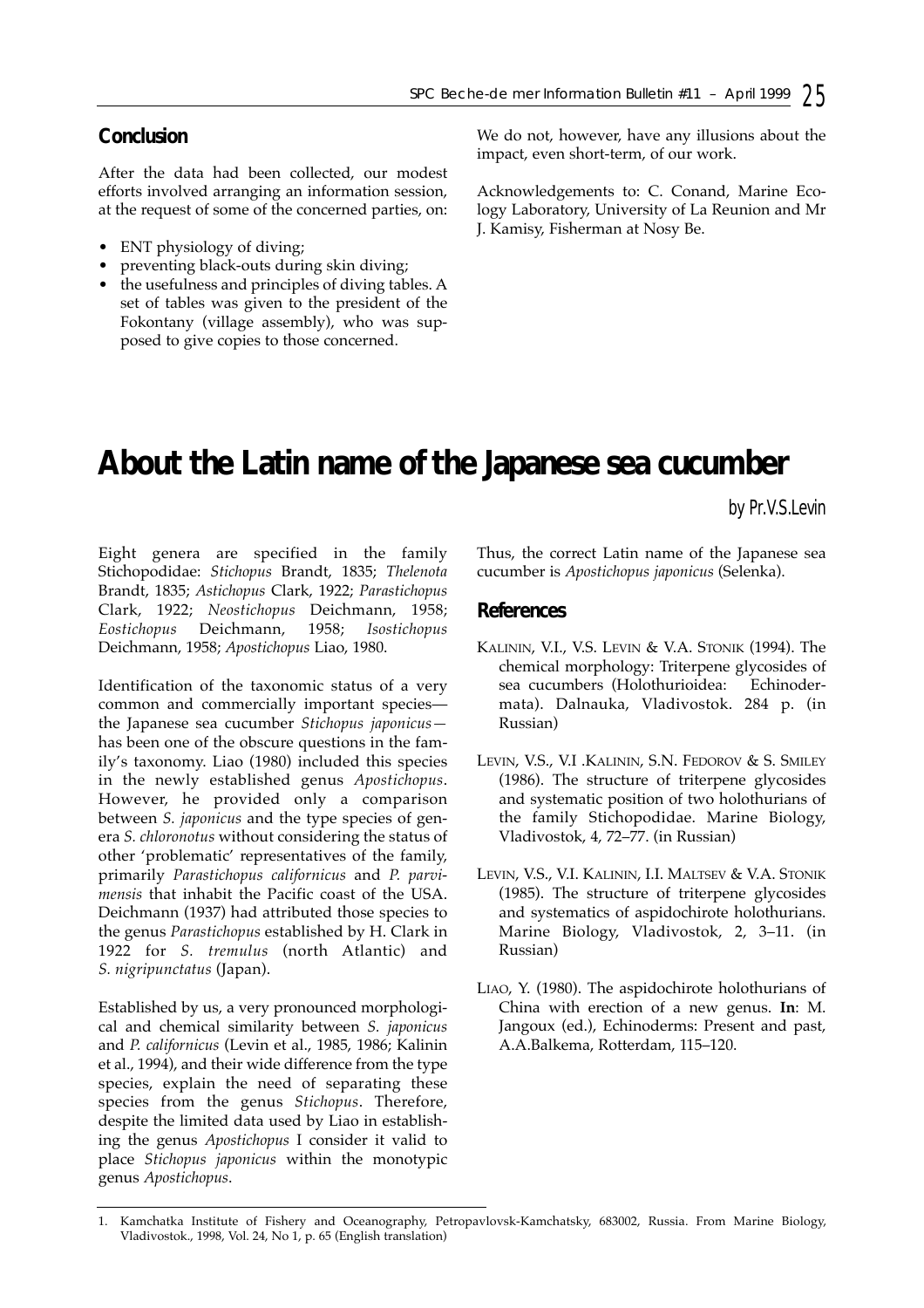# **Potential culture of sea cucumber in Mexico**

Attempts to raise and produce sea cucumber from an aquaculture system in Mexico have been scarce, almost nil. Despite the increasing interest of this sea product in the world markets, the only approach has been an unregulated extracting fishery, which has led only to a serious depletion of natural populations of species *Isostichopus fuscus* in the sea of Cortez (Gulf of California), Mexico (Figure 1). To understand the scenario more thoroughly, we can review some main aspects.

## **Introduction to the species**

The sea cucumber *Isostichopus fuscus* (Figure 2) belongs to the Phylum Echinodermata, Class Holothuroidea, Order Aspidochirota and Family Stichopodidae. It presents an elongated body, with soft texture, very vigorous, with thick borders. The body shape is convex at the dorsal surface and flat on the ventral side. The coloration of *I. fuscus* is dark brown, spotted with orange papillae, while ambulacral extensions are arranged in bands. It has a thick, spikeless dermis, which makes it a highly edible and valuable species. The market was open for dry and cooked product.



product only.

**Sea cucumber fishery situation to date**

The fishery started in 1988 on the eastern shorelines of the Peninsula of Baja California, where catch records reached 646 t in 1989, and a maximum of 1,230 t in 1991, but decreased to only 467 t in 1994 (Ministry of Fisheries, 1995, see Figure 3). However, these statistics must be interpreted with caution, since the last records may refer to dry

*by Alexandra Gutiérrez-García* <sup>1</sup>

**Figure 1: The Sea of Cortez (Gulf of California), Mexico, natural habitat of the species** *Isostichopus fuscus*

335716



**Figure 2:** *Isostichopus fuscus***, 'rock sea cucumber', native species from the Sea of Cortez, Mexico**

The same trend in world landing records is reported by other analysts (SPC *Beche-de-Mer Information Bulletin* #6). Nevertheless, based on the figures alone and without any further consensus with the scientific community assessing the resource, Mexican authorities assumed a severe depletion of natural populations in the area due to overexploitation and, in 1994, established an indefinite ban on the fishery for the species, labelling its condition as *endangered.*

**220°W** 

The National Fisheries Institute has observed that official catch records are different from those reported by its researchers. This highlights the need for the fishery sector to participate in the costs of protecting the resource and in the experimental design to assess natural stocks. To estimate the growth potential of this species, the National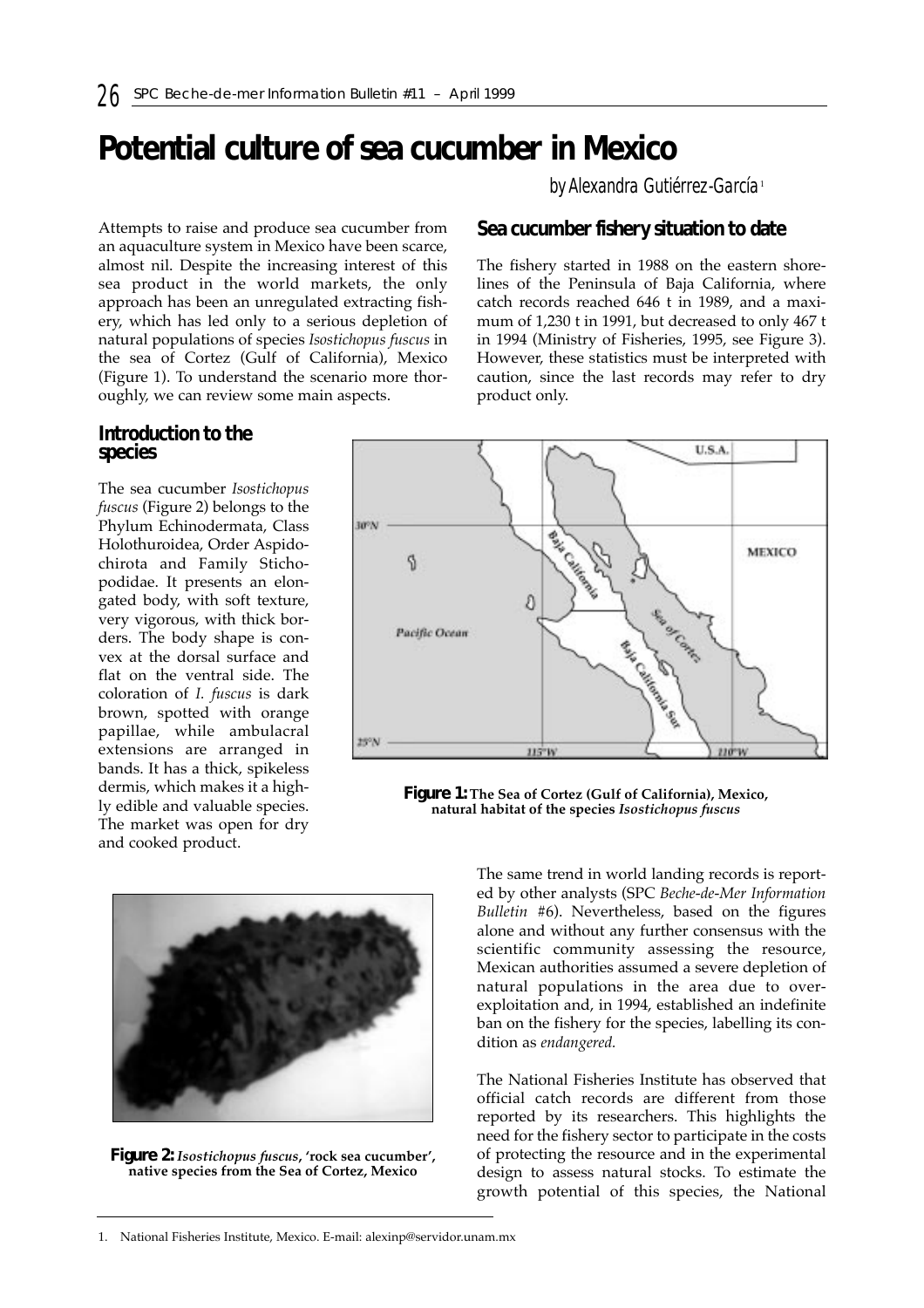

**Figure 3: Annual production, 1988–1994, of sea cucumber**  *Isostichopus fuscus* **on the eastern coast of Baja California, Mexico (Ministry of Fisheries, 1995)**

Fisheries Institute proposes to place the species under a *special protection* condition, allowing a controlled fishery (Ministry of Environment, Natural Resources and Fisheries, 1998).

#### **Consideration of aquaculture of the sea cucumber** *Isostichopus fuscus*

All these conditions have led to much interest among the private sector in developing alternative methods of producing beche-de-mer. The development of an aquaculture system would provide a solution, making it possible both to enhance wild populations and to provide product to satisfy the increasing market demand for the species (Gutierrez-Garcia, 1995). The following considerations should be borne in mind in relation to the culture of this holothurian in Mexico.

## *Natural behaviour of the species*

The Mexican sea cucumber *I. fuscus* occurs naturally along the coast of Baja California, Mexico. It is a native species from the Sea of Cortez and is distributed along the Mexican Pacific coast, reaching the Galapagos and Ecuador (Kerstitch, 1989). The natural habitat of this species can be a variety of substrates, including reefs, rocks, coralline algae, coral, sand and mud. It has been found in shallow waters at 20 m and as deep as 200 ft (61 m) (Kerstitch, op. cit; Salgado-Castro, 1993). Due to oceanographic dynamics in the area, there is a seasonal upwelling from January to June*. I. fuscus* then migrates to surface waters to feed on the rich nutrient medium. It is after this period, during July and August, that it reaches its seasonal maturity (Salgado-Castro, op. cit.; Herrero-Pérezrul, 1994; Fajardo-Leó, et al., 1995). The cucumbers consequently spawn during September and October (Ministry of Fisheries, 1995).

Juveniles (60–160 mm) are found within rocks and underneath them, whereas the biggest specimens (>170 mm) are distributed over rocks and stones

(Fajardo-Leon et al., op. cit*.*). Gonadic development is in five stages: undifferentiated, gametogenesis, maturity, spawning and postspawning (Herrero-Pérezrul, 1994). Gonadic development and the gonadosomatic index are related to temperature changes. This factor plays a significant role in synchronising the reproductive cycle, but it does not cause spawning (Fajardo-León & Vélez-Barajas, 1996).

## **Aquaculture alternatives for sea cucumber**

It is necessary to promote the interest in aquaculture of the research media, as well as fishery authorities, not forgetting the participation of fishermen and investors. The culture of sea cucumber could be feasible if following elements were in place:

*Review of and consensus on the regulation of the fishery:* Fishery activity should be reactivated by means of reviewing up-to-date information on the species *I. fuscus* and assessing whether the permanent ban and classing it as an endangered species have been positive instruments for the natural stock since their establishment in 1994.

The evaluation can be carried out with different methods, such as visual observation of catching areas and density assessments with transects and quadrants (Conand, 1990). If results indicate no significant improvement, discussion between authorities, fishermen, entrepreneurs and researchers should be encouraged to identify feasible measures and actions for a suitable and participatory co-management of sea cucumber in the Sea of Cortez .

*A biological research background* that can provide the basis to establish an experimental culture. Regarding this point, previous studies on reproduction and development (Herrero-Pérezrul, 1994; Fajardo-León et al., 1995), and fishery parameters (Salgado, 1992, 1993) must be considered as supporting background for further studies.

In particular, the study should focus on broodstock management, controlled spawning, life-cycle description and larval development. We need to know optimum conditions for growth and survival, such as salinity, temperature, dissolved oxygen, food ratio and larval density.

Experimental systems must be designed to growout juvenile stages up to commercial size, probably with the use of partially-controlled natural areas or by integrated culture systems in shrimp ponds (Gutiérrez-García, 1995).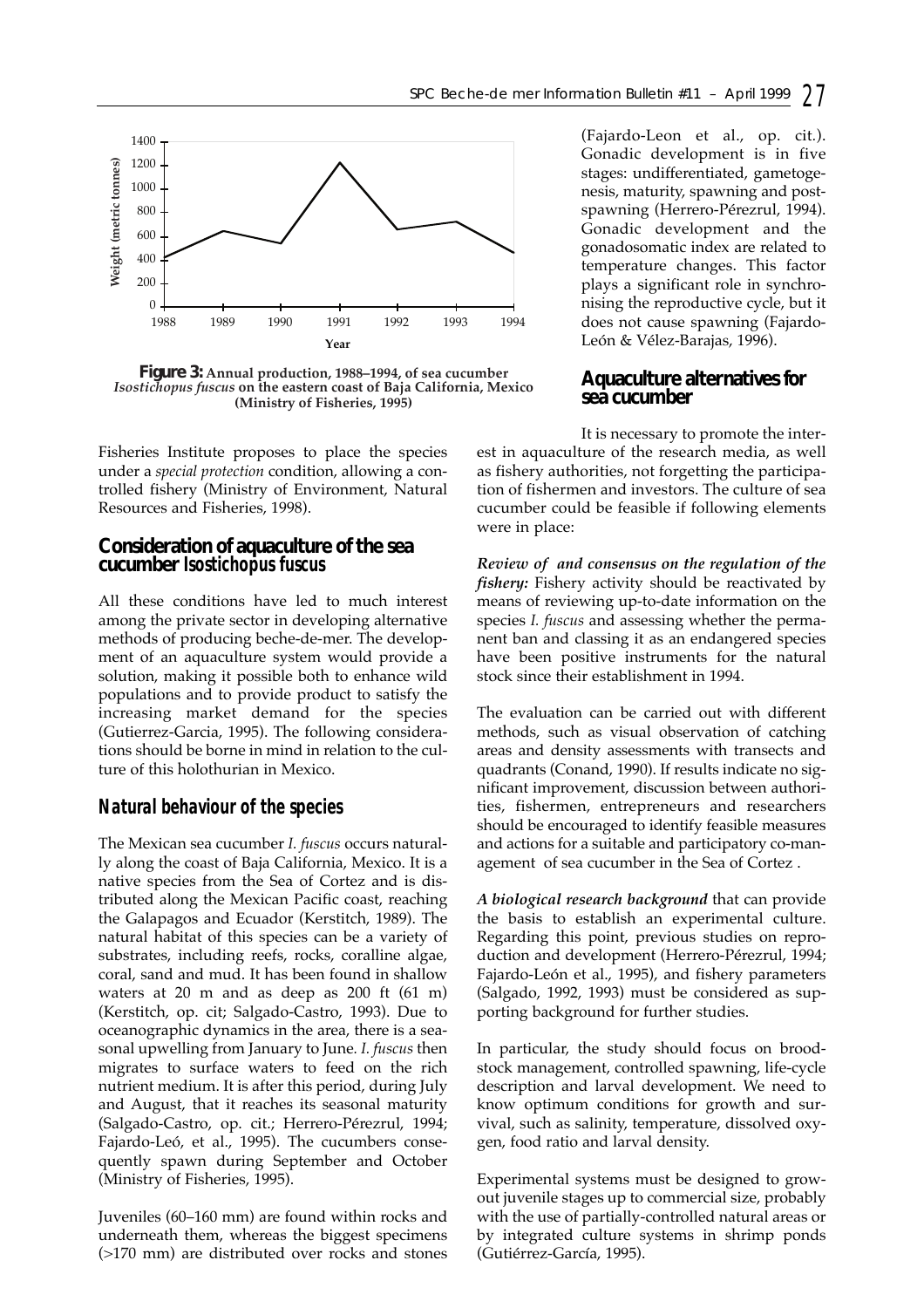*A stock enhancement programme* should be designed by fishermen and authorities working together, in order to allocate harvest restrictions and recovery benefits fairly and equitably among all sectors of the fishing community.

The programme could use either harvest areas or artificial reefs; these have proved suitable as controlled systems to shelter and recover natural stocks in other areas of Mexico (Ministry of Fisheries, 1993), such as coastal areas of Manzanillo, in Colima State. The programme should be monitored and enforced with stock assessments in subsequent years to rebuild measures and regimes. These actions are recommended in a Strategic Plan for Fisheries (NOAA, 1997) to eliminate over-fishing and rebuilding of overfished stocks.

Results produced by these elements will provide information for the implementation of steps in the aquaculture process of the sea cucumber, beginning with an experimental system, upgraded to a pilot study and then leading finally to the commercial production of sea cucumber.

The time needed to achieve these goals is long, but the efforts made by many people so far must be spread to help to maintain the interest of authorities, researchers and fishermen in working together for the sustainable benefit of the sea cucumbers of Mexico.

The author wishes to express her interest in contacting expertise and financial organisations devoted to sea-cucumber culture and conservation, to explore the possibility of initiating a co-operative programme which could support a research project on sea-cucumber culture. Any feedback will be most welcome.

### **References**

- CAMERON. J.L. & P.V. FANKBONER (1986). Reproductive biology of the commercial sea cucumber *Parastichopus californicus* (Stimpson) (Echinodermata: Holothuroidea). I. Reproductive periodicity and spawning behaviour. Can. J. Zool. 64: 168–175.
- CASO, M.E. (1961). Echinoderms of Mexico. PhD. Thesis. National Autonomous University of Mexico. Mexico City. 388 p. *(In Spanish).*
- CONAND, C. (1990). The Fishery Resources of Pacific Island Countries. Part 2. Holothurians. FAO Technical Paper 272.2. FAO, Rome. 143 p.
- FAJARDO-LEÓN, M.C., A. VÉLEZ-BARAJAS, J.A. MASSÓ-ROJAS, J. SINGH-CABANILLAS & E. MICHEL-

GUERRERO (1995). Population structure and reproductive cycle of sea cucumber *Isostichopus fuscus* (Echinodermata: Holothuroidea) in Santa Rosalia, Southern Baja California, from September 1992 to September 1993. National Fisheries Institute. Ministry of Fisheries. 48 pp. *(In Spanish).*

- FAJARDO-LEÓN, M.C. & A. VÉLEZ-BARAJAS (1996). Sea cucumber fishery. **In**: Fishery and Aquaculture Potential in Southern Baja California state México. M. Casas-Valdéz and G. Ponce-Díaz (Eds). 1996: 151–165. *(In Spanish).*
- GUTIÉRREZ-GARCÍA, A. (1995). Feasibility of an ongrowing system for culturing the sea cucumber *Isostichopus fuscus* in the Sea of Cortez, Mexico. (Internal document). Institute of Aquaculture. University of Stirling. Stirling, Scotland. 28 pp.
- HERRERO-PÉREZRUL, M. D. (1994). Comparative study of reproduction *of Isostichopus fuscus* Ludwig, 1875 and *Neothyone gibbosa* Deichman, 1941 (Echinodemata; Holothuroidea) at La Paz Bay. MSc. thesis. Centre of Research and Advanced Studies (CICIMAR). National Polytechnic Institute, Mexico. 88 pp. *(In Spanish).*
- KERSTITCH, A. (1989). Sea of Cortez marine invertebrates. A guide for the Pacific Coast, Mexico to Ecuador. Sea Challengers. Monterey, California, USA.
- MINISTRY OF ENVIRONMENT, NATURAL RESOURCES AND FISHERIES. (1998). Sustainability and responsible fisheries in Mexico. Assessment and management 1997–1998. *(In press). (In Spanish).*
- MINISTRY OF FISHERIES (1993). Artificial reef construction on coastal shores of Colima State, Mexico. National Fisheries Institute. *(In Spanish).*
- MINISTRY OF FISHERIES (1995). Analysis of production 1988–1994 from sea cucumber *Isostichopus fuscus* on the eastern coast of Baja California, Mexico. 26 p. *(In Spanish).*
- NOAA (1997). Fisheries Strategic Plan. National Oceanic and Atmospheric Administration. US Department of Commerce.
- SALGADO-CASTRO, L.R. (1992). Summer evaluation of the commercial resource sea cucumber *Isostichopus fuscus* in Bahia de Los Angeles and southern and northern adjacent areas in Baja California state, Mexico. Ministry of Fisheries. Internal document. *(In Spanish).*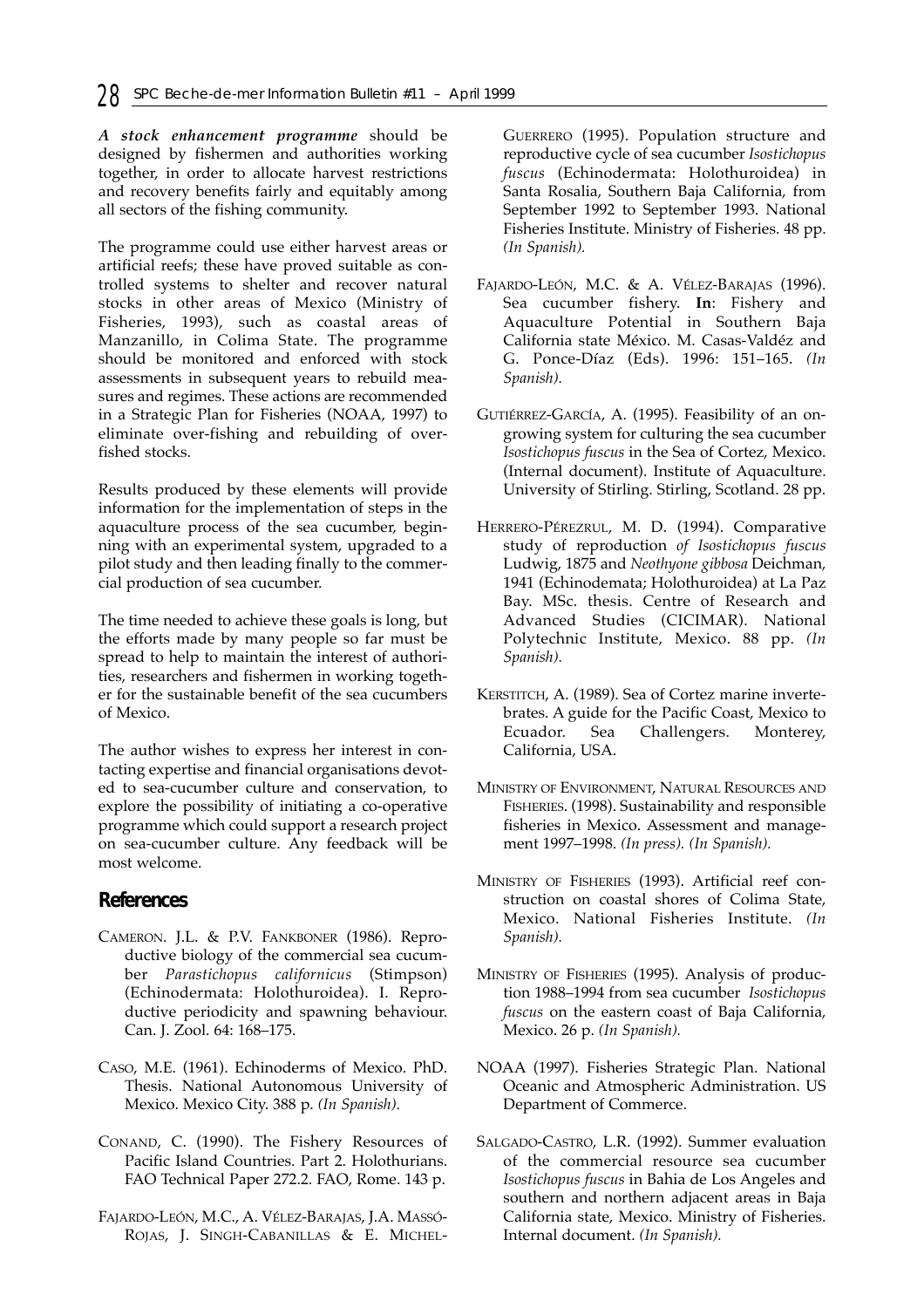SALGADO-CASTRO, L.R. (1993). Sea cucumber fisheries of the Pacific Coast (*Parastichopus parvimensis*) and *P. californicus* and *Isostichopus fuscus*, from the Gulf of California. National Fisheries Institute. Ministry of Fisheries. 114 p. *(In Spanish).*

# **Observations on fission and spawning**

*Communicated by Ram Mohan,Tuticorin RC CMFRI,Tamil Nadu. India 628 001.*

## **1. Spawning observations**

|  | 1. Date:<br>Time:                                    | 24.03.1998<br>09:45                                                                                                                                                                        |                          |
|--|------------------------------------------------------|--------------------------------------------------------------------------------------------------------------------------------------------------------------------------------------------|--------------------------|
|  | Species:<br>Moon phase: NM-3<br>Remarks:             | Holothuria atra<br>Two male specimens spawned<br>one after the other in laboratory<br>holding tanks at 30°C, for about<br>minutes. No peculiar<br>15–20<br>spawning behaviour was noticed. | 5. L<br>T<br>S<br>Ν<br>R |
|  | 2. Date:<br>Time:<br>Species:                        | 22.07.1998<br>08:30<br>Holothuria atra                                                                                                                                                     | 6. L                     |
|  | Moon phase: NM-1<br>Remarks:                         | One male specimen spawned dur-<br>ing transit in the container by<br>slightly lifting its anterior end, for<br>12 minutes. The water tempera-<br>ture recorded was 27.5°C.                 | T<br>S<br>Ν<br>R         |
|  | 3. Date:<br>Time:<br>Species:<br>Moon phase: $1/4-3$ | 27.08.1998<br>11:45<br>Holothuria atra                                                                                                                                                     |                          |
|  | Remarks:                                             | Four male specimens spawned in<br>holding tanks by lifting their ante-<br>rior end, but showed no swaying                                                                                  | 2.F                      |
|  |                                                      | action. The spawning duration<br>was 15-40 minutes. Later, two<br>more male specimens spawned,                                                                                             | Spee<br>Site:            |
|  |                                                      | but for a shorter duration. A single<br>female specimen spawned in the<br>same tank intermittently for about<br>4 hrs. No peculiar behaviour was                                           | Hab                      |
|  |                                                      | observed. The water temperature<br>recorded was 29.5-31°C.                                                                                                                                 | Date<br>State            |
|  | 4. Date:<br>Time:                                    | 15.09.1998<br>17:50                                                                                                                                                                        |                          |

Time: 17:50 Species: *Holothuria atra* Moon phase: 3/4+2 Remarks: One male specimen spawned for

30 minutes during transportation

at 28°C water temperature. It erected its anterior end and showed swaying movements.

| <b>5.</b> Date:  | 24.09.1998                                  |
|------------------|---------------------------------------------|
| Time:            | 09:30                                       |
|                  | Species: Holothuria atra                    |
| Moon phase: NM+3 |                                             |
|                  | Remarks: Two male specimens spawned in      |
|                  | containers for 30 minutes to 1 hr.          |
|                  | at $28^{\circ}$ C by lifting their anterior |
|                  | end. One specimen had two gono-             |
|                  | pores; spawning time of 1 hour.             |
|                  |                                             |

**6.** Date: 21.10.1998

Time: 14:10<br>Species: *Holotl* Species: *Holothuria atra*

*A*oon phase: NM+1<br>Remarks: Three 1 Three male specimens spawned in holding tanks, at about 29.0° to 29.5°C water temperature. The spawning duration extended from 45 minutes to 2 hrs. 15 min. One specimen had 3 gonopores. This particular animal lifted and swayed its anterior end.

### **2. Fission and regeneration observation**

Species: *Holothuria atra*

- South Brezk Water, New Harbour, Tuticorin, Tamil Nadu, India.
- hit: Calm, loamy bay with beds of seagrass such as *Cymodicea* sp., and *Halophila* sp., along with some sea weeds and dead coral stones.

e: November 1997 – October 1998.

e: Fissioned and regenerating anterior as well as posterior parts were observed. A maximum percentage of such specimens was noted during October, 1998 and minimum during April, 1998. The fission rate was higher at a temperature range of 25–27° C, at a steady salinity level of 34–45 ppt.

Behaviour variations: Not observed.

SOUTH PACIFIC COMMISSION (1994). Beche-de-mer Bulletin Information Bulletin. SPC. Noumea, New Caledonia. Nº 6, April 1994.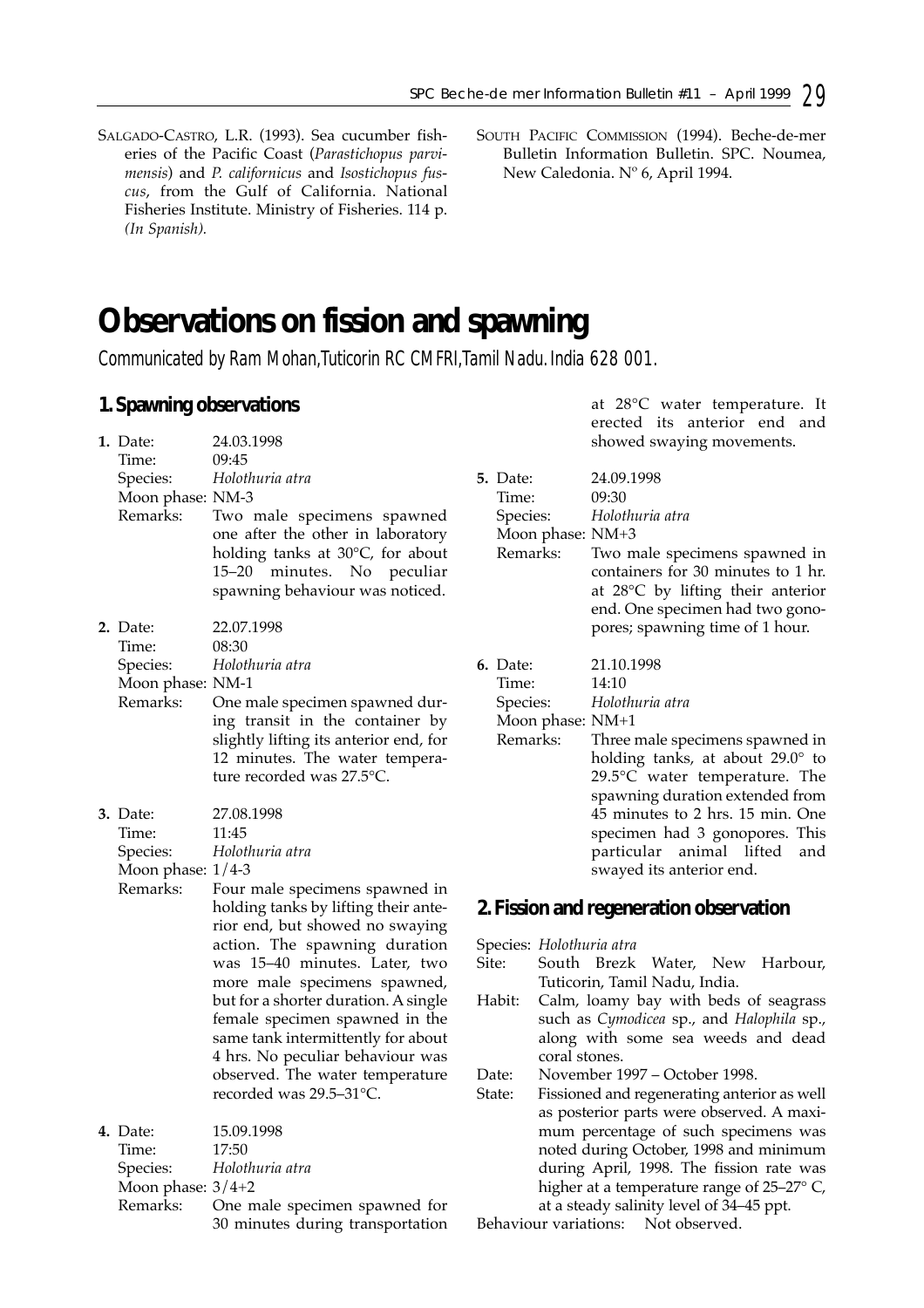

*Aquaculture section prepared by Stephen Battaglene*

# **News from ICLARM Coastal Aquaculture Centre**

*by Stephen Battaglene*

#### **Collection and spawning induction**

During 1998, there was a ban on the harvesting of sandfish, *Holothuria scabra*, in Solomon Islands. However, villagers continued to harvest them and it was difficult to obtain broodstock and specimens for biological samples. To overcome this problem we put more effort into holding broodstock in captivity and securing new field sites. In 1997, we found spawning could be induced for sandfish, white teatfish *H. fuscogilva* and surf red fish, *Actinopyga mauritiana*, by elevating seawater temperature by 3° to 5°C. This year we evaluated the use of powdered algae as a spawning stimulant and found it to be more effective than thermal stimulation alone.

During the life of the programme we have now obtained fertilised sandfish eggs in all months of the year, except December, a month in which we have not attempted spawning. Overall in 1998, 16 per cent of the sandfish spawned, up from 12 per cent in 1997. To date we have produced over 8.5 million fertilised eggs in 1998.

To assess the use of captive broodstock, we stocked 12 x 4000 l fibreglass tanks with six sandfish each. The experiment will be run from July to December. We have covered half the tanks in 70 per cent shade cloth and feed half of the covered tanks, and half the uncovered ones, with prawn pellets.

After three months the sandfish in tanks receiving pellets weighed more than those which did not receive pellets, and those in uncovered tanks weighed more than those in covered tanks. Isolated sandfish spawned during the first three months, but towards the end of October, 33 per cent spawned, two days after the new moon.

#### **Study of spatial distribution and movement in surf redfish**

The decline in harvests of high-value species saw medium-value species, such as surf redfish, come under increasing pressure in 1998. Stocks of surf redfish, once plentiful on inshore reefs near the Coastal Aquaculture Centre (CAC), are now almost completely wiped out.

With the help of an Australian volunteer, Ms Jane Harris, who is undertaking a MSc degree from the Macquarie University in Sydney, we investigated the spatial distribution, movement and exposure of surf red fish within the CAC reserve and another site, Tuki in the Western province.

We found unharvested populations on reef flats to have clumped distributions in association with coralline rock substrates. Densities within clumps ranged from 5 to 10 /100 m2 . Daily movement is generally short, less than 2 m, and there is no homing behaviour. Surf redfish within the CAC reserve displayed distinct movement patterns in relation to tidal cycles: feeding and moving at low tide and sheltering and not feeding at high tide.

In contrast, those at Tuki exhibited a circadian rhythm: feeding and moving at night and not feeding and sheltering during the day. Field observations and tank experiments suggest surf redfish have an endogenous circadian rhythm modified by tidal cycles and wave action.

Determination of spatial distribution and movement patterns will assist in the collection of broodstock and in deciding when is an appropriate time and location for release of hatchery-produced juveniles.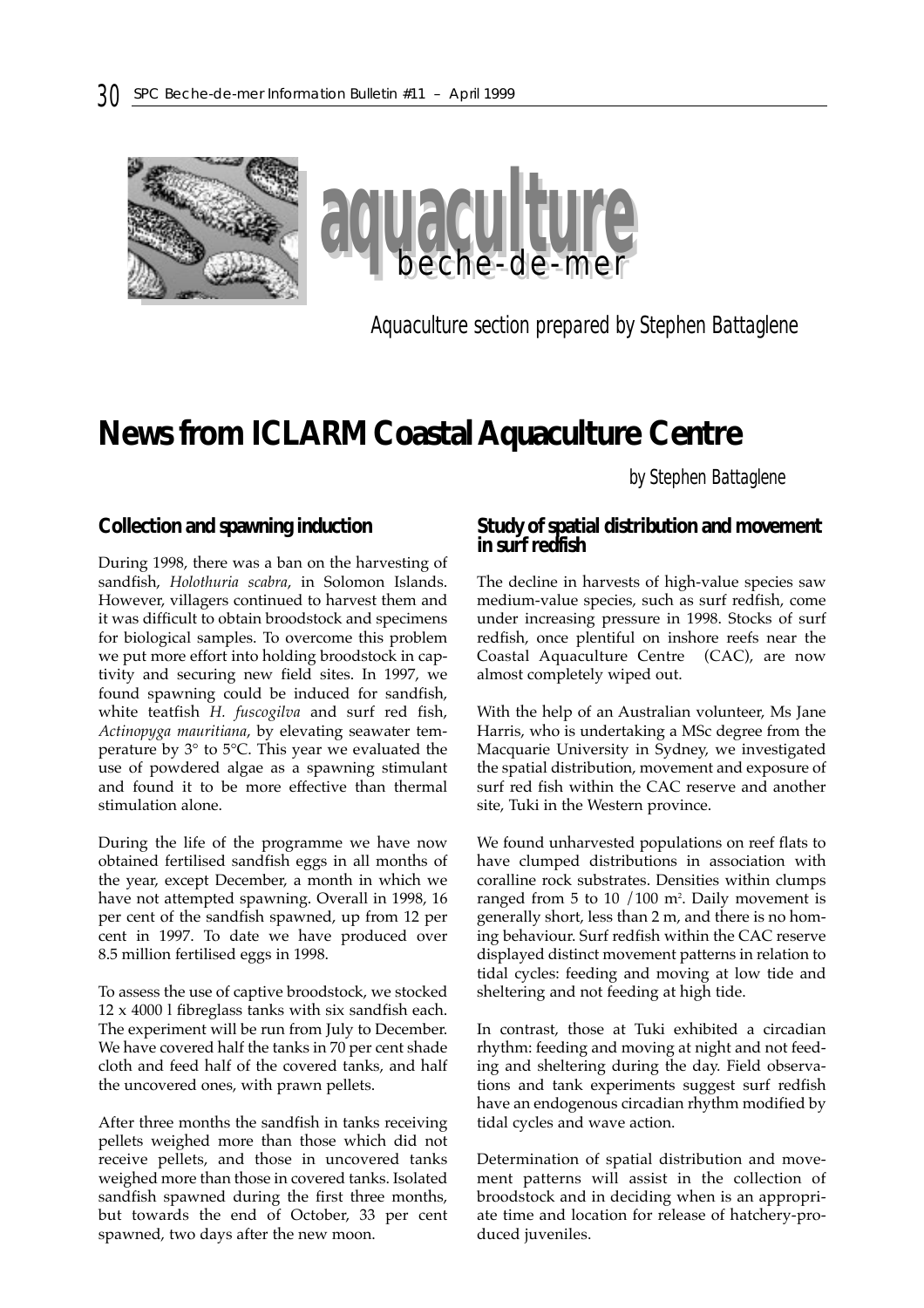# **Larval rearing trials**

In the second year of hatchery operation, from September 1997 to September 1998, three batches of sandfish, totalling over 50,000 individuals, were produced at the CAC. We conducted three experiments in replicated 500 ml glass flasks to determine the best algae to feed sandfish larvae. The experiments complemented two conducted in 1997, and used a new improved water bath and continuous stirrer. Larvae survived and grew best on single diets of *Rhodomonas salina* (a red alga with a large cell size, 8–12 µm) and *Chaetoceros muelleri* (gracilis) (diatom, 5–8  $\mu$ m). They grew poorly on diets of *Isochrysis galbana*,and *Tetraselmis chuii* and to a lesser extent *Chaetoceros calcitrans*. The proportion of competent larvae reared on *R. salina*, defined as auricularia with lipid spheres or doliolaria, was higher at algal cell densities of 10 000 cells/ ml, than in those reared at 3000 and 7000 cells/ml. Feeding equal parts *R. salina* and *C. muelleri* was more effective than feeding *R. salina* alone.

## **Juvenile grow-out**

We are now confident that newly-settled *H. scabra* can be reared in tanks using simple technology, and little or no added feed, at low cost. Absolute growth rates of 0.5 mm Day-1 and 0.2 g Day-1 are possible for juveniles reared initially on hard sub-

# **News from the Pacific Islands**

Beche-de-mer stocks continue to come under increasing pressure around the region. A ten-year ban has been placed on the taking of sea cucumbers in Tonga, and at a regional SPC meeting I spoke with representatives from many Island countries and territories who are concerned about the future of beche-de-mer stocks. There is also increasing interest in the potential of stock enhancement as a method for restoring depleted stocks.

In Kiribati the Japanese-funded Kiribati/OFCF Fisheries Cooperation Project has made a breakthrough in the production of white teatfish juveniles. The Japanese scientist in charge of the pro-

# **News from Australia**

While visiting the Queensland Department of Primary Industry Aquaculture Research station at Bribie Island in September, I spoke with some industry representatives, who indicated that the current harvest of beche-de-mer in Queensland is about 500 tonnes dry weight. Most of the catch is now white teatfish, black teatfish, and sandfish,

strates and then on sand at final stocking densities of  $<$  200 g/m². We believe there should be no major impediment to the production of juveniles for stock enhancement programmes, provided that juveniles can be released successfully into the wild at sizes of  $<60$  mm and 20 g. The three months it takes to produce juvenile *H. scabra* of this size, and the ease of culturing them, compares favourably with other tropical marine invertebrate species under active consideration for stock enhancement.

However, the large number of juveniles that will be required for stock enhancement, and the possibility that they may need to be larger than 60 mm at release, has prompted us to investigate the possibility of on-growing sandfish in prawn-farming ponds. We have conducted experiments in 50 l and 4000 l tanks which indicated that *Penaeus monodon* stocked into tanks with sandfish juveniles can cohabit, although there were some indications that sandfish may be detrimental to prawns. We were encouraged by the results and sought the co-operation of a local prawn farmer, who allowed us to stock two of his 30 000 l concrete nursery ponds with juvenile sandfish. Early indications suggest that sandfish grow faster in these tanks than in the smaller concrete tanks at the CAC and that there is no negative effect on prawn survival. We have subsequently stocked a larger prawn pond with 1000 juvenile sandfish.

ject, Mr Yoshio Sato, has told me he has been able to spawn white teatfish on at least 6 occasions and rear over 40 000 juveniles. Some juveniles have been held for up to 8 months. They have adapted the techniques used in Japan to produce *Stichopus japonicus*; however, the growth rate of juvenile white teatfish appears to be rather slow.

For anyone interested in the culture of *Stichopus japonicus*, I recommend a chapter by Yanagisawa, T., 1998, Aspects of the biology and culture of the sea cucumber, **In**: S. De Silva S. (Ed.), Tropical mariculture, Academic Press, London.. pp. 291-308.

with some interest in greenfish coming from Japan. Quotas are given to individual divers and area restrictions apply.

The most productive area for sandfish appears to be Harvey Bay. Moreton Bay is closed to fishing but has good populations of sandfish.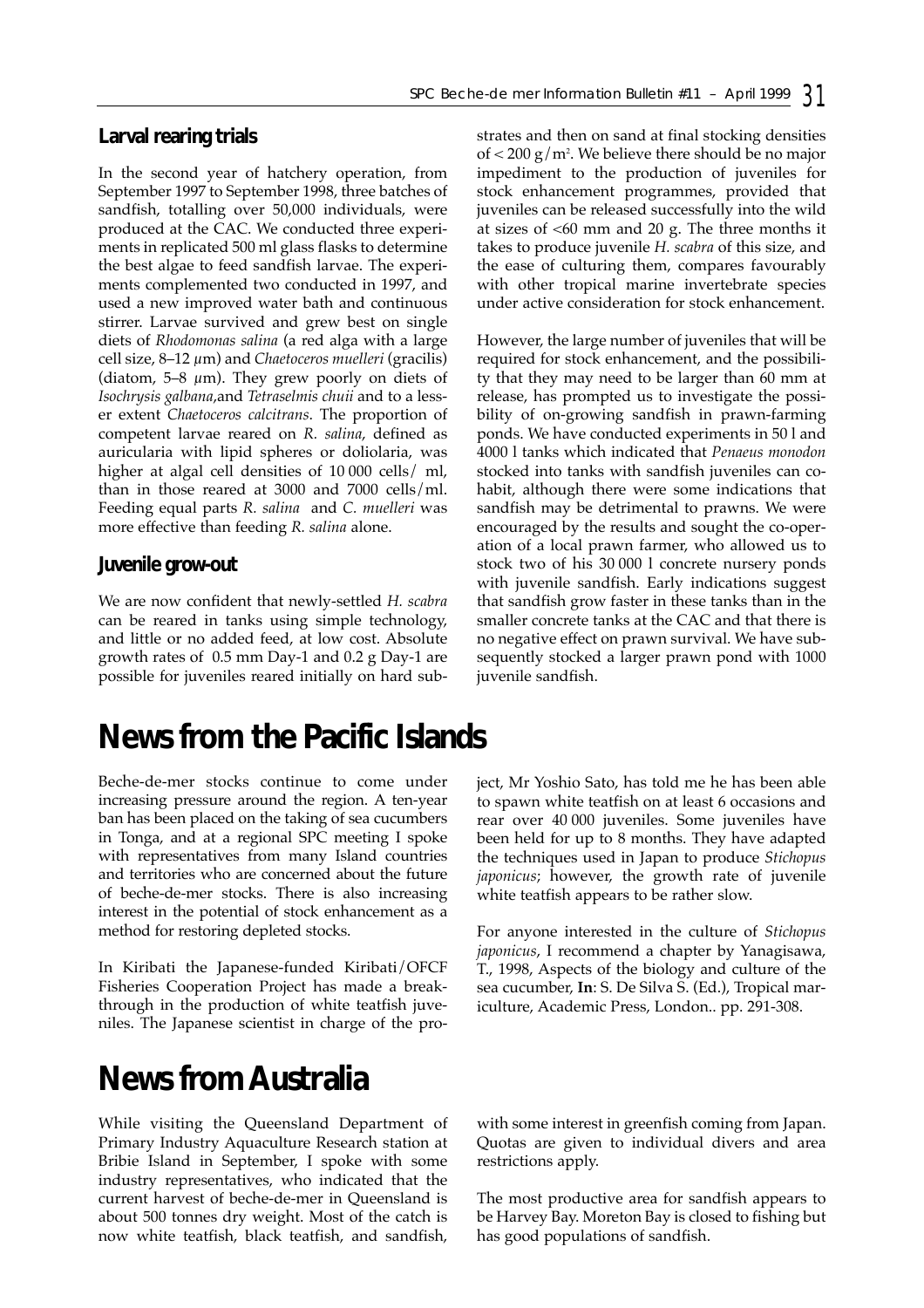While at Bribie I spoke to Andrew Morgan who is currently writing up his M Sc thesis on the collection, induced spawning, egg incubation and larva rearing of sandfish. His results showed broodstock held for some months in tanks all lost weight but continued to spawn. There is considerable interest in sea-cucumber stock enhancement in Queensland and two industry representatives are currently applying for permission to build sea-cucumber hatcheries.

## **Presentation**

*Can hatcheries produce juvenile tropical sea cucumbers for restoration and enhancement of wild stocks?* by Stephen C. Battaglene, presented at the Australian Society for Fish Biology Annual Conference in Hobart, September 1998.

In recent years, high demand for beche-de-mer has led to a dramatic decline in wild stocks of sea cucumbers. As it can take over 50 years for isolated and heavily harvested stocks to recover, poor man-

agement of sea cucumbers deprives developing countries of much needed export earnings. Release of juvenile sea cucumbers reared in hatcheries is a potential way of restoring wild stocks, and then increasing yield through stock enhancement. However, these measures are contingent on being able to produce juveniles cost-effectively. A number of attempts have been made to rear tropical sea cucumbers without success and only sandfish, *Holothuria scabra*, has been cultured *en masse*. Fortunately, sandfish is considered the best candidate for restoration and stock enhancement because it is of high value, widely distributed, relatively easy to culture, and grows rapidly at high densities on simple, low-cost diets. The current bottlenecks to mass production of juvenile sandfish are reliable spawning induction, and mortality of larvae at settlement. ICLARM has demonstrated that both bottlenecks can be overcome and we are now in a position to produce the 100 000 specimens that will be required to experimentally test the survival and growth of juveniles in the wild.



# **1. 8th International Congress on Invertebrate reproduction and development, Amsterdam,August 98**

## **Asexual reproduction in populations of** *Stichopus chloronotus* **(Holothuroidea): a comparison between Pacific and Indian Ocean populations**

#### C. Conand & S. Uthicke

*Stichopus chloronotus* is a widespread holothurian species, in the Indo-Pacific which often occurs in high population densities. Its asexual reproduction by fission was monitored in several populations from the Great Barrier Reef (GBR, Australia, Pacific Ocean) (Uthicke, 1997) and from La Reunion fringing reefs (France, Indian Ocean) (Conand *et al.,* 1998). The results obtained at these locations are compared, to investigate similarities in the fission pattern between the two geographic regions. Fission rates showed distinct seasonality, with maxima occurring during the cold season (May to July), both in La Reunion and the GBR. The processes of external and internal regenerations have been described in view to understand the resumption of the nutrition and the sexual reproduction after fission. Annual fission rates and population densities are positively correlated in all populations studied. In contrast, annual fission rates and modal sizes in the populations are negatively correlated. The consequences of fission in terms of density and size of the individuals are discussed. Several abiotic factors, which may differ between species, have been hypothesised to trigger fission in holothurians. For *S. chloronotus* we suggest that food availability and population densities may be involved in the regulation of asexual reproduction. However, the comparison of more stations remains necessary to substantiate this hypothesis.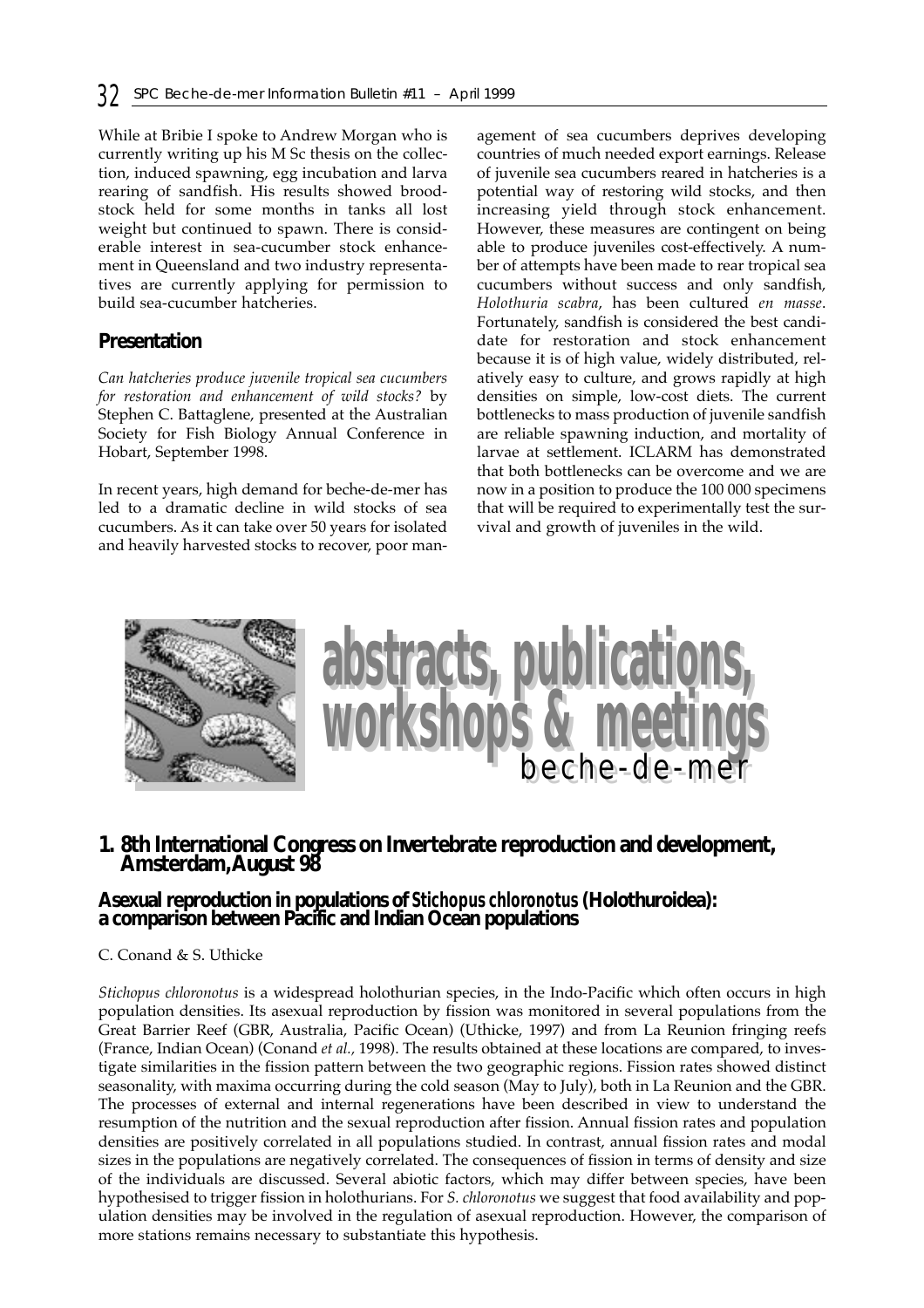# **2. 5th European conference on Echinoderms, Milan, September 1998**

## **Asexual reproduction by fission in Indo-Pacific tropical holothurian populations (Echinodermata: Holothuroidea): characteristics of the phenomenon and consequences on populations**

### C. Conand

Although only a small portion  $(1\%)$  of the existing holothurian species show asexual reproduction by fission, as well as sexual reproduction, this process has an important adaptative significance. Several recent studies have concentrated on tropical Indo-Pacific holothurians species (Conand C., 1996; Conand C. *et al.*, 1997 ; Uticke S., 1997; Conand C. *et al.,* 1998; Conand & Uticke, 1998). These studies have monitored several populations from La Reunion fringing reefs and from the Great Barrier Reef, of different species, mainly *Holothuria atra*, *H. leucospilota* (first evidence of this phenomenon) and *Stichopus chloronotus*. A synthesis on the following populations parameters are given for each population studied : 1) rates of fission and regeneration, 2) situation of the splitting site on the individuals, 3) size distributions of normal and regenerating individuals, 4) seasonality of fission and sexual reproduction, 5) density. Geographical variations of these parameters are also presented. New data on the long-term evolution (5 years) of an *H. atra* population from La Reunion allow to discuss the consequences of fission in terms of density and size of the individuals, in a population where fission is important. Triggers for asexual reproduction mainly remain hypothetical and have to be experimentally verified, as they are presently still derived from field observations. Environmental exogenous factors (from the habitat, as temperature or emersion and anthropogenic perturbations, and from the population itself, as density or body size) are discussed; they probably regulate endogenous chemical or nervous factors, as in other related phenomena (arm autotomy of sea stars and holothurian evisceration).

## **Holothurian neuropeptide Ngiwy-Amide: localization and effects on muscles**

M. Inoue<sup>1</sup>, R. Birenheide<sup>1</sup>, T. Motokawa<sup>1</sup>, O. Loizumi<sup>2</sup> and Y. Muneoka<sup>3</sup>

- 1. Tokyo Institute of Technology, Fac. Bioscience & Biotechnology, Basic Biology, Meguro, Tokyo, Japan
- 2. (Fukuoka Woman's Univ. Fac. Human Environmental Science, Fukuoka, Japan
- 3. Hiroshima Univ., Fac. Integrated Arts and Sciences, Higashi-Hiroshima, Japan)

NGIWY-amide is a peptide recently isolated from the sea cucumber *Apostichopus japonicus*. It stiffens the dermis of the holothurian body wall. We investigated the effects on muscle activities of the sea cucumber. It induced contraction in the longitudinal body-wall muscles and tentacles, and inhibited spontaneous activities of intestine. The antiserum raised against NGIWY-amide stained the hyponeural and ectoneural parts of radial nerves, the tube feet nerves, the tentacle nerves and the nerve plexus of intestine. These results suggest that NGIWY-amide is a neuropeptide controlling contraction of muscles and stiffness changes of connective tissues in the sea cucumber.

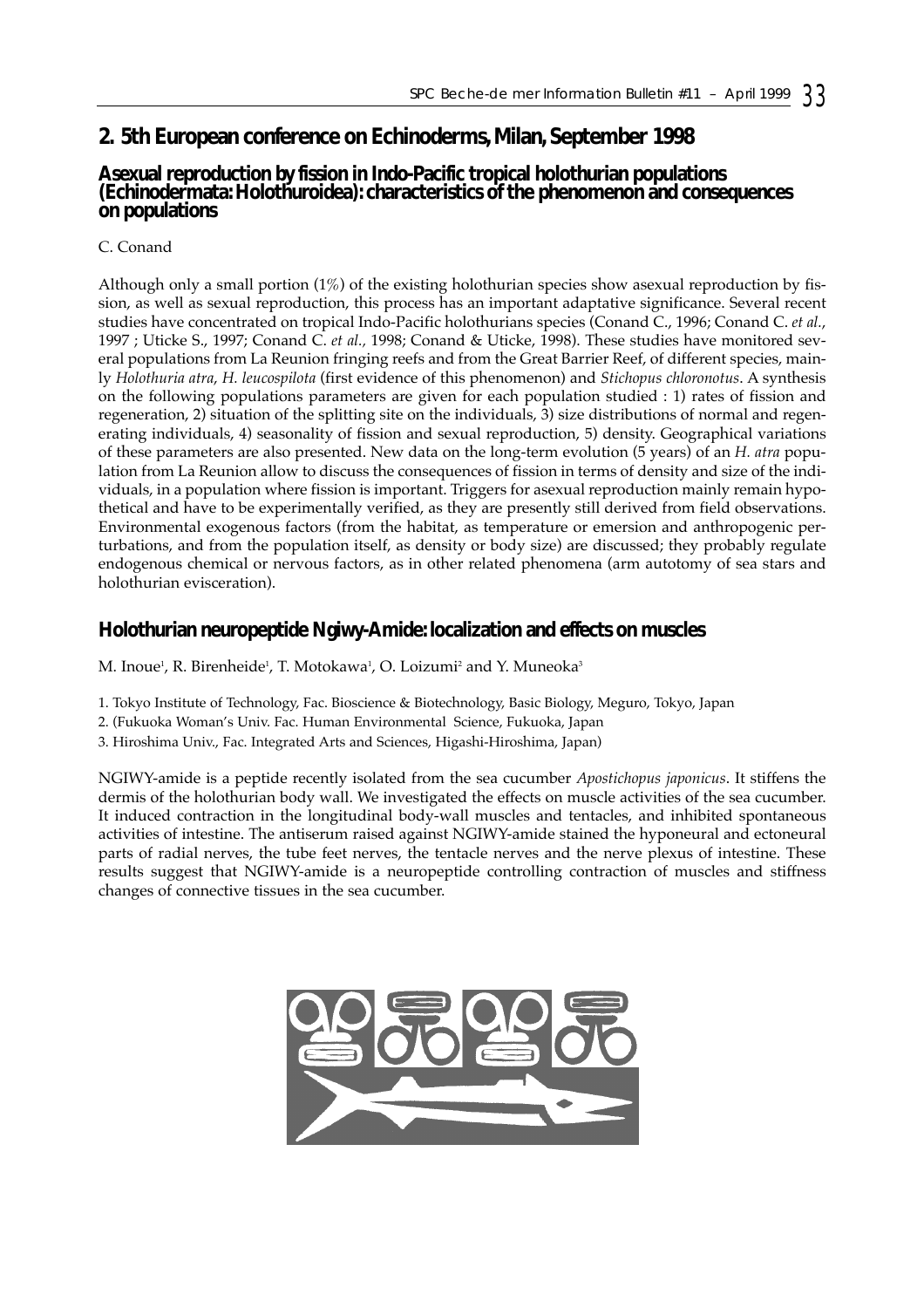# **Ecological monitoring of** *Holothuria tubulosa* **and** *H. polii* **(Echinodermata: Holothuroidea) in nearshore waters of Elba, Italy**

## S. Scheiblauer & T. Reinthaler

University of Vienna, Institute of Zoology, Dept. of Marine Biology, Althanstr. 14, A-1090 Vienna, Austria.

The distribution and abundance of *Holothuria tubulosa* and *H. polii* on algal meadows were investigated at 4 stations with different depths at Fetovaia and Sant'Andrea at the island Elba, Italy. The study were conducted from May to October 1997. At Station 1 (6–7 m depth) *H. polii* was most abundant in September with 1.16 ind.  $m^2$  and least abundant in October (0.4 ind.  $m^2$ ). The mean total wet weight (twwt) was 118.6 g and 120.7 g respectively. *H. tubulosa* was most abundant in June at Station 3 (23–24 m) with 0.4 ind. m-2 and a mean twwt of 337.1 g while *H. polii* reached only 0.16 ind. m<sup>2</sup> and a mean twwt of 154.7 g. At Station 2 (12–13 m) both species were least abundant because of the higher water movement. They were found next to each other at Station 2 and Station 3 but with higher abundances of *H. tubulosa*. *H. polii* only was found at Station 1. Faeces of *H. polii* were more fined-grained compared with those of *H. tubulosa* indicating possible resource partitioning through selective feeding. Investigation of surrounding and gut sediment and faeces showed an increase of chlorophyll-a and organic carbon content from the surrounding sediment to faeces in both species. Further biometrical data is presented.

# **Some thoughts about the 'supergenus'** *Thyone* **Jaeger (Echinodermata: Holothuroidea)**

Ahmed S. Thandar & Vish Rajpal

Department of Zoology, University of Durban-Westville, South Africa

Pawson and Miller (1981) pointed out that Panning's (1949) transference of *Havelockia* and its type species, to the Scerodactylinae and the remaining species to *Thyone,* resulted in the latter genus becoming a 'supergenus' with thre groups of species: those with only tables in the introvert, those with only rosettes in the introvert, and those with both tables and rosettes in the introvert. The inclusion of one species with only plates in the introvert results in four groups of some 59 species. Thandar (1989) suggested a restriction of the family Sclerodactylidae to form with compact calcareous rings, as opposed to subdivided rings in the Thyoninae. He further erected the Sclerothyoninae to include those sclerodactylids with non-tubular rings, thereby apparent that several species, currently classified in *Thyone*, can be referred to the Sclerodactylidae. With this and the complexity of the genus in mind, the calcareous rings and tentacle and/or introvert spicules of 34 well-described nominal species of *Thyone* were examined. Of these, eight can be referred either to the Sclerodactylinae (sensu Thandar 1989) or to the Sclerothyoninae. The remaining 26 species share three types of rings: those in which the dorasl radial plates extend beyond the level of the interrradials before bifurcating (8 spp.), those in which the dorsal interradial plates extend beyond the point of bifurcation of the radials (6 spp.), and those in which the dorsal radials bifurcate at the level of the posterios margins of the interradials (12 spp.). There is no correlation between the type of calcareous ring and the tentacle and/or introvert spicules. Because of this, the fact that the interradial plates are known to lengthen with age, and that the calcareous ring has this far been used to separate only higher taxa, it is suggested that more attention be given to body wall and/or introvert spicules to subdivide *Thyone* into smaller, more manageable groups.

# **3 - 1998 North American Echinoderms Meeting**

Communicated by Thomas Scott Klinger, Ph.D. Professor and Vice President for Academic Affairs, Marine Science Consortium, Department of Biology, Bloomsburg University, 400 East Second Street, Bloomsburg, PA 17815-1301, USA. Phone: +1 717 389 4118; fax: +1 717 389 3028; e-mail: tklinger@bloomu.edu

# **The sea urchin** *Tripneustes depressus***, the sea cucumber** *Selenkothuria theeli***, and the starfish** *Phataria unifasialis* **(Echinodermata) at Punta Los Frailes and Punta Carnero (Ecuador)**

John M. Lawrence & Jorge Sonnenholzner

*Tripneustes depressus* and *Phataria unifasialis* were found together on rubble in a protected embayment on the west side of Punta Los Frailes (PLF) while *Selenkothuria theeli* was found in crevices on a rock bottom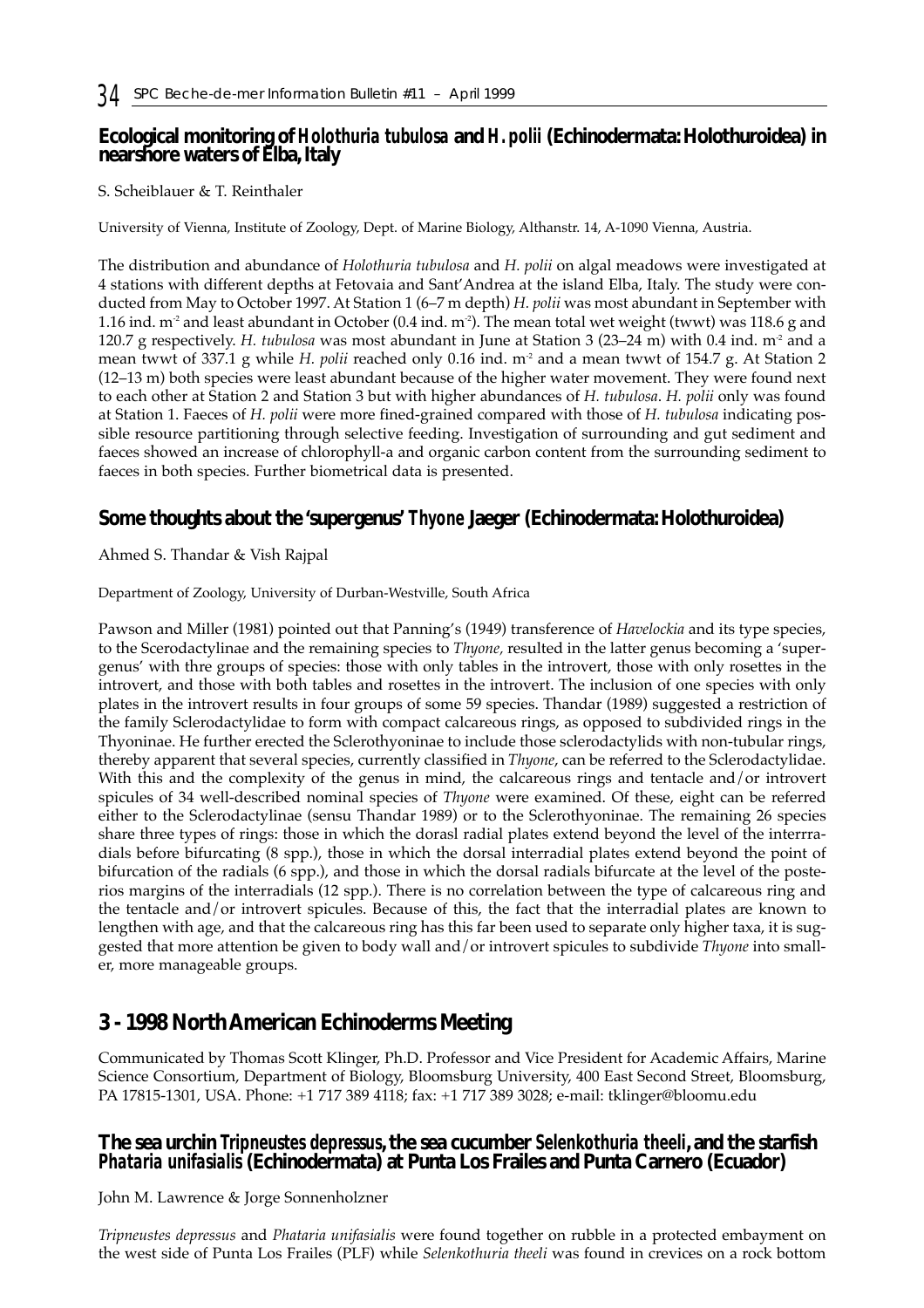at the east tip of the point and in tide pools of the rocky intertidal at Punta Carnero (PC). 80% of the *T. depressus* had a test diameter of 91–110 mm with a 1% cohort of 66–70 mm. 60% of the *P. unifasialis* had an arm radius of 61–70 mm with cohorts of 10% at 76–80 mm and 2% at 91–95 mm. *S. theeli* at PC had body lengths ranging from 45 to 135 mm, with 92% > 70 mm while those at PLF had body lengths ranging from 50 to 100 mm, with 85% > 70 mm. The incidence of arm loss in *P. unifascialis* and of body regeneration in *S. theeli* were < 5%.

## **What is 'local degeneration' in holothurian body wall?**

Robert B. Hill

Department of Biological Sciences, University of Rhode Island, Kingston, RI, 02881 USA

What is 'local degeneration' in holothurian body wall? Is liquefaction different from the widely studied relaxation or softening? Crozier (1916) first used the term 'local degeneration' to describe the softening induced by mechanical pressure in the body wall of *Isostichopus badionotus* the 'sea pudding' (SP). Since then, rapid local degeneration (LD) has been familiar to anyone who has handled living sea cucumbers of that species at the Bermuda Biological Station (BBS). In the course of minutes, the major part of the initially firm body wall flows out in a sticky mass. This appears to be physiologically triggered rapid tissue selfdestruction, which is quite different from the phenomenon of echinoderm tissues plasticised and stiffened under calcium control. Work at the BBS, communicated by W.R. Ellington, showed that collagenase is present in SP body wall tissue and that collagen breakdown increased during LD. Specimens of the SP, collected at the BBS, were kept in the URI Research Aquarium for experiments on LD. Samples of ooze were analysed by F. Rahemtulla at UAB. The amino-acid composition of the ooze produced in LD resembled that of proteoglycans from mammalian tissue, being rich in aspartic acid, glutamic acid, glycine, serine, alanine and leucine. Immunodetection, gel electrophoresis and gelation zymography confirm the release of proteoglycans in LD of SP body wall. The proteoglycans absorb water and form the mucinous ooze which is characteristic of LD. Specimens of the SP were taken to the BioCurrents Research Center at the MBL in Woods Hole. In a preliminary experiment with the self-referencing calcium probe, mechanical stimulation led to an immediate large inward calcium current at the epithelial surface of a segment of body wall. With time, LD set in and the inward calcium current gave way to an outward calcium current, which may be due to loss of tissue integrity. We hypothesise that pressure induces a massive cellular influx of calcium, which leads to activation of latent collagenases, releasing proteoglycans. Tests with manual mechanical pressure, carried out at the BBS, have established that 4 antioxidants are effective in blocking LD in cubes cut from SP body wall: ethyl gallate, propylene phenoxetol, BHA and propyl gallate. They are hypothesised to block a step in which reactive oxygen species mobilise a cascade of intracellular reactions.

# **The tagmatized echinoderm**

### Richard L. Turner

Tagmosis is a derived condition of metamerism in annelids, arthropods, and chordates in which groups of adjacent segments are modified to perform specific functions. Examples are the clitellum of earthworms, the carapace of lobsters, and the sacrum of tetrapods, to mention a few of many. Examples of tagmosis are not hard to find among echinoderms, a fourth major phylum of metamerized animals; but the degree of tagmosis is weak in most cases. The first few elements of the axial skeleton are often fused as special structures (jaws and other parts of the oral frame, lantern supports) in asteroids, echinoids, and ophiuroids. Crinoid pinnules occur in groups along the arms as genital pinnules and oral pinnules. Porcellanasterid seastars have cribriform organs along the marginal plates for generation of respiratory currents. Welldeveloped podial pores and podia are restricted to basal segments of the ophiuroid genus Ophiomusium. Ambulacral plates of most post-Palaeozoic echinoids occur in clusters that result in arcs of pore-pairs and in the compound formation of spine tubercles, giving rise to several non-cidaroid tagmatized patterns. The strongest degree of tagmosis occurs in the bilaterally symmetrical echinoids, with petals, phyllodes, plastrons, and frontal ambulacra; and tagmosis differs among the axes. Tagmosis is poorest in holothuroids, bodies of which are almost entirely composed of extra-axial elements.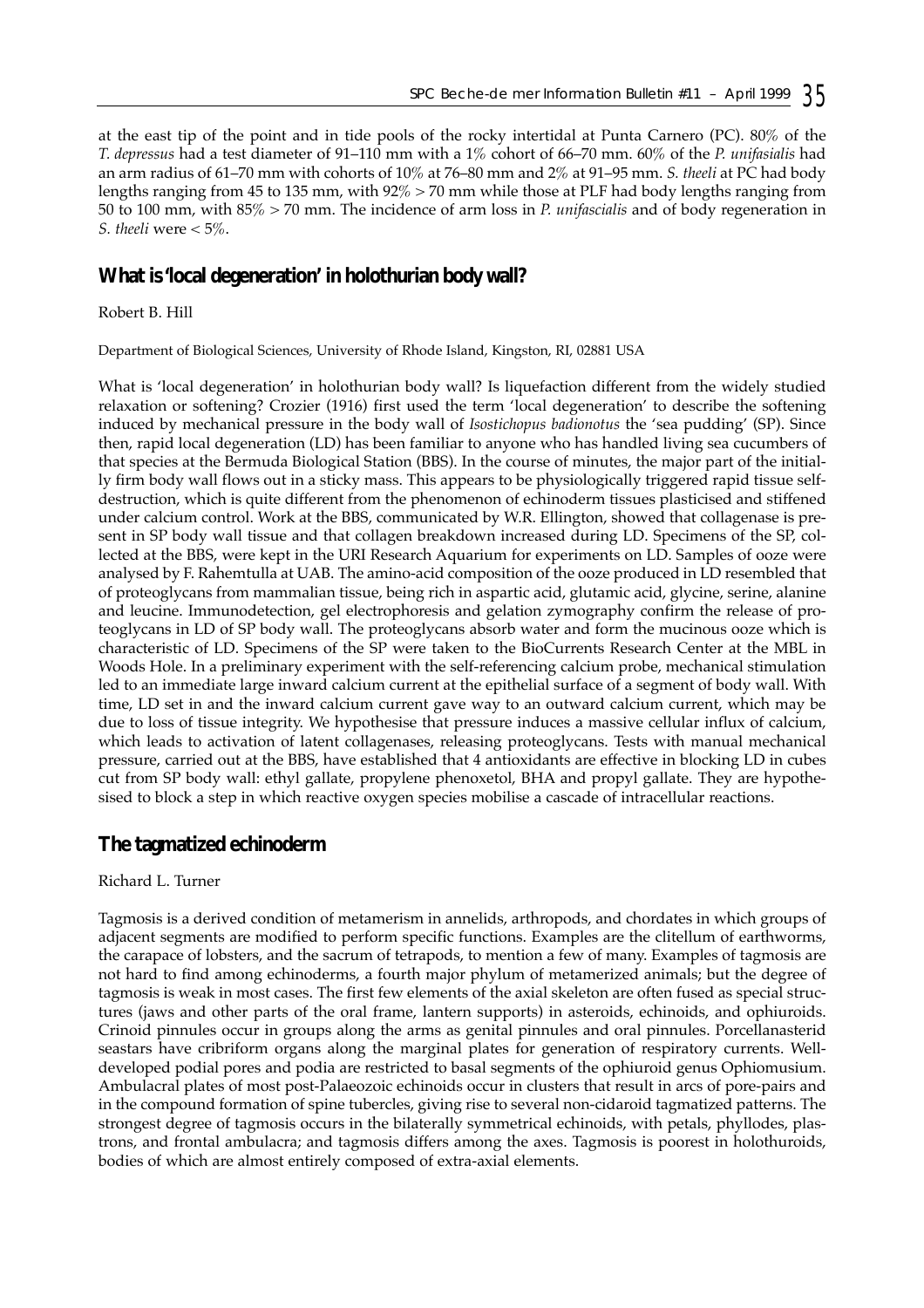# **How do echinoderms maintain fluid balance?**

#### John C. Ferguson

Echinoderms have an obvious need to maintain fluid in their usually spacious body cavities. Most other animals maintain fluid balance primarily by osmotic uptake of water through the gut or directly through the integument, and adjust ion or water levels with excretory structures. Echinoderms, however, are usually thought to lack such requisites, although they do possess a hydropore or madreporite which questionably could provide an unusual route for fluid uptake. A series of studies on different types now provides insight into this puzzle. They indicate that a variety of mechanisms contribute to water balance, with often several being important in any given species. Indeed, a major explanation for the diversity of echinoderm body forms may be found in the balance of strategies that are emphasised by different groups. It has been found that all these animals are really slightly hyperosmotic and thus can take up some water directly, that the madreporite system pumps water into the body for the benefit of all regions (not just the water vascular system), and that physical (hydrostatic) uptake of water through the mouth, anus, or other parts can play an important role in diverse species. Most notably, the flexible fluid-filled bodies of asteroids are made possible by the supplement of relatively large volumes of water filtering through the Tiedemann's bodies from the madreporite and stone canal. Ophiuroids have reduced coelomic spaces and positive pressures in their genital bursa, and thus only have a minimal hydropore system which provides small additional amounts of fluid primarily to the water vascular channels. Echinoids rely on a rigid test, which not only fixes fluid volume, but also allows a negative net hydrostatic pressure to develop in the body cavity by action of the lantern, which draws in water reducing the need for madreporitic influx. Holothuroids undoubtedly gain water through hydrostatic pumping of their rectum, and thus use their internal madreporite to distribute fluid to their water vascular system and to maintain an internal circulation and filtration that is probably common to all echinoderms. No data are yet available on crinoids.

# **Distribution of the holothurian fauna in the Mexican Pacific: a general view**

### Ana Claudia Nepote

The main purpose of this work was to compile and actualise all the dispersed information about the holothurian distribution into the Mexican Pacific. For this purpose, published taxonomic and distribution information about Mexican Pacific holothurian fauna were reviewed, including the Gulf of California. The catalogue of some important collections were reviewed in order to get information on the distribution of species (Coleccion Nacional de Equinodermos 'Dra. Maria Elena Caso', Instituto de Ciencias del Mar y Limnologia, U.N.A.M. Mexico; Smithsonian Institution, Washington, D.C., U.S.A.; Allan Hancock Foundation, actually held at the County Museum of Los Angeles, CA., U.S.A.; Museum of Comparative Zoology at Harvard University, U.S.A.). The Mexican Pacific (including the Gulf of California) has a total of 104 species reported, included in 16 families and 55 genera. 88% of the families, 83% of the genera and 69% of the species reported for the Central Eastern Pacific are present in the area. Because of the great collecting effort made since a long time ago, the best known area in the Mexican Pacific is the Gulf of California. Nevertheless there are still a lot of gaps in the knowledge of the Mexican Pacific holothurian fauna, especially in some coastal states such as Jalisco, Michoacan, Oaxaca and Chiapas.

# **4. Procedings of the 8th International Coral Reef Symposium, Panama**

H. Lessios I.G. Macintyre, 1997 - Smithsonian Tropical Research Institute, Panama, 2 volumes.

# **5. International Echinoderm Conference, San Francisco 1997**

**The communications are published in the book :** R. Mooi and M. Telford (eds.) (1998). Echinoderms: San Francisco. A.A. Balkema, Rotterdam, 923 pages. Abstracts cited in the SPC *Beche-de-Mer Information Bulletin* #9 are published in this book.

BRADBURY, A., W. PALSSON & R. PACUNSKI. (1998). Stock assessment of the commercial sea cucumber *Parastichopus californicus* in the San Juan Islands, Washington State, USA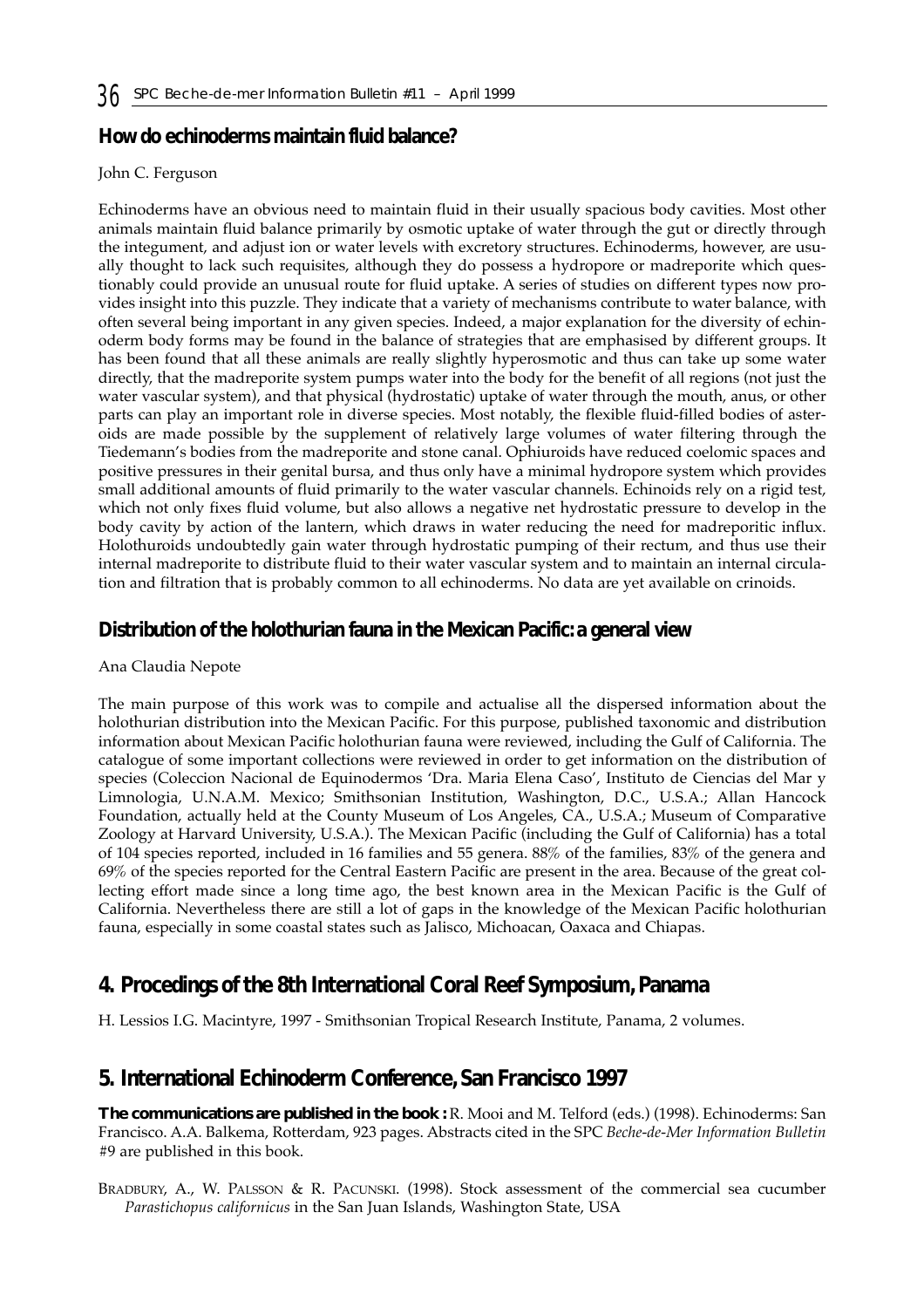- CONAND, C. (1998). Overexploitation in the present world sea cucumber fisheries and perspectives in mariculture. 449-454.
- MARTINEZ, P.C., M.V. TORAL, & R.H. BUSTAMANTE (1998). Population and reproductive biology of the sea cucumber *Isostichopus fuscus* in the Galapagos Islands
- MLADENOV, P.V. & A. CAMPBELL (1998). Resource evaluation of the sea *cucumber (Stichopus mollis*) in an environmentally sensitive region of New Zealand
- POMORY, C.M., T.W. FORET, S. HILL & J.M. LAWRENCE (1998). Characteristics of a population of *Holothuria floridana* (Echinodermata: Holothuroidea) in the Florida Keys.

RODRIGUEZ, E. & S. MARQUES PAULS (1998). Sea cucumber fisheries in Venezuela

# **6. - Other abstracts and publications**

### **Diet and feeding behaviour of the sea cucumber** *Cucumaria frondosa* **in the St. Lawrence Estuary, eastern Canada**

#### Jean-François Hamel and Annie Mercier

Société d'exploration et de valorisation de l'environnement (SEVE), 90 Notre-Dame Est, Rimouski (Québec), Canada G5L 1Z6 and Département d'Océanographie, Université du Québec à Rimouski, 310 allée des Ursulines, Rimouski (Québec), Canada G5L 3A1 Author to whom all correspondence should be addressed (e-mail: seve@sympatico.ca)

Combined laboratory and field experiments showed that sea cucumbers (*Cucumaria frondosa*) from the St. Lawrence Estuary in eastern Canada have well-defined feeding cycles with marked seasonal and tidal variations. Typical feeding behaviour involved extension of the tentacles, which were then successively introduced into the oral cavity. Field observations and analysis of intestinal contents and indices demonstrated that *C. frondosa* fed mainly during spring and summer. Their diet comprised an abundance of phytoplanktonic cells (*Coscinodiscus centralis, Chaetoceros debilis*, *Skeletonema costatum* and *Thalassiosira gravida*), with occasional ingestion of small crustaceans and variety of eggs and larvae. Food types found in the digestive tract were closely related to the periodic abundance of plankton species in the water. Fewer individuals were observed feeding during fall and winter; they mostly ingested nonliving particles and the intestinal indices were low. In field populations, feeding rates were highest during ebb and rising tides, whereas under laboratory conditions without tidal variation, individuals showed no distinct feeding periods. However, individuals maintained under laboratory conditions and periodically provided with phytoplanktonic cells demonstrated a strong ability to detect the food in the water and react accordinly by extending their tentacles and beginning to feed. The results of the study suggest that food availability, rather than physical parameters such as temperature or current, best explains the cyclic feeding behaviour of *C. frondosa* at seasonal and tidal scales.

**Source:** *Can. J. Zool*. 76 (1998)

## **Evidence of chemical communication during the gametogenesis of holothuroids**

#### Jean-François Hamel & Annie Mercier

This research provides evidence for chemical mediation in the initiation of gametogenesis and interindividual fine-tuning among populations of the holothurian *Cucumaria frondosa*. Initiated in the laboratory by increased day length, the gametogenesis of *C. frondosa* developed normally when individuals were transferred to an environment in which temperature and photoperiod were held constant and food was withheld. Gonad development and spawning of these sea cucumbers occurred simultaneously with animals that were fed. Individuals collected from the deep aphotic zone showed gonadal indices and histological development of gametes synchronous with populations found in the shallower photic zone. These data strongly suggest that day length and temperature were not the sole factors controlling the onset and development of gametogenesis, but rather that they act synergistically with other mechanisms. Laboratory experiments showed that gametogenic synchrony was less for individuals separately maintained under natural environmental conditions than it was for similarly treated individuals kept in groups. Finally,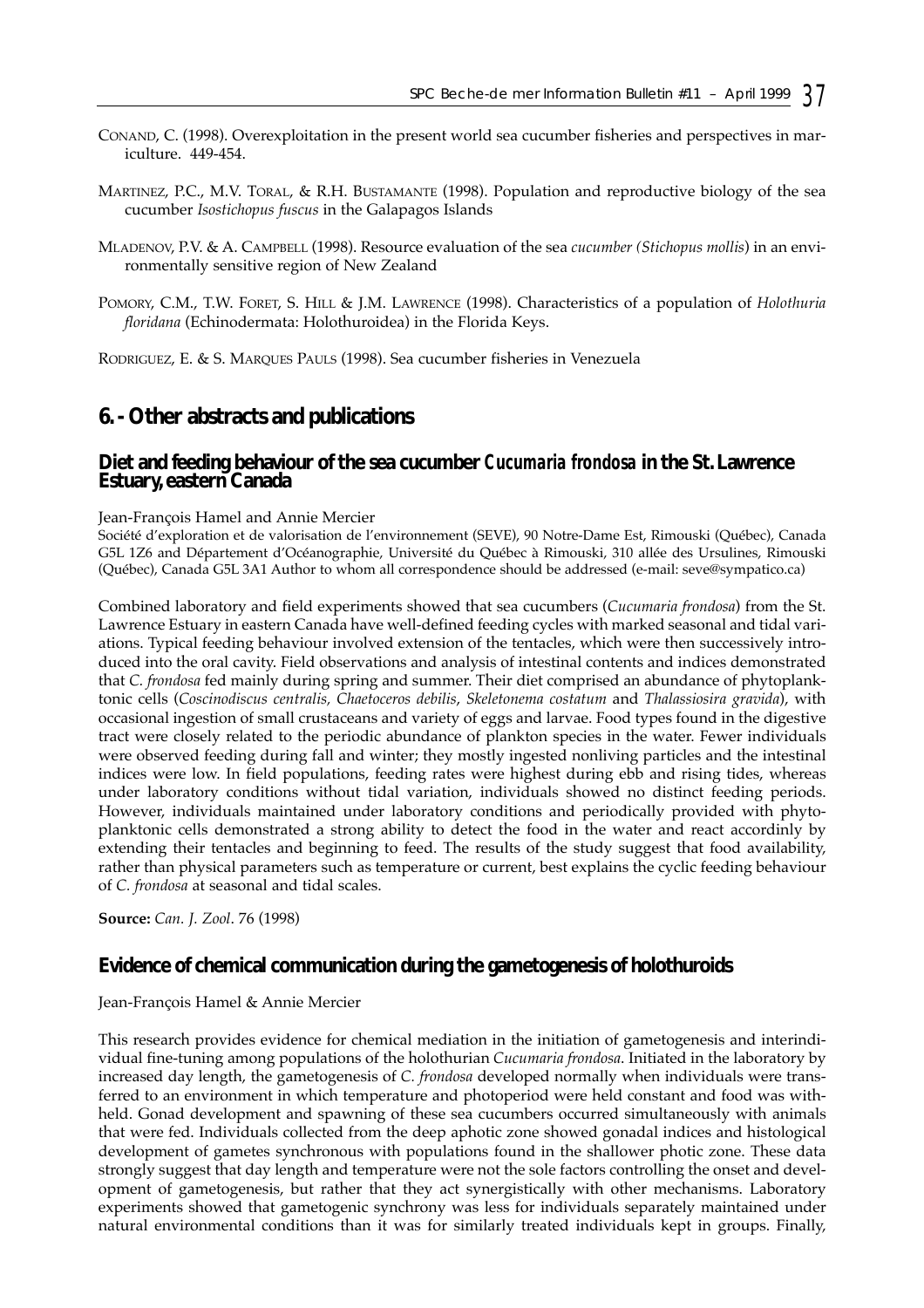gametogenesis was initiated by exposure to more developed individuals, even without the photoperiod cue. This induction, effective only between animals of the same sex, became more evident with increasing maturity of the more developed individuals.

**Source:** *Ecology*, 77(5), 1996, 1600–1616, 1996 by the Ecological Society of America

# **Sea cucumbers: current fishery and prospects for aquaculture**

Jean-François Hamel & Annie Mercier

**Source:** *Aquaculture Magazine*, January/February 1997, 42–53

## **Regulation of cell-dependent viscosity in the dermis of the sea cucumber** *Actinopyga agassizi*

John A. Trotter and Kazumi Chino

Department of Anatomy, University of New Mexico, School of Medecine, Albuquerque, NM 87131, USA.

The effects of various treatments on the viscosity of the deep dermis of the aspidochirote sea cucumber *Actinopyga agassizi* were investigated to elucidate the physiological mechanisms of viscosity regulation. Dermal specimens showed a significantly reduced viscosity in the presence of the Ca<sup>2+</sup> chelator EGTA, the  $Ca<sup>2+</sup>$  antagonists verapamil and TMB-8, isobutylmethyl xanthine, propranalol, phentolamine, caffeine and 1.9 dideoxyforskolin. With the exception of the  $Ca<sup>2+</sup>$  chelator, these drugs were used in the presence of normal extracellular  $Ca^{2+}$  concentrations. The viscosity of the dermis was significantly increased by 100 mM K+ and by phorbol myristate acetate. These compounds were ineffective in the presence of EGTA. Inconsistent effects were seen with cyclic AMP, 8-bromo-cyclic AMP, ATP, sodium orthovanadate, staurosporine, forskolin, trifluoperazine, atropine, isoproterenol and acetylcholine. No effects were seen with okadaic acid, genistein, H-7, hypericin and epinephrine. Lysis of cellular membranes, caused either by freezing and thawing the tissue or by exposing it to the non-ionic detergent Triton X-100 (1%) or to deionized water, significantly increased viscosity, even in the continuous presence of EGTA. Extracts of frozen and thawed dermis contained one or more non-dialyzable, heat labile factors that stiffened of the dermis in the presence of EGTA. The results are consistent with the notion that stiffening of the dermis is the result of a Ca2+ dependent secretory event that releases a soluble organic stiffening factor into the dermis.

**Source:** COMP BIOCHEM PHYSIOL 118A; 3: 805–811, 1997. Copyright Elsevier Science Inc.

## **End-Plate spicules in** *Bohadschia marmorata* **(Jaeger) (Holothuroidea: Holothuriidae)**

#### R. M. Clouse,

Ponape Agriculture & Trade School, P.O. Box 39, Pohnpei, FM 96941, Federated States of Micronesia

End-plate spicules from the tube feet of the sea cucumber *Bohadschia marmorata* are described. These spicules may be confused with large plate-like spicules in the body wall, which are not supposed to be in the genus. End-plate spicules are generally considered of non taxonomic value, but they are conspicuously missing from specimens originally described as *Holothuria bivittata* and currently placed in synonomy with *B. marmorata*. Considering the taxonomic problems with *Bohadschia*, and the type species, *B. marmorata*, it may be useful to use end-plate spicules in future Holothurian taxonomic work.

**Source:** *Micronesica* 30(1): 187–192, 1997

# **7. Forthcoming Conferences**

# **9th International Coral Reef Symposium : Bali, October 2000**

Secretariat : c/o Coremap jl Raden Saleh 43, Jakarta 10330 Indonesia. coremap@indosat.net.id

## **International Echinoderm Conference : New Zealand, February 2000**

Conference organiser : Mike Barker, Department Marine Science, Portobello, POB 8, Portobello, Dunedin New Zealand. mike.barker@stonebow.otago.ac.nz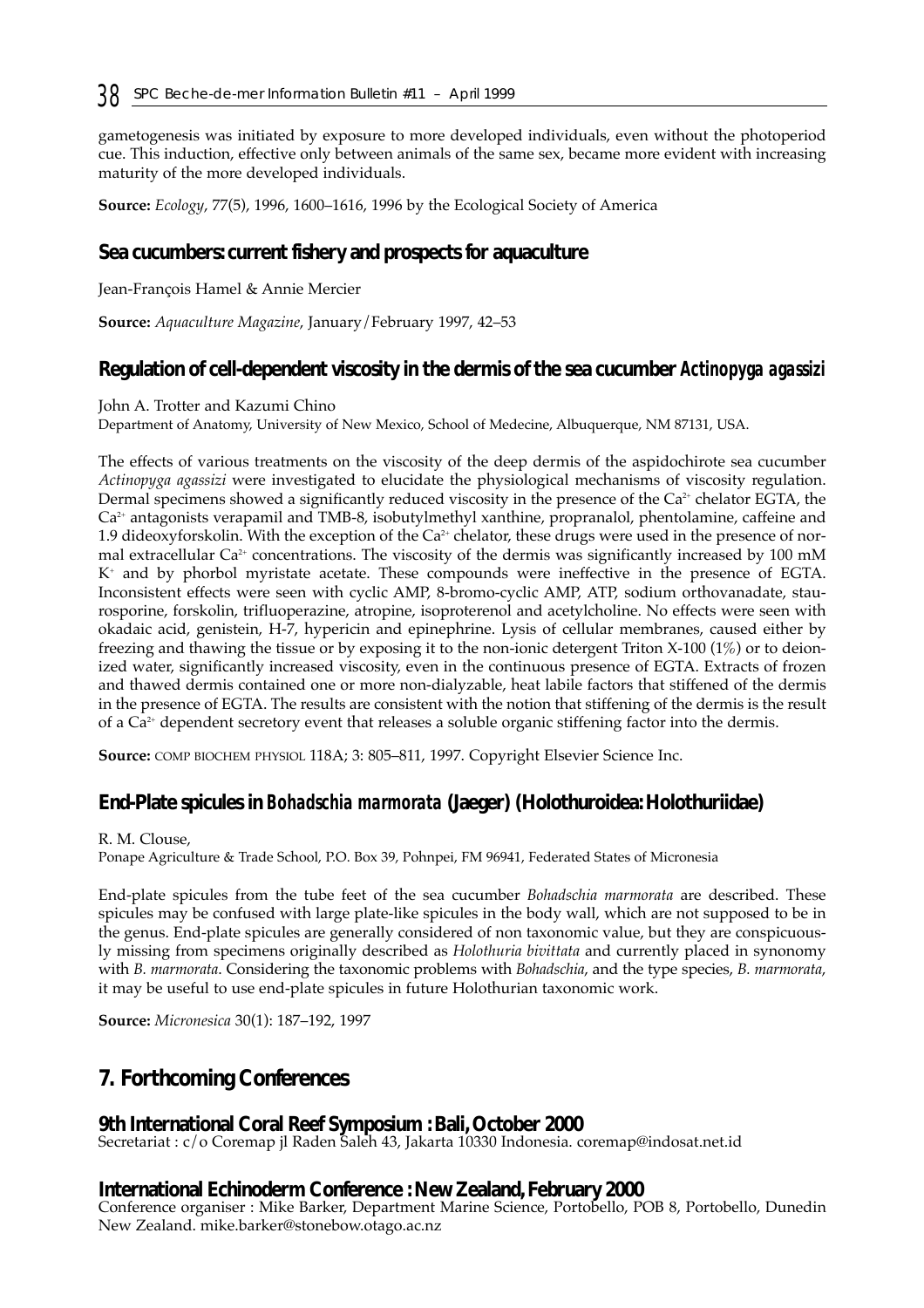



## **Research conducted by the Pacific Sea Cucumber Harvesters Association**

by Sophie Campagna, PSCHA biologist, 364 Vancouver Avenue, Nanaimo, BC, V9S 4G2 Canada. E-mail: CampagnaS@pac.dfo-mpo.gc.ca

The Pacific Sea Cucumber Harvesters Association of British Columbia (PSCHA) includes all commercial fishing-licence holders. The *Parastichopus californicus* dive fishery is opened 3 weeks a year. The current quota of 275.7 t (split weight) is divided equally among the 85 licences and only be taken from 25 per cent of the coast. The Department of Fisheries and Oceans (DFO) develops survey and research protocols that are implemented by PSCHA in collaboration with First Nations groups. Expansion of this fishery beyond the 25 per cent of the coast (based on the shoreline length) is limited until information from surveys and experiments can be used to establish sustainable quotas. Dive transect surveys to estimate density began in 1996 and these have found densities higher than the conservative estimate of 2.5 sea cucumbers per metre of shoreline used to estimate quotas. Longterm experimental fishery projects have just been initiated to test various exploitation rates. A survey conducted by PSCHA and the Heiltsuk Fisheries Program in the open area resulted in a quota increase for the surveyed areas for the 1998 fishery. The future of this fishery is promising.

## **About possible environmental impacts of beche-de-mer ranching on an atoll environment**

by wallison@dhivehinet.net.mv

There is a sea cucumber ranching operation proposed for an atoll in the Maldives (as noted in the abstract by Battaglene and Bell in Bulletin 10, p. 37).

- (a) The holothurian to be farmed is *Holothuria scabra*, which has not previously been found here. The closest endemic species seems to be *Holothuria versicolor*. It is claimed that these are both subspecies of *H. scabra*, i.e., *H. scabra scabra* and *H. scabra versicolor*. Is this information accurate?
- (b) Are there reasons for not wanting such an introduction?
- (c) Possible environmental impacts of the sea cucumbers *per se* are hard to imagine—can you suggest anything to look out for?
- (d) Holothurians are here regarded as secreting a toxin that kills baitfish. The reason seems to be that baitfish died when put into the hold of a fishing boat recently holding holothurians; mortality of fishes in embayments has been, by default, attributed to dumping of water from the holds of boats recently holding holothurians.

There is therefore concern that a ranching operation could kill off the fishes in an atoll popular as a source of baitfish. Any comments?

## **The Editorial Committee of** *Fauna Sinica, Academia Sinica*

Phylum Echinodermata Class Holothuroidea, *FAUNA SINICA*, Phylum Echinodermata, Class Holothuroidea (Chinese edition with English abstracts). This volume is edited by Liao Yulin. 1997/334 pages. 187x260 mm. ISBN: 7-03-005435-0. US\$58 sea mail

This book is a volume of *Fauna Sinica* which deals with a class Holothurioidea of the Phylum Echinodermata occurring in Chinese waters. The number of species included is 134, belonging to 57 genera in 15 families of 6 orders.

*Mail order*: Send order form to: Huayu Center for Environmental, Information Services, P.O.Box 4088, Beijing 100001, P.R. China. Fax Order: +86- 10-68575909, E-mail: hceis@ mx.cei.gov.cn

We will mail the book and invoice to you on receipt of your order.